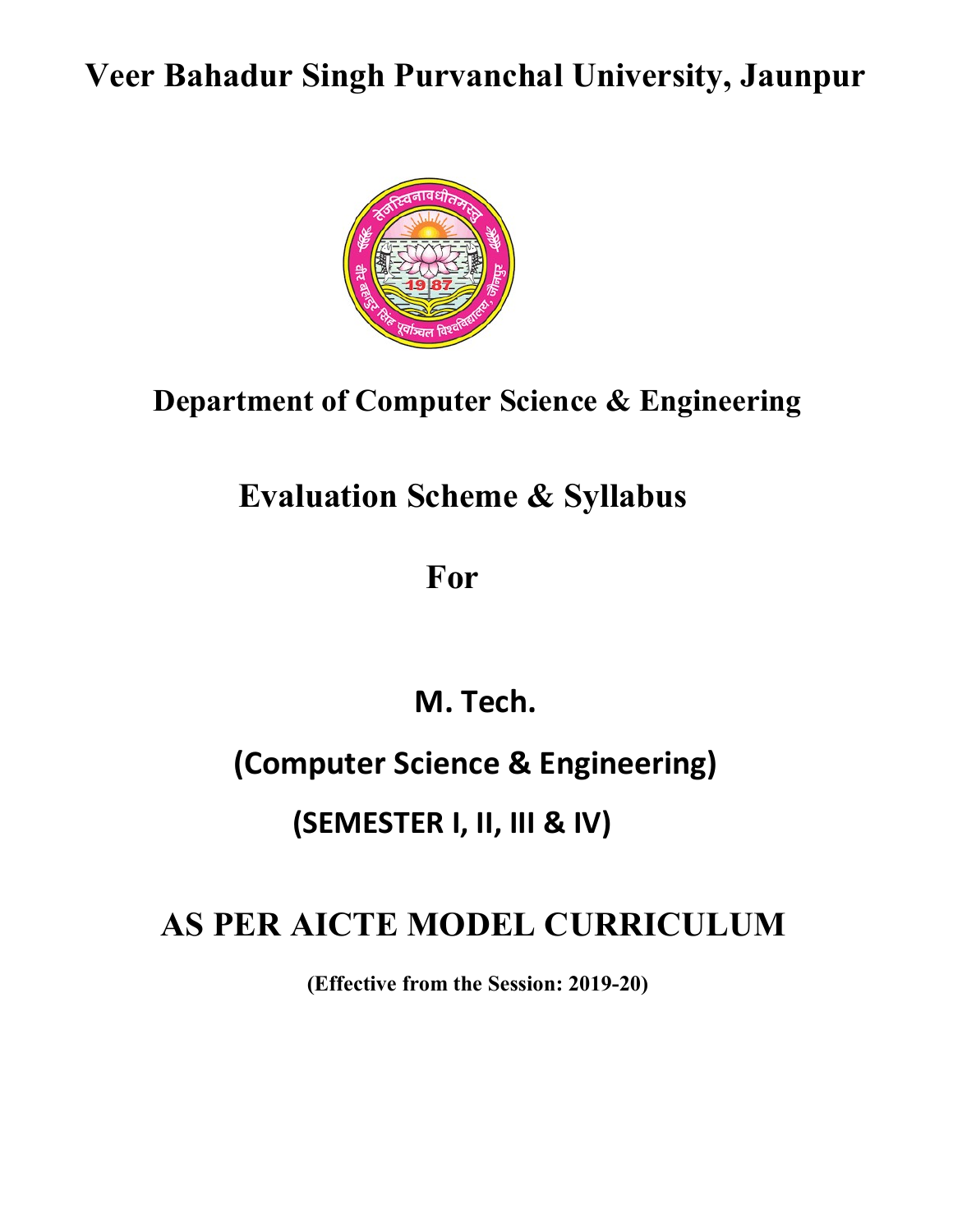# Course structure and evaluation scheme for M.Tech. Computer Science & Engineering (With effect from 2019) SEMESTER –I

| S.No.                | <b>Subject Code</b> | <b>Subject Name</b>                     | <b>Periods</b>   |                  |                         | <b>Sessional</b> | <b>External</b> | <b>Total</b> | <b>Credit</b>    |
|----------------------|---------------------|-----------------------------------------|------------------|------------------|-------------------------|------------------|-----------------|--------------|------------------|
|                      |                     |                                         | L                | $\mathbf T$      | $\mathbf{P}$            | <b>Marks</b>     | <b>Marks</b>    | <b>Marks</b> |                  |
| $\mathbf{1}$         | CSEMT101            | Foundation<br>of<br>Computer<br>Science | $\mathbf{3}$     | $\boldsymbol{0}$ | $\bf{0}$                | 30               | 70              | 100          | 3                |
| $\overline{2}$       | CSEMT102            | <b>Advanced Algorithms</b>              | 3                | $\boldsymbol{0}$ | $\bf{0}$                | 30               | 70              | 100          | 3                |
| $\overline{3}$       | CSEMTE1?            | Program Elective - 1                    | 3                | $\mathbf{0}$     | $\bf{0}$                | 30               | 70              | 100          | 3                |
| $\overline{4}$       | CSEMTE2?            | Program Elective - 2                    | 3                | $\bf{0}$         | $\bf{0}$                | 30               | 70              | 100          | 3                |
| 5                    | CSEMT103            | Research Methodology and<br><b>IPR</b>  | $\overline{2}$   | $\mathbf{0}$     | $\bf{0}$                | 30               | 70              | 100          | $\overline{2}$   |
| 6                    | CSEMTA??            | Audit Course -1                         | $\overline{2}$   | $\mathbf{0}$     | $\bf{0}$                | 30               | 70              | 100          | $\boldsymbol{0}$ |
| (Practical)          |                     |                                         |                  |                  |                         |                  |                 |              |                  |
|                      | CSEMTL101           | Foundation<br>of<br>Computer<br>Science | $\bf{0}$         | $\mathbf{0}$     | $\overline{\mathbf{4}}$ | 20               | 30              | 50           | $\overline{2}$   |
| $\overline{2}$       | CSEMTL102           | <b>Advanced Algorithms</b>              | $\boldsymbol{0}$ | $\bf{0}$         | $\overline{\mathbf{4}}$ | 20               | 30              | 50           | $\overline{2}$   |
| <b>Total Credit:</b> |                     |                                         |                  |                  |                         | 220              | 480             | 700          | 18               |

# Program Elective – 1:

- 1. Machine Learning
- 2. Wireless Sensor Network
- 3. Introduction to Intelligent System
- 4. Data Warehousing and Data Mining
- 5. Software Process Management

# Program Elective – 2:

- 1. Data Science
- 2. Distributed Systems
- 3. Cloud Computing
- 4. Advanced Database System
- 5. Cyber Security and Law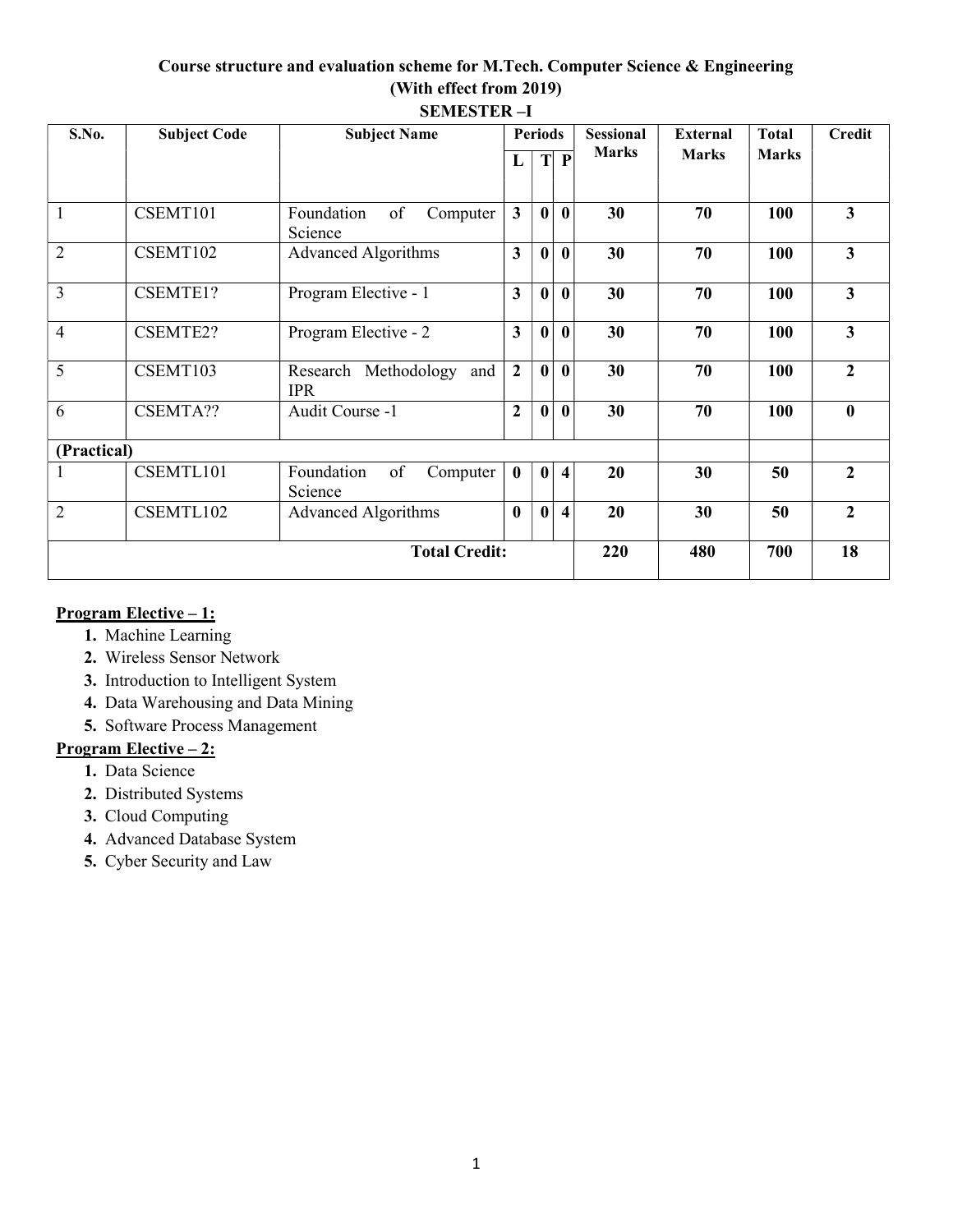# Course structure and evaluation scheme for M.Tech. Computer Science & Engineering (With effect from 2019) SEMESTER –II

| S.No.                | <b>Subject Code</b> | <b>Subject Name</b>                          | <b>Periods</b>          |                  |                         | <b>Sessional</b> | <b>External</b> | <b>Total</b> | <b>Credit</b>  |
|----------------------|---------------------|----------------------------------------------|-------------------------|------------------|-------------------------|------------------|-----------------|--------------|----------------|
|                      |                     |                                              | L                       | T                | $\mathbf{P}$            | <b>Marks</b>     | <b>Marks</b>    | <b>Marks</b> |                |
|                      | CSEMT201            | <b>Computer Vision</b>                       | $\overline{\mathbf{3}}$ | $\mathbf{0}$     | $\mathbf{0}$            | 30               | 70              | 100          | 3              |
| $\overline{2}$       | CSEMT202            | Mobile<br>Wireless<br>and<br><b>Networks</b> | $\overline{\mathbf{3}}$ | $\boldsymbol{0}$ | $\mathbf{0}$            | 30               | 70              | 100          | 3              |
| $\overline{3}$       | CSEMTE3?            | Program Elective - 3                         | 3                       | $\mathbf{0}$     | $\mathbf{0}$            | 30               | 70              | 100          | 3              |
| $\overline{4}$       | CSEMTE4?            | Program Elective - 4                         | 3                       | $\mathbf{0}$     | $\bf{0}$                | 30               | 70              | 100          | 3              |
| 5                    | CSEMTA??            | Audit Course -2                              | $\overline{2}$          | $\bf{0}$         | $\bf{0}$                | 30               | 70              | 100          | $\bf{0}$       |
| 6                    | CSEMTS21            | Mini Project with Seminar                    | $\bf{0}$                | $\mathbf{0}$     | $\overline{\mathbf{4}}$ | 20               | 30              | 50           | $\mathbf{2}$   |
| (Practical)          |                     |                                              |                         |                  |                         |                  |                 |              |                |
|                      | CSEMTL201           | <b>Computer Vision</b>                       | $\bf{0}$                | $\boldsymbol{0}$ | $\overline{\mathbf{4}}$ | 20               | 30              | 50           | $\overline{2}$ |
| $\overline{2}$       | CSEMTL202           | Mobile<br>Wireless<br>and<br><b>Networks</b> | $\mathbf{0}$            | $\mathbf{0}$     | $\overline{\mathbf{4}}$ | 20               | 30              | 50           | $\overline{2}$ |
| <b>Total Credit:</b> |                     |                                              |                         |                  |                         | 210              | 440             | 650          | 18             |

# Program Elective – 3:

- 1. Soft Computing
- 2. Secure E- Commerce
- 3. Modern Cryptography
- 4. Digital Image Processing
- 5. Data Preparation and Analysis

# Program Elective – 4:

- 1. Professional Aspects in Software Engineering
- 2. Object Oriented Modeling & Design
- 3. Advanced Computer Networks
- 4. Python Programming
- 5. Digital Forensics

# Audit Course- 1 & 2:

- 01. English for Research Paper Writing
- 02. Value Education
- 03. Disaster Management
- 04. Constitution of India
- 05. Pedagogy Studies
- 06. Stress Management by Yoga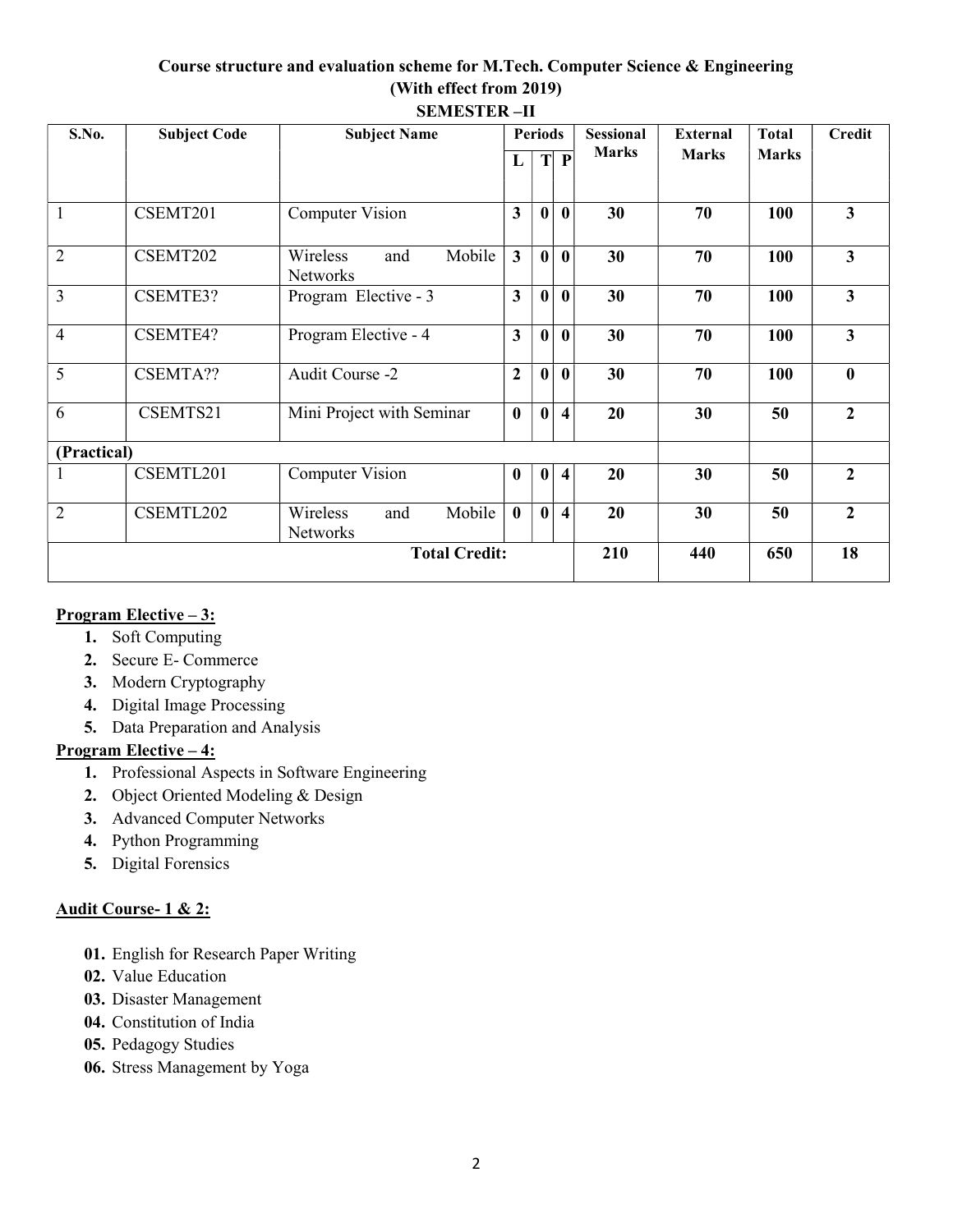# Course structure and evaluation scheme for M.Tech. Computer Science & Engineering (With effect from 2019) SEMESTER –III

| S.No.                | <b>Subject Code</b> | <b>Subject Name</b>  | $\mathbf{L}$ | T                | <b>Periods</b><br>$\mathbf{P}$ | <b>Sessional</b><br><b>Marks</b> | <b>External</b><br><b>Marks</b> | Total<br><b>Marks</b> | <b>Credit</b> |
|----------------------|---------------------|----------------------|--------------|------------------|--------------------------------|----------------------------------|---------------------------------|-----------------------|---------------|
|                      | CSEMTE5?            | Program Elective - 5 | 3            | $\boldsymbol{0}$ | $\boldsymbol{0}$               | 30                               | 70                              | 100                   | 3             |
| 2                    | <b>CSEMTOE?</b>     | Open Elective        | 3            | $\bf{0}$         | $\mathbf{0}$                   | 30                               | 70                              | 100                   | 3             |
| (Practical)          |                     |                      |              |                  |                                |                                  |                                 |                       |               |
|                      | CSEMTL301           | Dissertation - I     | $\bf{0}$     | $\mathbf{0}$     | 20                             | 75                               | 175                             | 250                   | 10            |
| <b>Total Credit:</b> |                     |                      |              | 135              | 315                            | 450                              | 16                              |                       |               |

# Program Elective – 5:

- 1. Genetic Algorithms
- 2. Advanced Computer Architecture
- 3. Internet of Things
- 4. Natural Language Interface
- 5. Modeling and Simulation

#### Open Elective:

- 1. Industrial Safety
- 2. Waste to Energy
- 3. Cost Management of Engineering Projects
- 4. Operations Research
- 5. Composite Materials

# Course structure and evaluation scheme for M.Tech. Computer Science & Engineering (With effect from 2019) SEMESTER –IV

| <b>S.No.</b> | <b>Subject Code</b> | <b>Subject Name</b>  | <b>Periods</b><br>T |              | P  | <b>Sessional</b><br><b>Marks</b> | <b>External</b><br><b>Marks</b> | <b>Total</b><br><b>Marks</b> | Credit |
|--------------|---------------------|----------------------|---------------------|--------------|----|----------------------------------|---------------------------------|------------------------------|--------|
|              |                     |                      |                     |              |    |                                  |                                 |                              |        |
|              | CSEMTL301           | Dissertation - I     | $\bf{0}$            | $\mathbf{0}$ | 32 | 150                              | 350                             | 500                          | 16     |
|              |                     | <b>Total Credit:</b> |                     |              |    | 150                              | 350                             | 500                          | 16     |

# GRAND TOTAL CREDIT= 68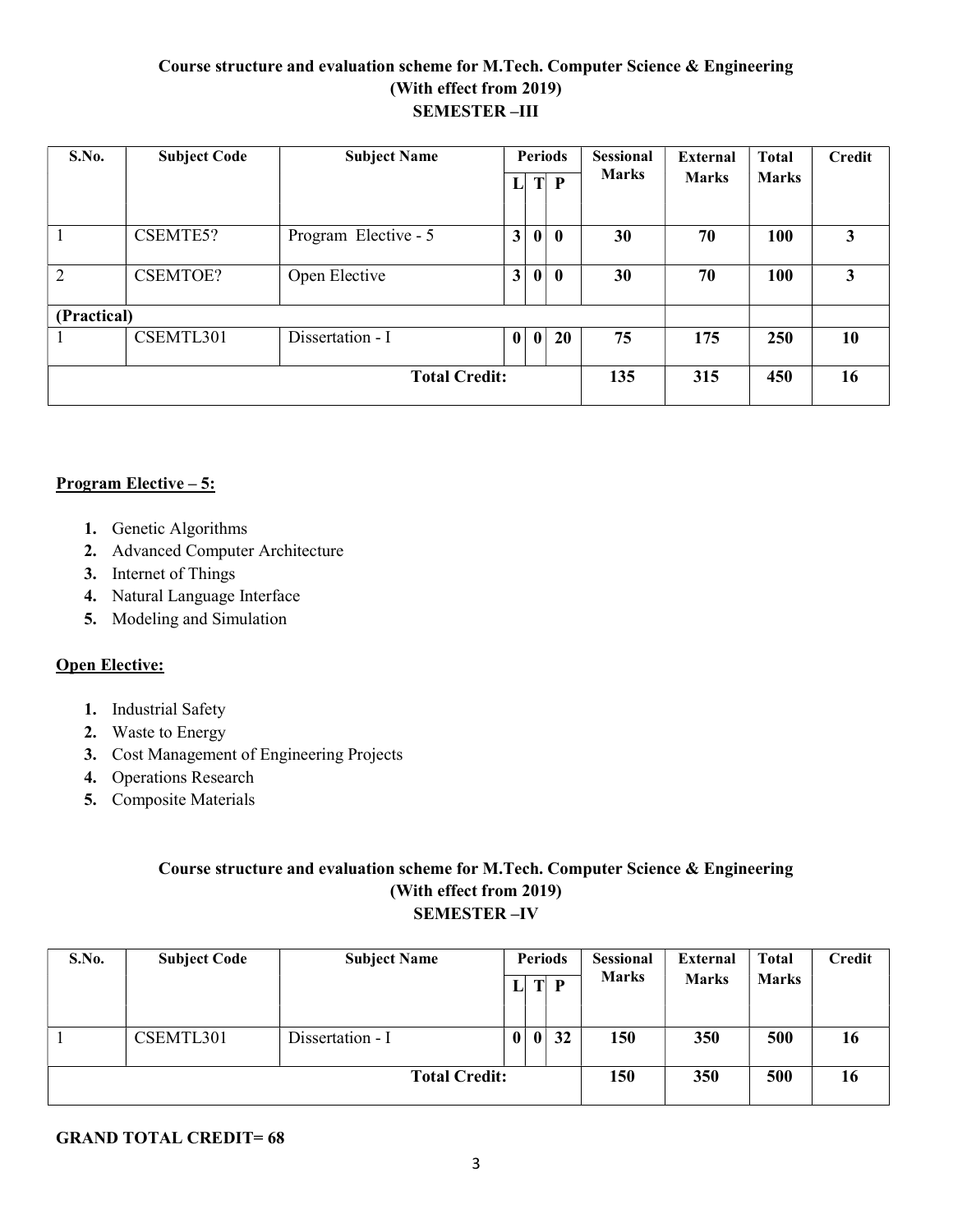#### FOUNDATION OF COMPUTER SCIENCE (CSEMT 101)

#### Unit 1:

# DATA STRUCTURE

List, Stack, Queue, Tree, Graph, Search and Sorting Algorithms.

# Unit 2:

# OPERATING SYSTEM

Scheduling Algorithms, Synchronization Techniques, Paging and Segmentation, Virtual Memory.

# Unit 3:

# AUTOMATA THEORY

Finite Automata, Regular Expression, Context Free Grammar, Push Down Automata.

# Unit 4:

# DATABASE SYSTEM

 Concepts and Architecture, Data Model, Normalization, SQL Advanced Transaction Processing, Deadlock and Concurrency Control, Object Oriented and Object Relational Databases, Parallel and Distributed Databases, Backup and Recovery Concepts, Emerging Database Technologies.

#### References:

1. Hopcroft & Ullman, "Introduction to Automata Theory, Languages, and Computation", Narosa Publishing House.

- 2. Aho, Hopcroft and Ullman, "Data Structures and Algorithms", Addison Wesley.
- 3. Dhamdhere, Öperating Systems", Tata McGraw Hill.
- 4. Aho, Ullman and Sethi, "Compiler Design", Addison Wesley.
- 5. Ramez Elmasri, Shamkant Navathe: Fundamentals of Database Systems, Fifth Edition, Pearson Education, 2007.
- 6. Raghu Ramakrishnan, Johannes Gehrke : Database Management Systems, Tata McGraw-Hill.
- 7. Alexis Lcon, Mathews Leon, "Database Management Systems".
- 8. C.J. Date, " An Introduction to Database Systems", Eighth Edition, Pearson Education.
- 9. Abraham Silberschatz, Henry F. Korth, S.Sudarshan, "Database System Concepts", Tata McGraw-Hill.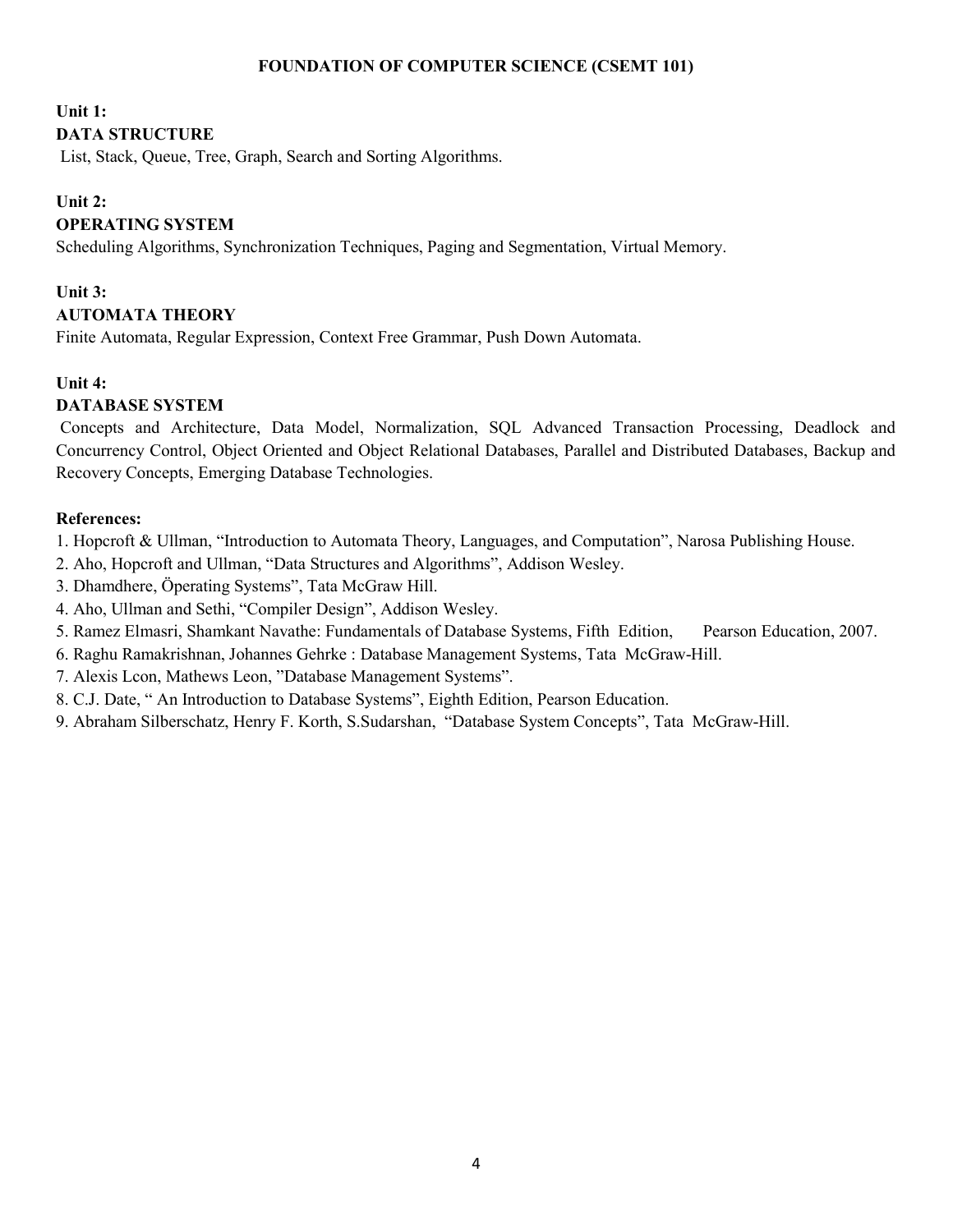# ADVANCED ALGORITHMS (CSEMT 102)

#### Unit 1:

Algorithm Fundamentals: Basic Concept, Analysis of Algorithm, Growth of Functions, Master's Theorem.

# Unit 2:

Analysis of sorting Algorithms: Overview, Merge sort, Quick sort, Heap sort, radix sort. Advance Data Structure: Red-Black Trees, B/B+ Trees.

# Unit 3:

Parallel Algorithm: Performance Measures of Parallel Algorithms, Parallel Merging/Sorting Algorithms on CREW/EREW, Parallel searching algorithms.

# Unit 4:

Advance Design and Analysis Techniques: Dynamic Programming, Greedy Algorithms, Branch and bound, Back Tracking.

#### Unit 5:

Graph Algorithm: DFS and BFS algorithm. NP Complete Problem.

- 1. Coreman, Rivest, Lisserson, "Algorithm", PHI.
- 2. Basse, "Computer Algorithms: Introduction to Design & Analysis", Addision Wesley.
- 3. Horowitz, Sahani, and Rajasekaran, " Fundamental of Computer Algorithms", Universities Press.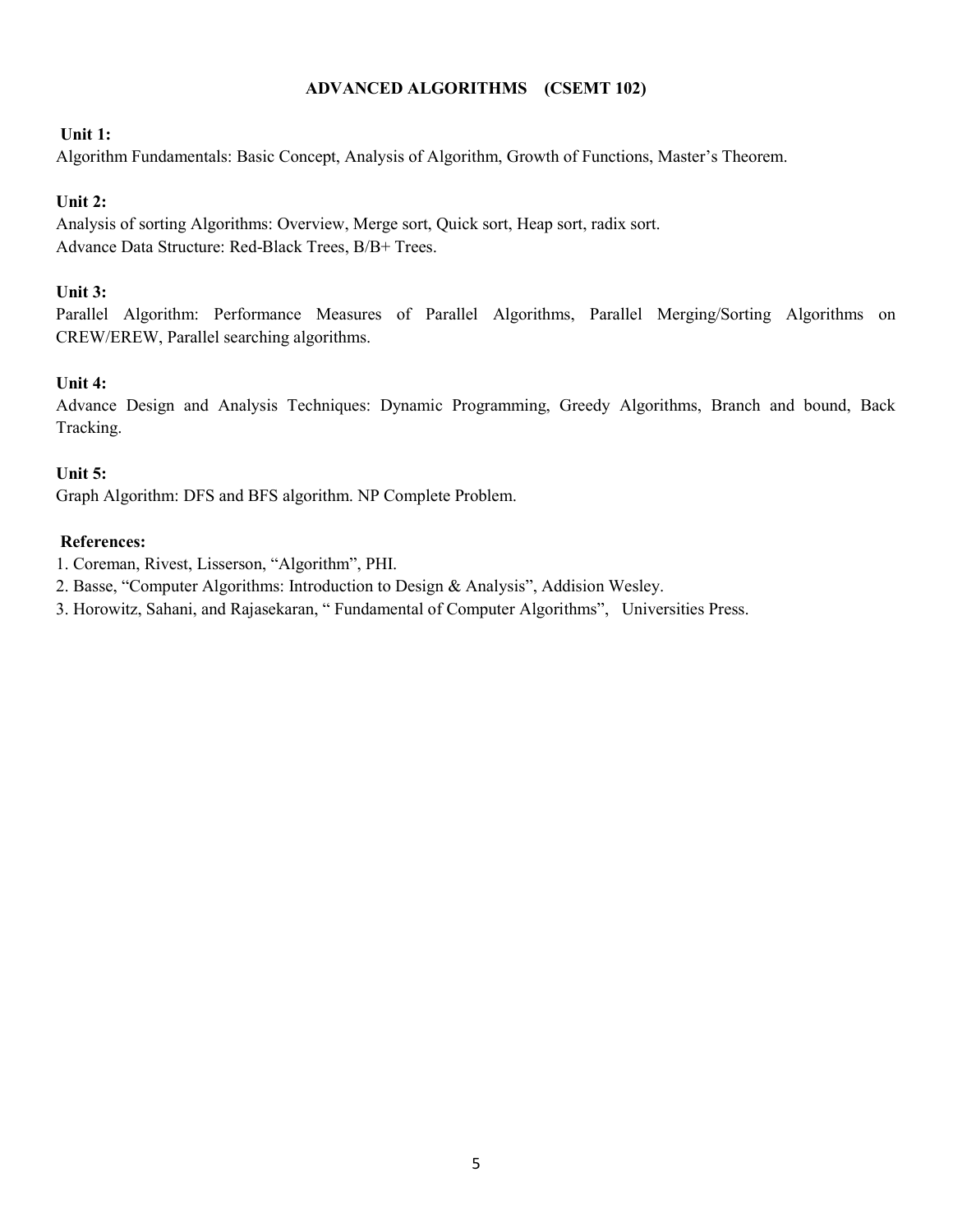# RESEARCH METHODOLOGY AND IPR (CSEMT 103)

#### Unit 1:

Meaning of research problem, Sources of research problem, Criteria Characteristics of a good research problem, Errors in selecting a research problem, Scope and objectives of research problem, Approaches of investigation of solutions for research problem, data collection, analysis, interpretation, Necessary instrumentations.

# Unit 2:

Effective literature studies approaches, analysis Plagiarism, Research ethics, Effective technical writing, how to write report, Paper Developing a Research Proposal, Format of research proposal, a presentation and assessment by a review committee.

# Unit 3:

Nature of Intellectual Property: Patents, Designs, Trade and Copyright. Process of Patenting and Development: technological research, innovation, patenting, development.International Scenario: International cooperation on Intellectual Property, Procedure for grants of patents, Patenting under PCT.

# Unit 4:

Patent Rights: Scope of Patent Rights. Licensing and transfer of technology, Patent information and databases, Geographical Indications.

# Unit 5:

New Developments in IPR: Administration of Patent System, New developments in IPR, IPR of Biological Systems, Computer Software etc. Traditional knowledge Case Studies, IPR and IITs.

- 1. Stuart Melville and Wayne Goddard, "Research methodology: an introduction for science & engineering students'"
- 2. Wayne Goddard and Stuart Melville, "Research Methodology: An Introduction"
- 3. C R Kothari and Gaurav Garg,  $4<sup>th</sup>$  Edition, "Research Methodology: Methods and Techniques"
- 4. Ranjit Kumar, 2<sup>nd</sup> Edition, "Research Methodology: A Step by Step Guide for beginners"
- 5. Halbert, "Resisting Intellectual Property", Taylor & Francis Ltd,2007.
- 6. Mayall, "Industrial Design", McGraw Hill, 1992.
- 7. Niebel, "Product Design", McGraw Hill, 1974.
- 8. Asimov, "Introduction to Design", Prentice Hall, 1962.
- 9. Robert P. Merges, Peter S. Menell, Mark A. Lemley, " Intellectual Property in New Technological Age", 2016.
- 10. T. Ramappa, "Intellectual Property Rights Under WTO", S. Chand, 2008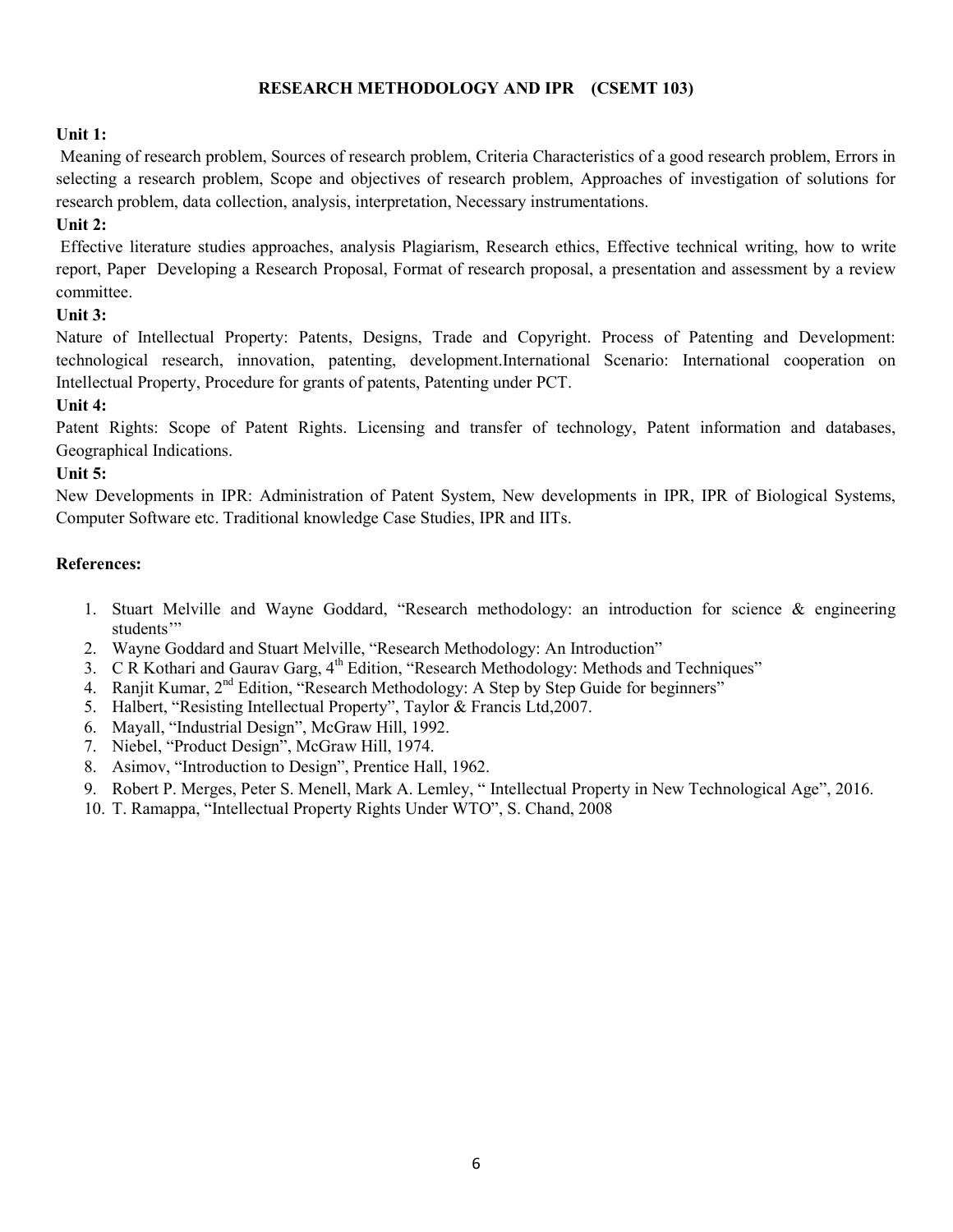# MACHINE LEARNING (CSEMTE 11)

#### Unit 1:

#### Supervised Learning (Regression/Classification)

Basic methods: Distance-based methods, Nearest-Neighbours, Decision Trees, Naive Bayes

Linear models: Linear Regression, Logistic Regression, Generalized Linear Models, Support Vector Machines, Nonlinearity and Kernel Methods. Beyond Binary Classification: Multi-class/Structured Outputs, Ranking.

# Unit 2:

#### Unsupervised Learning

Clustering: K-means/Kernel K-means. Dimensionality Reduction: PCA and kernel PCA.Matrix Factorization and Matrix Completion. Generative Models (mixture models and latent factor models).

#### Unit 3:

Evaluating Machine Learning algorithms and Model Selection, Introduction to Statistical Learning Theory, Ensemble Methods (Boosting, Bagging, Random Forests), Sparse Modeling and Estimation, Modeling Sequence/Time-Series Data, Deep Learning and Feature Representation Learning.

#### Unit 4:

Scalable Machine Learning (Online and Distributed Learning)

A selection from some other advanced topics, e.g. Semi-supervised Learning, Active Learning, Reinforcement Learning, Inference in Graphical Models, Introduction to Bayesian Learning and Inference.

#### Unit 5:

Recent trends in various learning techniques of machine learning and classification methods for IOT applications, Various models for IOT applications.

#### References:

1. Kevin Murphy, Machine Learning: A Probabilistic Perspective, MIT Press, 2012.

- 2. Trevor Hastie, Robert Tibshirani, Jerome Friedman, The Elements of Statistical Learning, Springer 2009 (freely available online).
- 3. Christopher Bishop, Pattern Recognition and Machine Learning, Springer, 2007.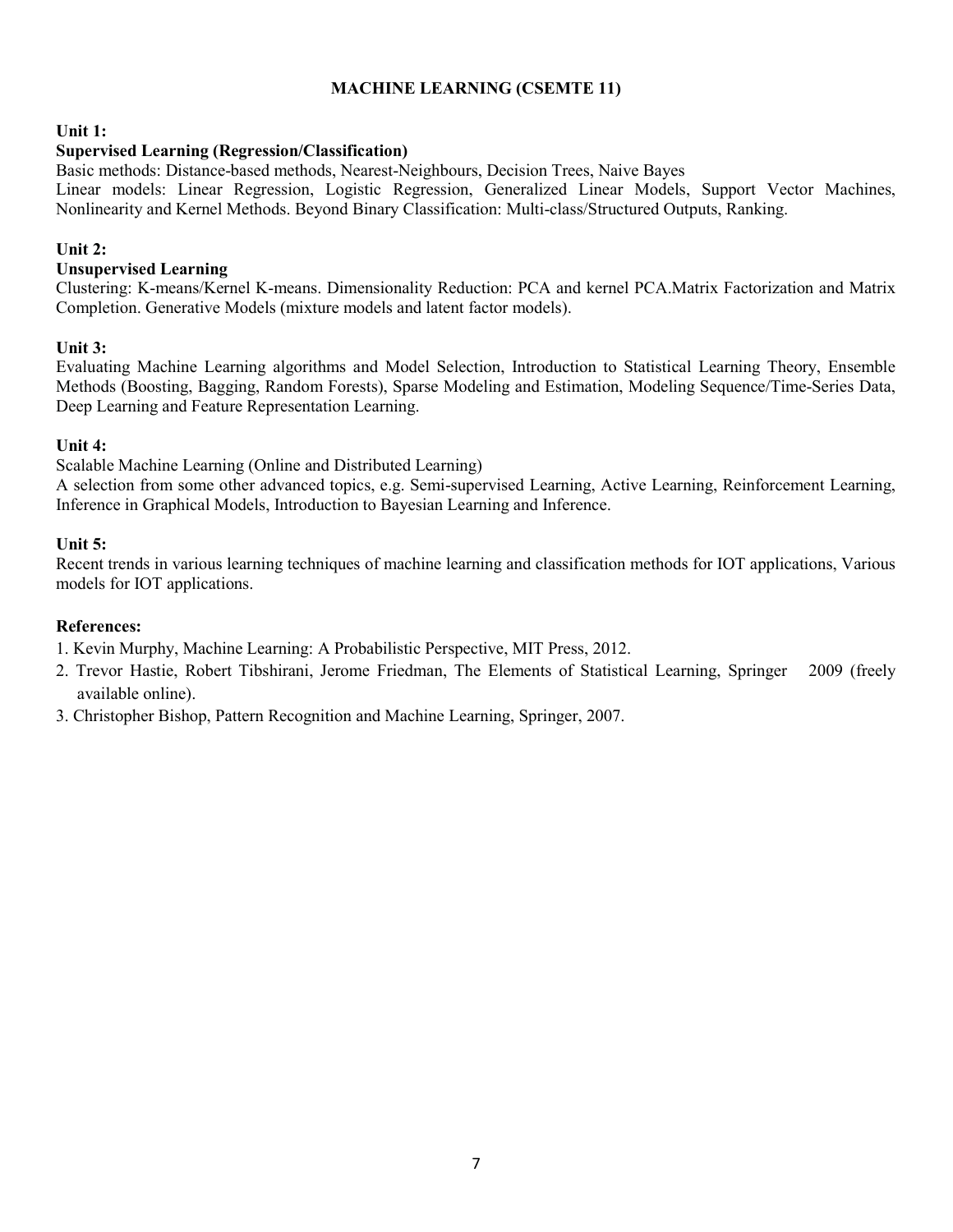# WIRELESS SENSOR NETWORK (CSEMTE 12)

## Unit 1:

Basics of WSN: Basic components of a sensor node, Types of sensors, Constraints on the sensor nodes, WSN & its application areas, characteristics of WSN, Nature of Data in Sensor Networks, Manual vs Randomized node deployment, Event aware topology management in WSN, Issues & challenges with WSN, WSN coverage and placement, Localization and Positioning, Task driven sensing, Data Acquisition, Data Dissemination, Aggregation, Mobile WSN, Virtual Sensor Network, Operating Systems for WSN.

# Unit 2:

MAC Protocols: Fundamentals of MAC Protocols, Design Issues, Overview of IEEE 802.15.4 and ZigBee, Contention-Free Medium Access, Contention-Based Medium Access.

 MAC Protocols for WSN: Contention-Free MAC Protocols, Contention-Based MAC Protocols, Hybrid MAC Protocols, Characteristics of MAC Protocols in Sensor Networks.

# Unit 3:

Routing Protocols: Classification of routing protocols, Proactive routing vs Reactive routing, QoS routing.

 Flat Protocols: SPIN (Sensor Protocols for Information via Negotiation), Directed Diffusion, Hierarchical or Cluster Based Protocols: LEACH (Low Energy Adaptive Clustering Hierarchy), PEGASIS (Power-Efficient Gathering in Sensor Information Systems).

Location Based Protocols: GEAR (Geographic and Energy Aware Routing), Some Other Protocols.

# Unit 4:

Sensor Network Applications Case Studies: Military Applications, Environmental monitoring applications, Traffic Monitoring, Weather Monitoring, Fire Detection, Underwater Monitoring, Underground Monitoring, Agricultural Applications, Habitat Monitoring, IoT related applications, other applications.

#### Unit 5:

Advanced Topics: Recent development in WSN standards, software applications. Security: Possible attacks, countermeasures, SPINS, Static and dynamic key distribution.

- 1. Waltenegus Dargie,Christian Poellabauer, "Fundamentals of Wireless Sensor Networks: Theory and Practice", Wiley Publishers, 2010, ISBN: 978-0-470-99765-9.
- 2. Carlos De Morais Cordeiro, Dharma Prakash Agrawal, "Ad Hoc and Sensor Networks: Theory and Applications", World Scientific Publishers, 2011, ISBN: 981-256-681-3.
- 3. Dorothea Wagner and Roger Wattenhofer, "Algorithms for Sensor and Ad Hoc Networks", Advanced Lectures, Springer, Lecture Notes in Computer Science 4621, 2007, ISBN-13 978-3-540-74990-5.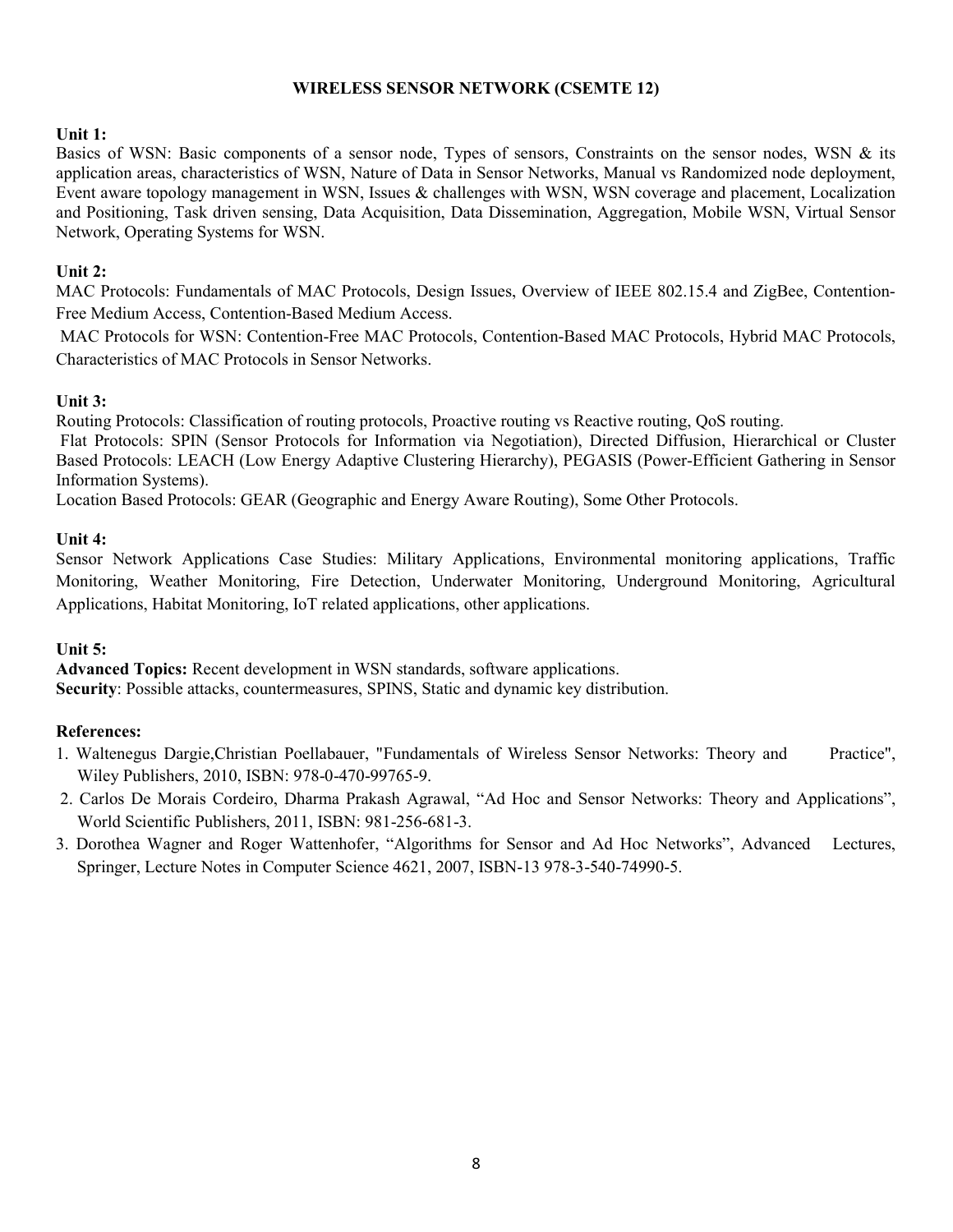# INTRODUCTION TO INTELLIGENT SYSTEM (CSEMTE 13)

#### Unit 1:

Biological foundations to intelligent systems I: Artificial neural networks, Back propagation networks, Radial basis function networks, and recurrent networks.

#### Unit 2:

Biological foundations to intelligent systems II: Fuzzy logic, knowledge Representation and inference mechanism, genetic algorithm, and fuzzy neural networks.

#### Unit 3:

Search Methods Basic concepts of graph and tree search. Three simple search methods: breadth-first search, depth-first search, iterative deepening search. Heuristic search methods: best-first search, admissible evaluation functions, hill climbing search. Optimization and search such as stochastic annealing and genetic algorithm.

#### Unit 4:

Knowledge representation and logical inference Issues in knowledge representation. Structured representation, such as frames, and scripts, semantic networks and conceptual graphs. Formal logic and logical inference. Knowledge-based systems structures, its basic components. Ideas of Blackboard architectures.

# Unit 5:

Reasoning under uncertainty and Learning Techniques on uncertainty reasoning such as Bayesian reasoning, Certainty factors and Dempster-Shafer Theory of Evidential reasoning, A study of different learning and evolutionary algorithms, such as statistical learning and induction learning. Recent trends in Fuzzy logic, Knowledge Representation.

- 1. Luger G.F. and Stubblefield W.A. (2008). Artificial Intelligence: Structures and strategies for Complex Problem Solving. Addison Wesley, 6th edition.
- 2. Russell S. and Norvig P. (2009). Artificial Intelligence: A Modern Approach. Prentice-Hall, 3rd edition.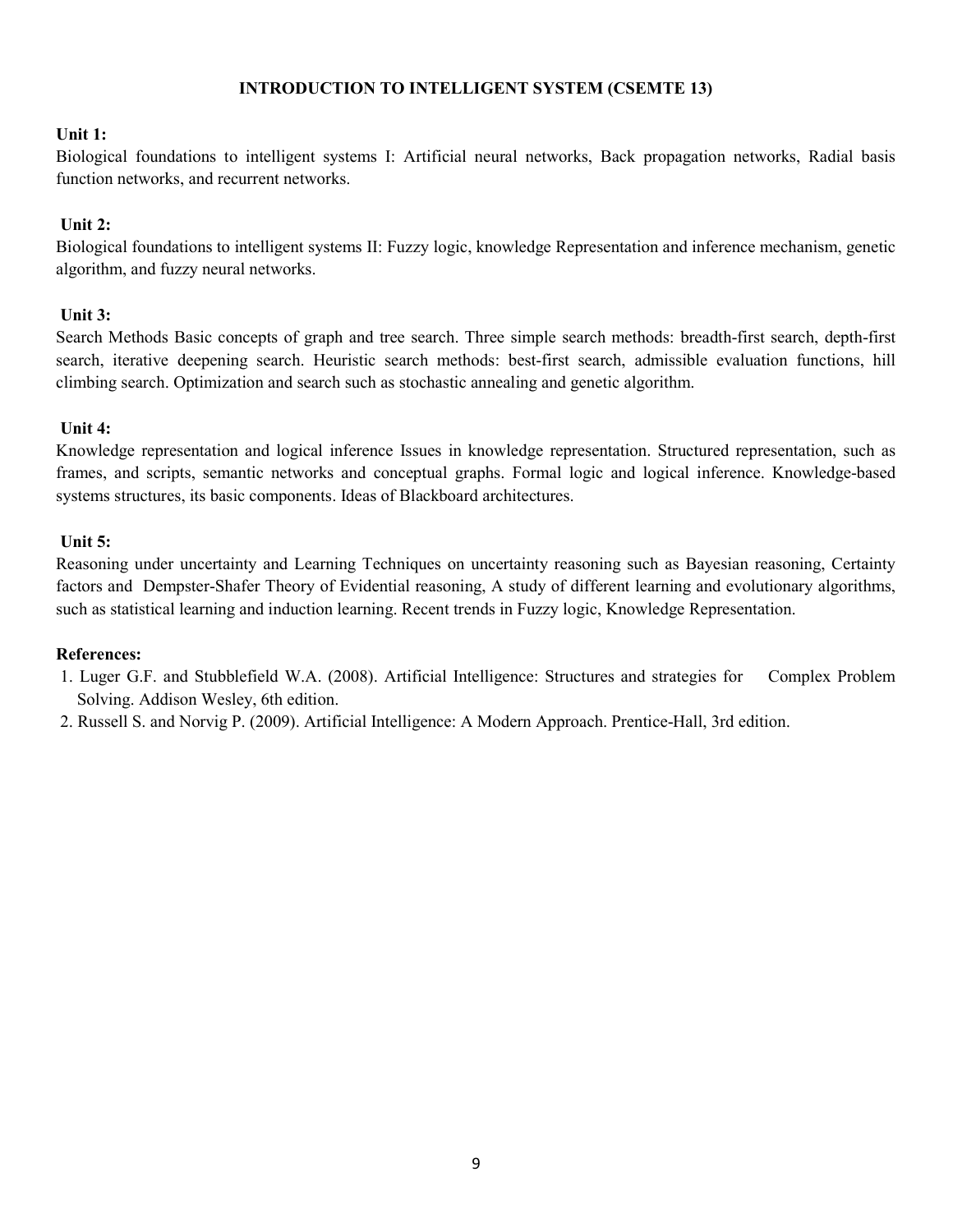# DATA WAREHOUSING & DATA MINING (CSEMTE 14)

#### Unit 1:

 Data Warehousing and Business Analysis: Data warehousing Components, Building a Data warehouse, Mapping the Data Warehouse to a Multiprocessor Architecture, DBMS Schemas for Decision Support, Data Extraction, Cleanup, and Transformation Tools, Metadata reporting, Query tools and Applications, Online Analytical Processing (OLAP) – OLAP and Multidimensional Data Analysis.

#### Unit 2:

Data Mining: Data Mining Functionalities, Data Preprocessing, Data Cleaning, Data Integration and Transformation, Data Reduction, Data Discretization and Concept Hierarchy Generation.

Association Rule Mining: Efficient and Scalable Frequent Item set Mining Methods, Mining Various Kinds of Association Rules, association mining to Correlation Analysis, Constraint Based Association Mining.

#### Unit 3:

Classification and Prediction: Issues Regarding Classification and Prediction, Classification by Decision Tree Introduction, Bayesian Classification, Rule Based Classification, Classification by Back propagation, Support Vector Machines, Associative Classification, Lazy Learners, Other Classification Methods, Prediction Accuracy and Error Measures, Evaluating the Accuracy of a Classifier or Predictor , Ensemble Methods, Model Section.

#### Unit 4:

Cluster Analysis: Types of Data in Cluster Analysis, A Categorization of Major Clustering Methods, Partitioning Methods, Hierarchical methods, Density-Based Methods. Grid-Based Methods, Model-Based Clustering Methods, Clustering High- Dimensional Data, Constraint Based Cluster Analysis, Outlier Analysis.

Unit 5: Mining Object, Spatial, Multimedia, Text and Web Data, Multidimensional Analysis and Descriptive Mining of Complex Data Objects, Spatial Data Mining, Multimedia Data Mining, Text Mining, Mining the World Wide Web.

- 1. Jiawei Han and Micheline Kamber "Data Mining Concepts and Techniques" Second Edition.
- 2. Alex Berson and Stephen J. Smith "Data Warehousing, Data Mining & OLAP", Tata McGraw Hill Edition, Tenth Reprint 2007.
- 3. G. K. Gupta "Introduction to Data Mining with Case Studies", Easter Economy Edition, Prentice Hall of India, 2006.
- 4. Pang-Ning Tan, Michael Steinbach and Vipin Kumar "Introduction to Data Mining", Pearson Education, 2007.
- 5. Soman K.P., Shyam Diwakar and V. Ajay, "Insight into Data mining Theory and Practice", Easter Economy Edition, Prentice Hall of India, 2006.
- 6. Daniel T.Larose, "Data Mining Methods and Models", Wile-Interscience, 2000.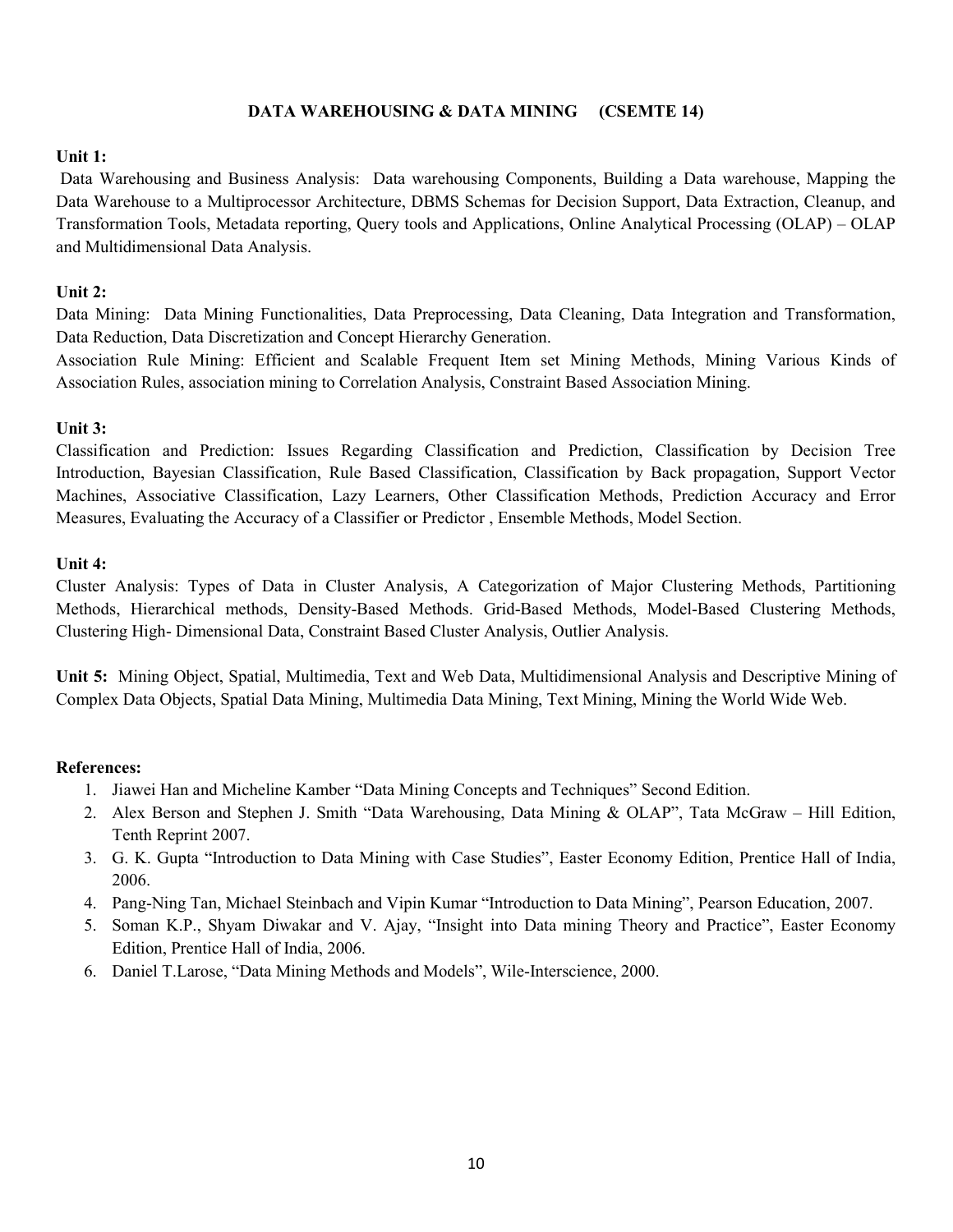#### SOFTWARE PROCESS MANAGEMENT (CSEMTE 15)

#### Unit 1:

#### DEVELOPMENT LIFE CYCLE PROCESSES

Overview of software development life cycle, introduction to processes, Personal Software Process (PSP), Team software process (TSP), Unified processes, agile processes, choosing the right process.

# Unit 2:

# REQUIREMENTS MANAGEMENT

 Functional requirements and quality attributes elicitation techniques, Quality Attribute Workshops (QAW), analysis, prioritization, and tradeoff, Architecture Centric Development Method (ACDM), requirements documentation and specification, change management, traceability of requirements.

# UNIT 3:

# ESTIMATION, PLANNING, AND TRACKING

Identifying and prioritizing risks, risk mitigation plans, estimation techniques, use case points, function points, COCOMO II, top down estimation, bottom up estimation, work breakdown structure, macro and micro plans, planning poker, wideband delphi, documenting the plan, tracking the plan, earned value method (EVM).

#### Unit 4:

# CONFIGURATION AND QUALITY MANAGEMENT

 Identifying artifacts to be configured, naming conventions and version control, configuration control, quality assurance techniques, peer reviews, Fegan inspection, unit, integration, system, and acceptance testing – test data and test cases, bug tracking, causal analysis.

#### Unit 5:

# SOFTWARE PROCESS DEFINITION AND MANAGEMENT

 Process elements, process architecture, relationship between elements, process modeling, process definition techniques, ETVX (entry task validation exit), process base lining, process assessment and improvement, CMMI, Six Sigma.

#### References:

1. Pankaj Jalote, "Software Project Management in Practice", Pearson, 2002.

- 2. Chris F. Kemerer, "Software Project Management Readings and Cases", McGraw Hill, 1997.
- 3.Watts S. Humphrey, "PSP: A selfimprovement process for software engineers", AddisonWesley, 2005.
- 4. Watts S. Humphrey, "Introduction to the Team Software Process", AddisonWesley, 2000.
- 5. Orit Hazzan and Yael Dubinsky, "Agile software engineering", Springer, 2008.
- 6. James R. Persse, "Process Improvement Essentials", O'Reilly, 2006.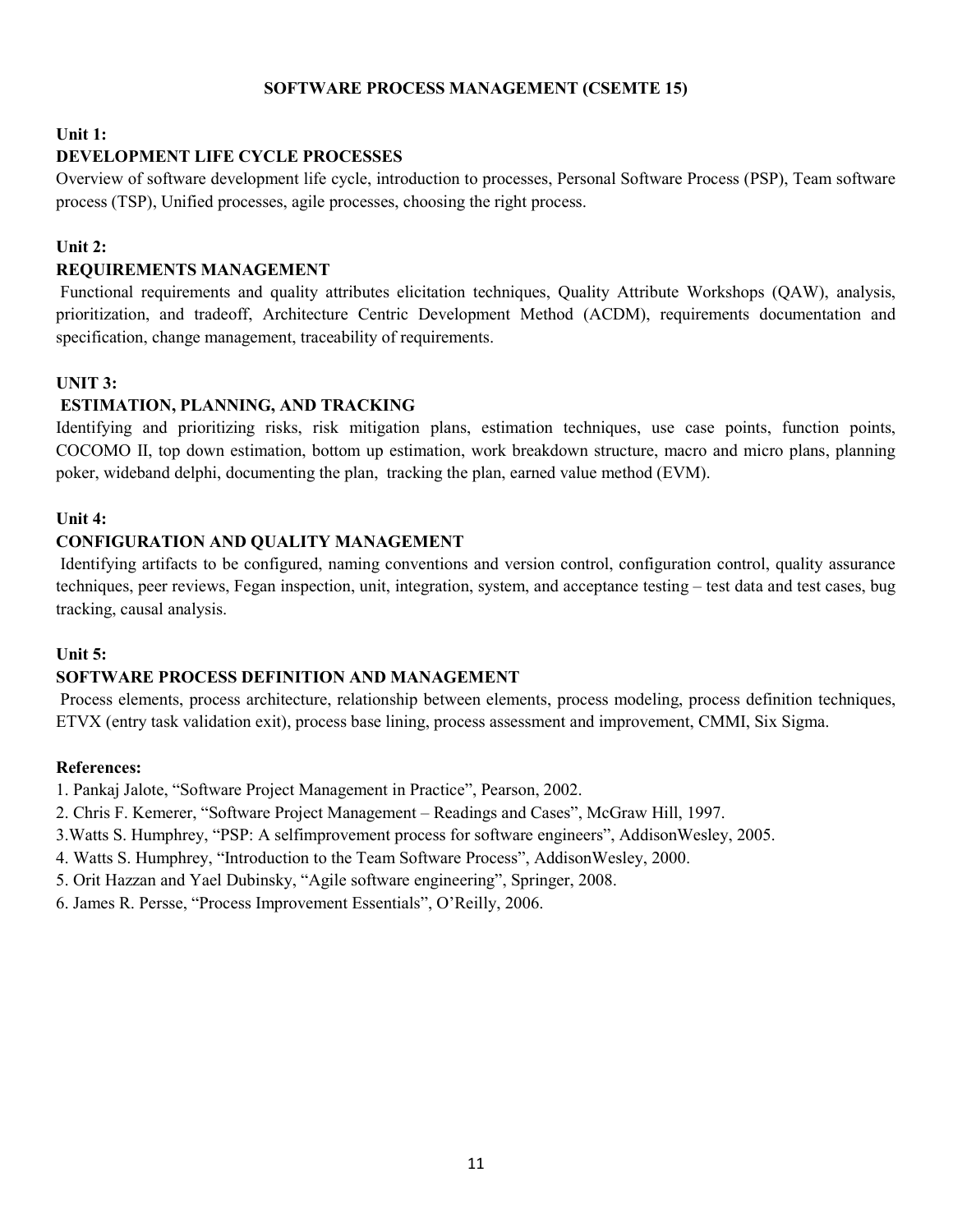# DATA SCIENCE (CSEMTE 21)

#### Unit 1:

Introduction to core concepts and technologies: Introduction, Terminology, data science process, data science toolkit, Types of data, Example applications.

#### Unit 2:

Data collection and management: Introduction, Sources of data, Data collection and APIs, Exploring and fixing data, Data storage and management, Using multiple data sources

#### Unit 3:

Data analysis: Introduction, Terminology and concepts, Introduction to statistics, Central tendencies and distributions, Variance,Distribution properties and arithmetic, Samples/CLT, Basic machine learning algorithms, Linear regression, SVM, Naive Bayes.

#### Unit 4:

Data visualization: Introduction, Types of data visualization, Data for visualization: Data types, Data encodings, Retinal variables, mapping variables to encodings, Visual encodings.

#### Unit 5:

Applications of Data Science, Technologies for visualization, Bokeh (Python) Recent trends in various data collection and analysis techniques, various visualization techniques, application development methods of used in data science.

#### References:

1. Cathy O'Neil and Rachel Schutt. Doing Data Science, Straight Talk From The Frontline. O'Reilly.

2. Jure Leskovek, Anand Rajaraman and Jeffrey Ullman. Mining of Massive Datasets. v2.1,Cambridge University Press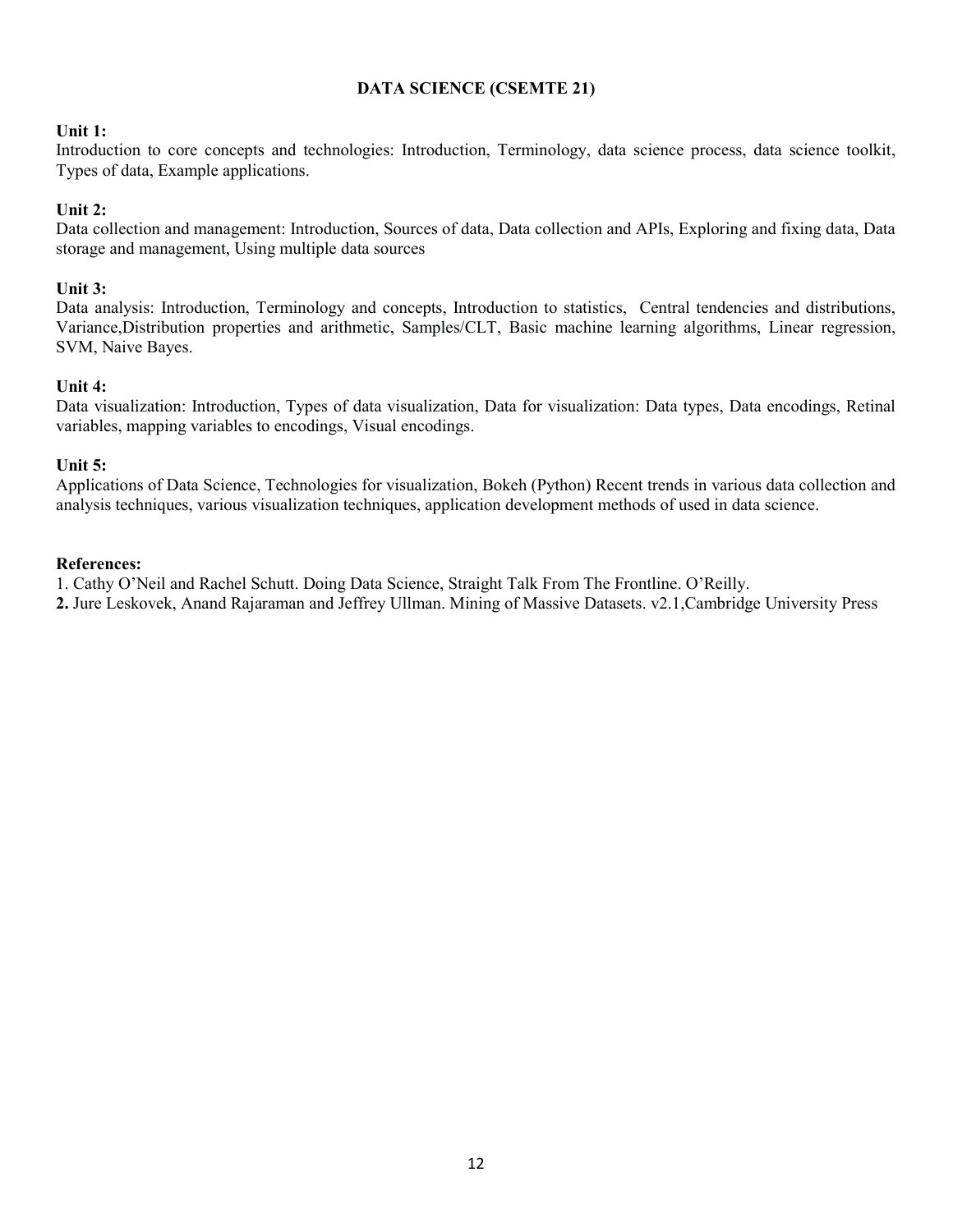# DISTRIBUTED SYSTEMS (CSEMTE 22)

#### Unit 1:

# Introduction

Distributed data processing, what is a DDBS, Advantages and disadvantages of DDBS, Problem areas, Overview of database and computer network concepts.

# Distributed Database Management System Architecture

Transparencies in a distributed DBMS, Distributed DBMS architecture, Global directory issues.

#### Unit 2:

## Distributed Database Design

Alternative design strategies, Distributed design issues, Fragmentation, Data allocation

# Semantics Data Control

View management, Data security, Semantic Integrity Control.

#### Query Processing Issues

Objectives of query processing, Characterization of query processors, Layers of query processing, Query decomposition, Localization of distributed data.

#### Unit 3:

# Distributed Query Optimization

Factors governing query optimization, Centralized query optimization, ordering of fragment queries, Distributed query optimization algorithms.

#### Transaction Management

The transaction concept, Goals of transaction management, Characteristics of transactions, Taxonomy of transaction models.

#### Concurrency Control

Concurrency control in centralized database systems, Concurrency control in DDBSs, Distributed concurrency control algorithms, Deadlock management.

#### Unit 4:

# Reliability

Reliability issues in DDBSs, Types of failures, Reliability techniques, Commit protocols, Recovery protocols.

#### Unit 5:

#### Parallel Database Systems

Parallel architectures, parallel query processing and optimization, load balancing.

#### Advanced Topics

Mobile Databases, Distributed Object Management, Multi-databases.

#### References:

1. Principles of Distributed Database Systems, M.T. Ozsu and P. Valduriez, Prentice-Hall, 1991.

2. Distributed Database Systems, D. Bell and J. Grimson, Addison-Wesley, 1992.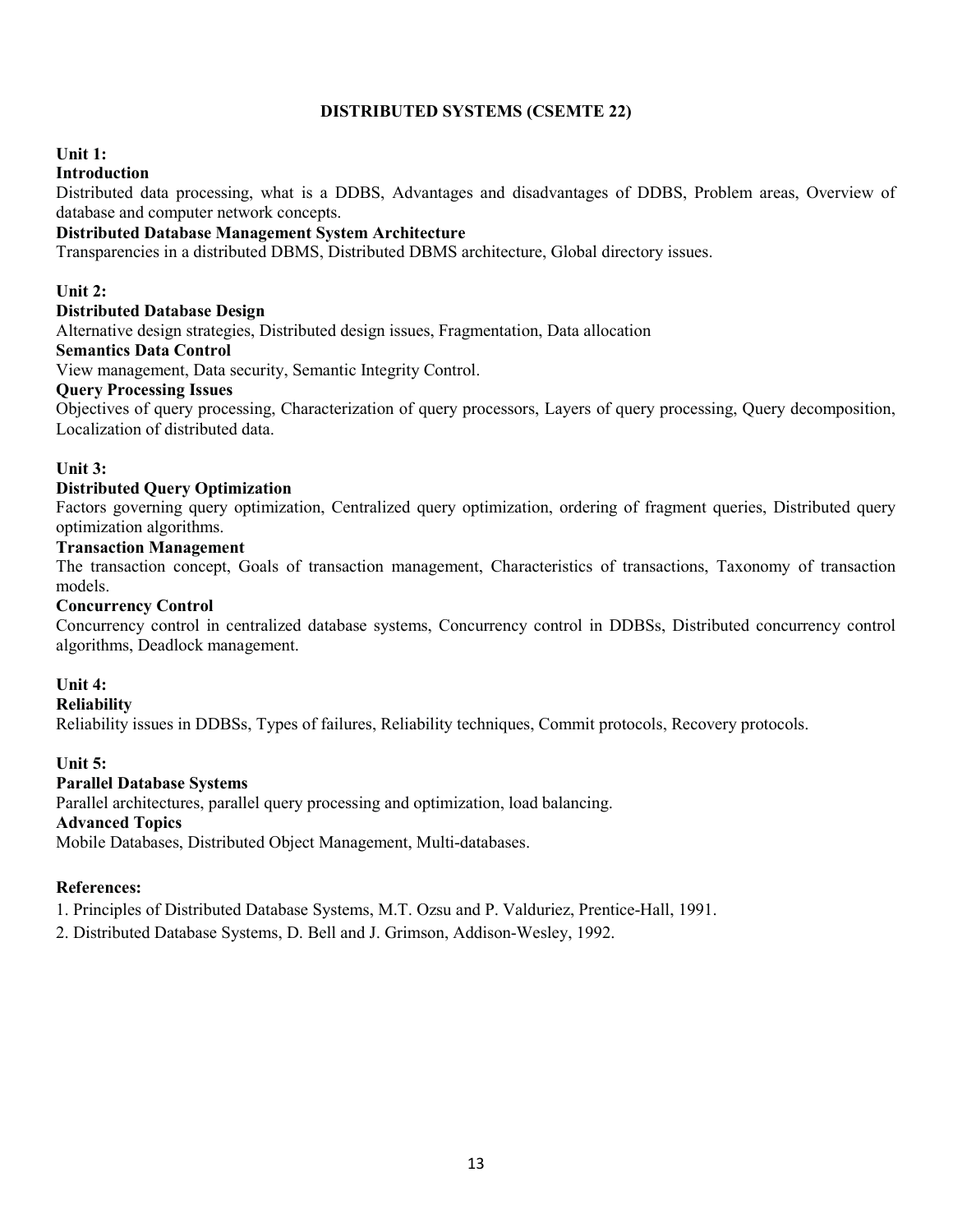# CLOUD COMPUTING (CSEMTE 23)

# Unit 1:

 Understanding Cloud Computing Overview of Computing Paradigm: Grid Computing, Cluster Computing, Distributed Computing, Utility Computing, Cloud Computing, History of Cloud Computing. Cloud Computing: Definition, Characteristics, Advantages & Disadvantages, Cloud Service Providers.

# Unit 2:

Cloud Computing Architecture: Cloud Service Model- SaaS, PaaS, IaaS, Deployment Model, Cloud Storage. Cloud Service Models Infrastructure as a Service: IaaS definition, Introduction to virtualization, Different approaches to virtualization, Hypervisors, Machine Image, Virtual Machine(VM), Resource Virtualization of Server, Virtual Machine provisioning and manageability, storage as a service, Amazon EC2.

# Unit 3:

Platform as a Service: PaaS definition, Service Oriented Architecture, Cloud Platform and Management: Computation, Storage, Example: Google App Engine, Microsoft Azure. Software as a Service: SaaS definition, Web 2.0, Example: Salesforce.

#### Unit 4:

 Service and Data management in Cloud Service Level Agreements(SLAs), Billing & Accounting, Comparing Scaling Hardware: Traditional vs. Cloud, understanding cloud-based data storage, Storage types: SQL and NoSQL Databases, Understanding Distributed File systems, Managing Data and its Scalability, Large Scale Data Processing using Hadoop and GraphLab.

#### Unit 5:

Cloud Security and Simulation Tools Infrastructure Security: Network level security, Host level security, Application level security, Data security and Storage: Data privacy and security Issues, Identity & Access Management, Access Control, Authentication in cloud computing, Case study of CloudSim.

- 1. Cloud Computing Bible, Barrie Sosinsky, Wiley-India, 2010.
- 2. Mastering Cloud Computing Raj Kumar Buyya, Christian Vecchiola and S. Tanurai Selvi (TMH), 2012.
- 3. Cloud Computing for Dummies Judith Hurwitz, R. Bloor, M. Kanfman, F. Halper (Wiley India Edition).
- 4. Distributed and Cloud Computing Kaittwang Geoffrey C. Fox and Jack J Dongrra (Elsevier India) 2012.
- 5. Cloud Computing: Web-Based Applications That Change the Way You Work and Collaborate Michael Miller, Online, August 2008.
- 6. Cloud Computing Insights into New Era Infrastructure Kumar Saurabh (Wiley Indian Edition), 2011.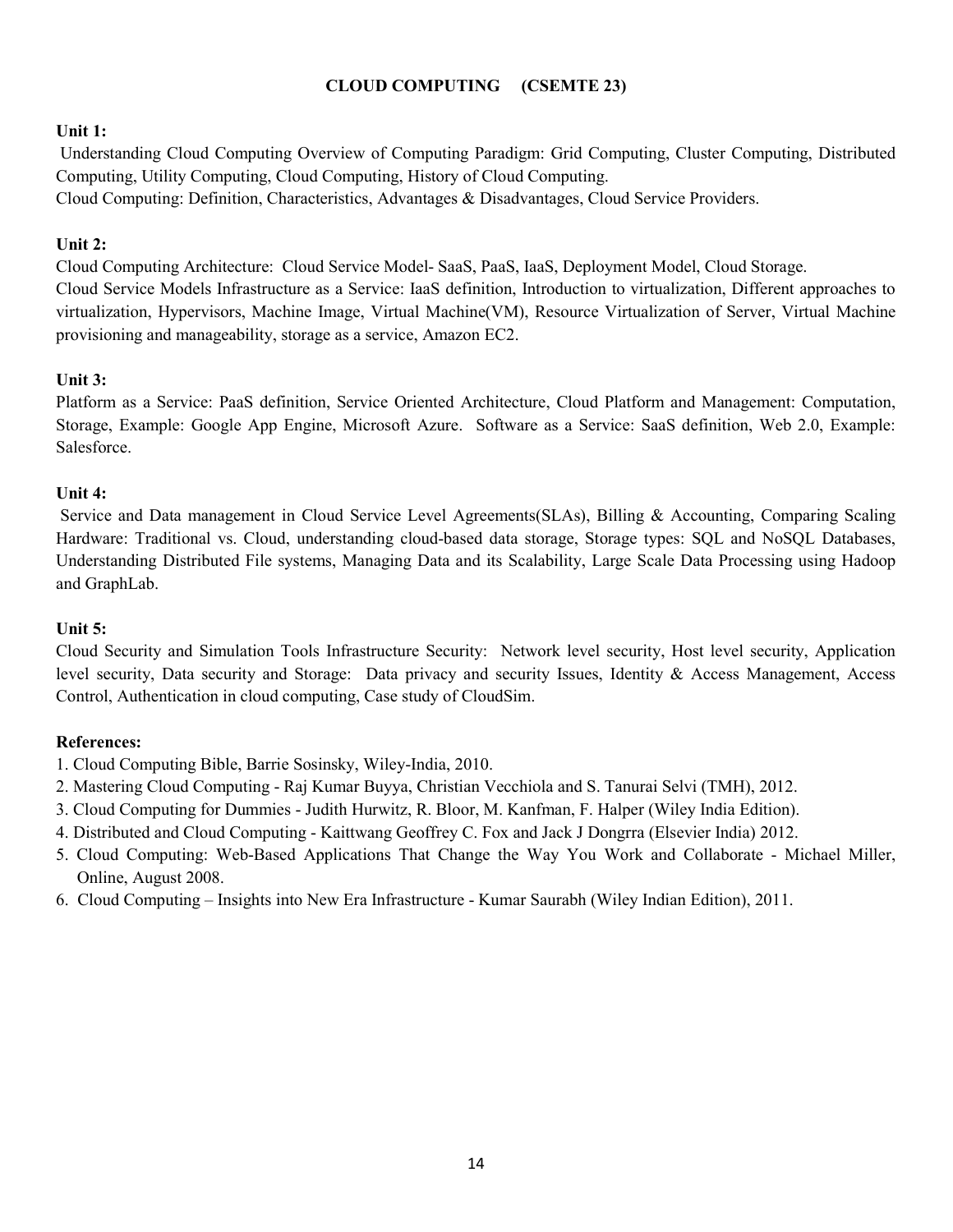#### ADVANCED DATABASE SYSTEM (CSEMTE 24)

# Unit 1:

 Database System Applications, Purpose of Database Systems, View of Data – Data Abstraction, Instances and Schemas, Data Models – the ER Model, Relational Model, other Models, Database Languages – DDL, DML, Database Access from Applications Programs, Transaction Management, Data Storage and Querying, Database Architecture, Database Users and Administrators, ER Diagrams, Relational Model: Introduction to the Relational Model – Integrity Constraints Over Relations, Enforcing Integrity constraints, Querying relational data, Logical data base Design, Introduction to Views, Altering Tables and Views, Relational Algebra, Basic SQL Queries, Nested Queries, Complex Integrity Constraints in SQL, Triggers.

# Unit 2:

Introduction to Schema Refinement – Problems Caused by redundancy, Decompositions – Problem related to decomposition, Functional Dependencies - Reasoning about FDS, Normal Forms – FIRST, SECOND, THIRD Normal forms, BCNF, Properties of Decompositions- Loss less - join Decomposition, Dependency preserving Decomposition, Schema Refinement in Data base Design, Multi valued Dependencies, FOURTH Normal Form, Join Dependencies, FIFTH Normal form.

# Unit 3:

Transaction Management: The ACID Properties, Transactions and Schedules, Concurrent Execution of Transactions, Lock Based Concurrency Control, Deadlocks, Performance of Locking, Transaction Support in SQL. Concurrency Control: Serializability, and recoverability, Introduction to Lock Management, Lock Conversions, Dealing with Dead Locks, Specialized Locking Techniques, Concurrency Control without Locking. Crash recovery: Introduction to Crash recovery, Introduction to ARIES, the Log, and Other Recovery related Structures, the Write-Ahead Log Protocol, Check pointing, recovering from a System Crash, Media recovery.

#### Unit 4:

Overview of Storage and Indexing: Data on External Storage, File Organization and Indexing, Clustered Indexes, Primary and Secondary Indexes, Index data Structures, Hash Based Indexing, Tree based Indexing Storing data: Disks and Files: - The Memory Hierarchy, Redundant Arrays of Independent Disks. Tree Structured Indexing: - Intuitions for tree Indexes, Indexed Sequential Access Methods (ISAM) B+ Trees, A Dynamic Index Structure, Search, Insert, Delete. Hash Based Indexing: Static Hashing, Extendable hashing, Linear Hashing, Extendable vs. Linear Hashing.

#### Unit 5:

Distributed databases: Introduction to distributed databases, Distributed DBMS architectures, Storing data in a distributed DBMS, Distributed catalog management, Distributed query processing Updating distributed data, Distributed transactions, Distributed concurrency control, Distributed Recovery.

- 1. Data base Management Systems, Raghu Ramakrishnan, Johannes Gehrke, TMH, 3rd Edition, 2003.
- 2. Data base System Concepts, A.Silberschatz, H.F. Korth, S.Sudarshan, McGraw hill, VI edition, 2006.
- 3. Fundamentals of Database Systems 5th edition. Ramez Elmasri, Shamkant B.Navathe, Pearson Education, 2008.
- 4. Introduction to Database Systems, C.J.Date,Pearson Education.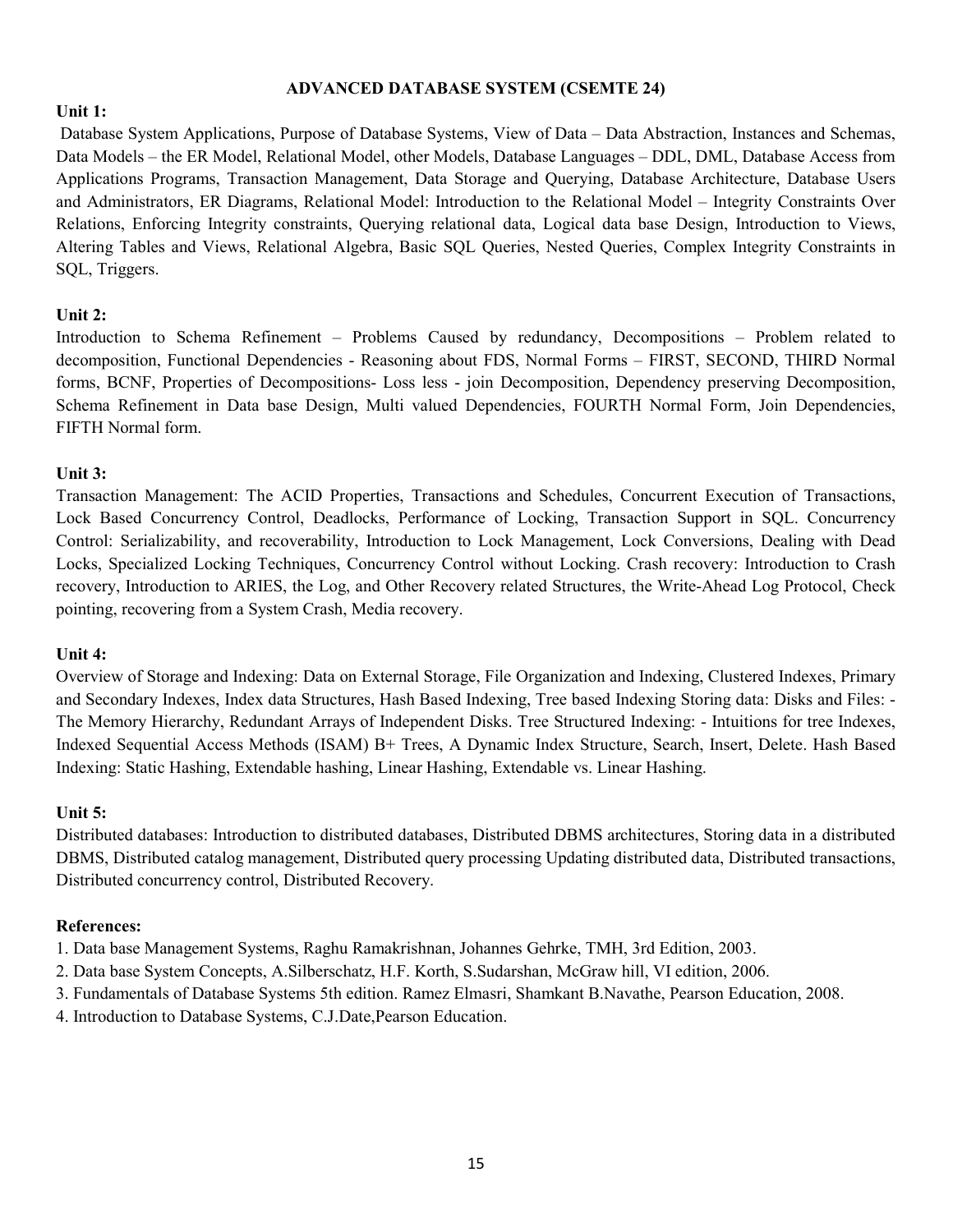# CYBER SECURITY AND LAW (CSEMTE 25)

## Unit 1:

 Introduction: Review of TCP/IP and TCP, IP Header analysis, Introduction to Cyber World, Cyber attacks and cyber security, Information warfare and cyber terrorism, Types of cyber attacks, Cyber Crime and Digital Fraud, Overview of Types of computer forensics i.e. Media Forensics, Network forensics (internet forensics), Machine forensic, Email forensic (e-mail tracing and investigations).

# Unit 2:

 Issues in cyber security: Private ordering solutions, Regulation and Jurisdiction for global Cyber security, Copy Rightsource of risks, Pirates, Internet Infringement, Fair Use, postings, criminal liability, First Amendments, Data Loss.

# Unit 3:

Intellectual property rights: Copy Right-Source of risks, Pirates, Internet Infringement, Fair Use, postings, Criminal Liability, First Amendments, Losing Data, Trademarks, Defamation, Privacy-Common Law Privacy, Constitutional law, Federal Statutes, Anonymity, Technology expanding privacy rights.

# Unit 4:

 Procedural Issues Duty of Care, Criminal Liability, Procedural issues, Electronic Contracts & Digital Signatures, Misappropriation of information, Civil Rights, Tax, Evidence.

#### Unit 5:

Legal aspects of cyber security: Ethics, Legal Developments, Late 1990 to 2000, Cyber security in Society, Security in cyber laws case. studies, General law and Cyber Law - a Swift Analysis.

- 1. Jonathan Rosenoer,"Cyber Law: The law of the Internet", Springer-Verlag, 1997.
- 2. D. Bainbridge, Introduction to Computer Law, 5th Edition, Pearson Education, 2004.
- 3. P. Duggal, Cyber Law: The Indian Perspective, Saakshar Law Publications, 2005.
- 4. Mark F Grady, Fransesco Parisi, "The Law and Economics of Cyber Security", Cambridge University Press, 2006.
- 5. S.P. Tripathy, "Cyber security", Wiley Publications.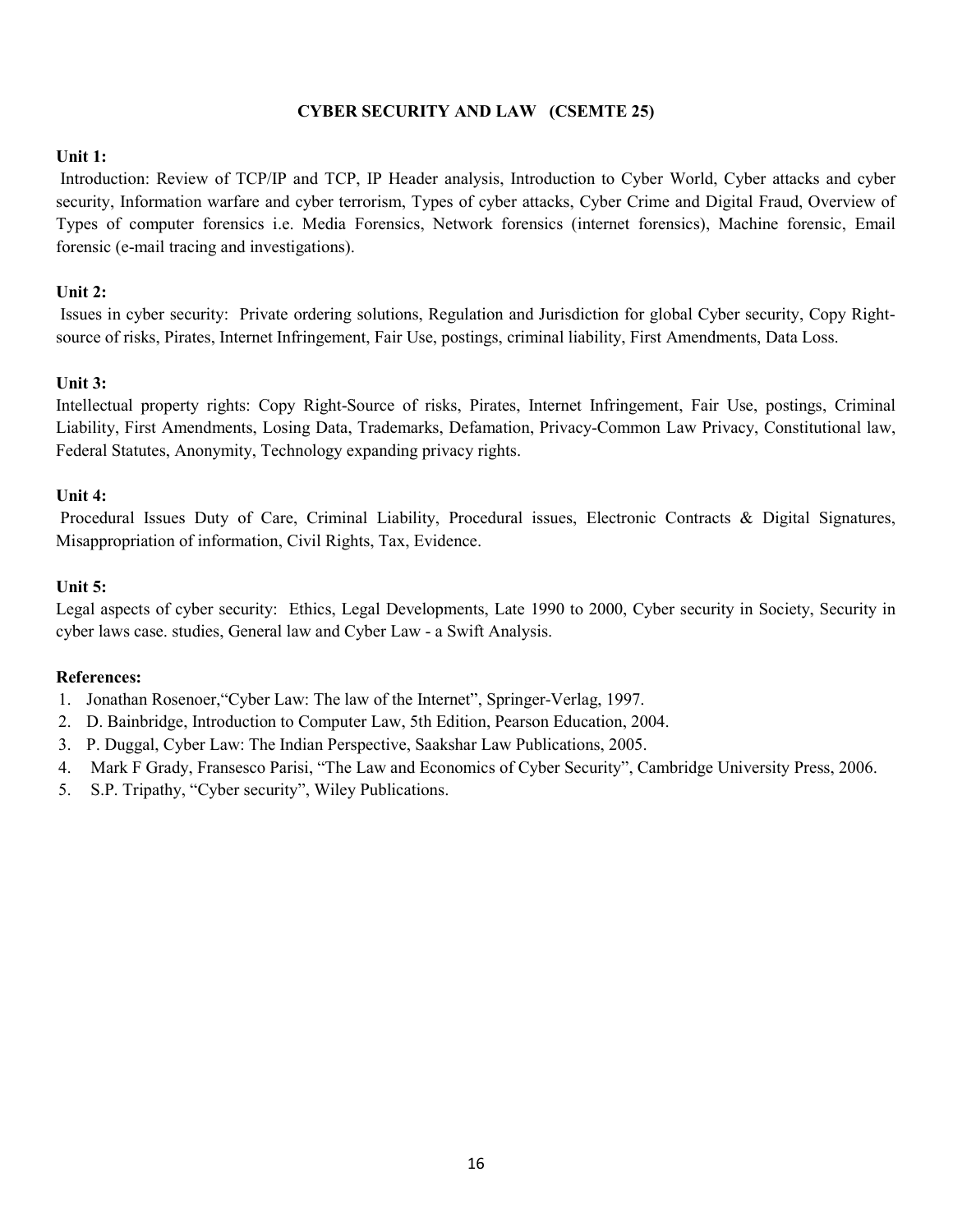#### COMPUTER VISION (CSEMT 201)

# Unit 1:

Overview, computer imaging systems, lenses, Image formation and sensing, Image analysis, pre-processing and Binary image analysis.

# Unit 2:

Edge detection, Edge detection performance, Hough transform, corner detection, Segmentation, Morphological filtering, Fourier transform.

# Unit 3:

Feature extraction, shape, histogram, color, spectral, texture, using CVIP tools, Feature analysis, feature vectors, distance /similarity measures, data preprocessing.

# Unit 4:

Pattern Analysis: Clustering: K-Means, K-Medoids and Mixture of Gaussians. Classification: Discriminant Function, Supervised, Un-supervised, Semi-supervised. Classifiers: Bayes, KNN, ANN models; Dimensionality Reduction: PCA, LDA, ICA, and Non-parametric methods.

# Unit 5:

Recent trends inactivity Recognition, computational photography, Biometrics.

# References:

1. Computer Vision: Algorithms and Applications by Richard Szeliski.

2. Deep Learning, by Goodfellow, Bengio, and Courville.

3. Dictionary of Computer Vision and Image Processing, by Fisher et al.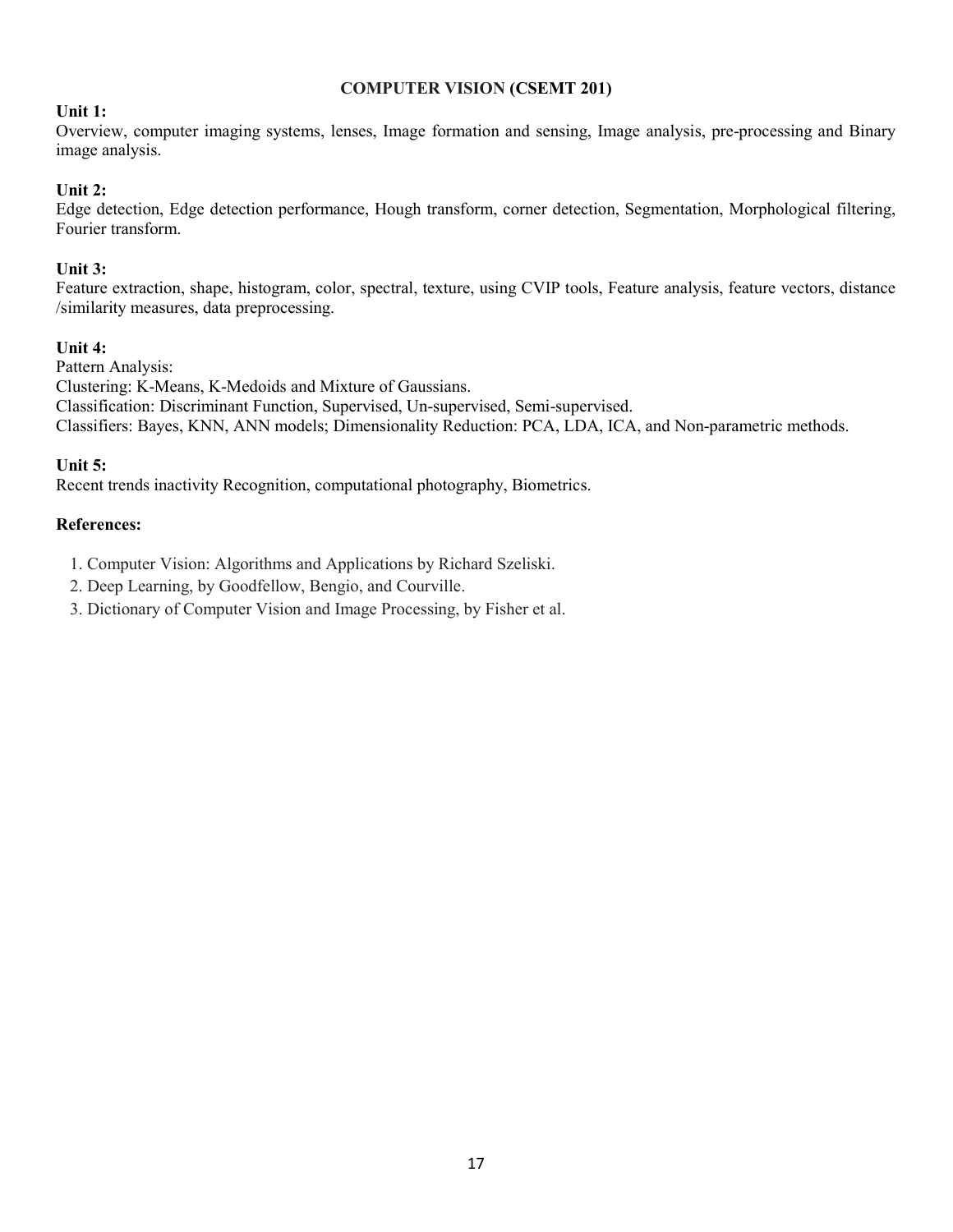#### WIRELESS AND MOBILE NETWORKS (CSEMT 202)

#### Unit 1:

Introduction to Wireless and Mobile Networks, Wireless Transmission: Signals, Antennas, Signal Propagation, Multiplexing, Modulation, Spread Spectrum.

#### Unit 2:

 Wireless Medium Access Control: Common Problems, SDMA, FDMA, TDMA, CDMA, Wireless Telecommunications Systems: GSM, DECT, TETRA, UMTS, IMT-2000, LTE.

# Unit 3:

Satellite Systems: Introduction, Deficiencies of existing GEO/MEO/LEO Satellite Systems, Satellite Architectures, Satellite Routing, Satellite Channel Access, Satellite Handover, High Altitude Platforms, and Applications, Wireless LAN: IEEE 802.11, Bluetooth, RFID, Security issues.

#### Unit 4:

Mobile Network Layer I: Problems of IP in Wireless, Principles behind Mobile IP, Problems, Security issues, DHCP, Mobile Network Layer II: Routing in Ad-hoc Networks, Wireless Sensor Networks.

#### Unit 5:

Mobile Transport Layer: Effects of mobility and wireless transmissions on reliable transport protocols such as TCP, Support for Mobility: File Systems, databases, WWW and Mobility, WAP, Application layer for mobile networks.

#### References:

1. J. Schiller, Mobile Communications, 2nd edition, Addison Wesley.

2. Wireless Communications and Networks, William Stallings, 2nd edition, Prentice Hall.

3. Ad-hoc Networking by Charles Perkins, Pearson, 2008.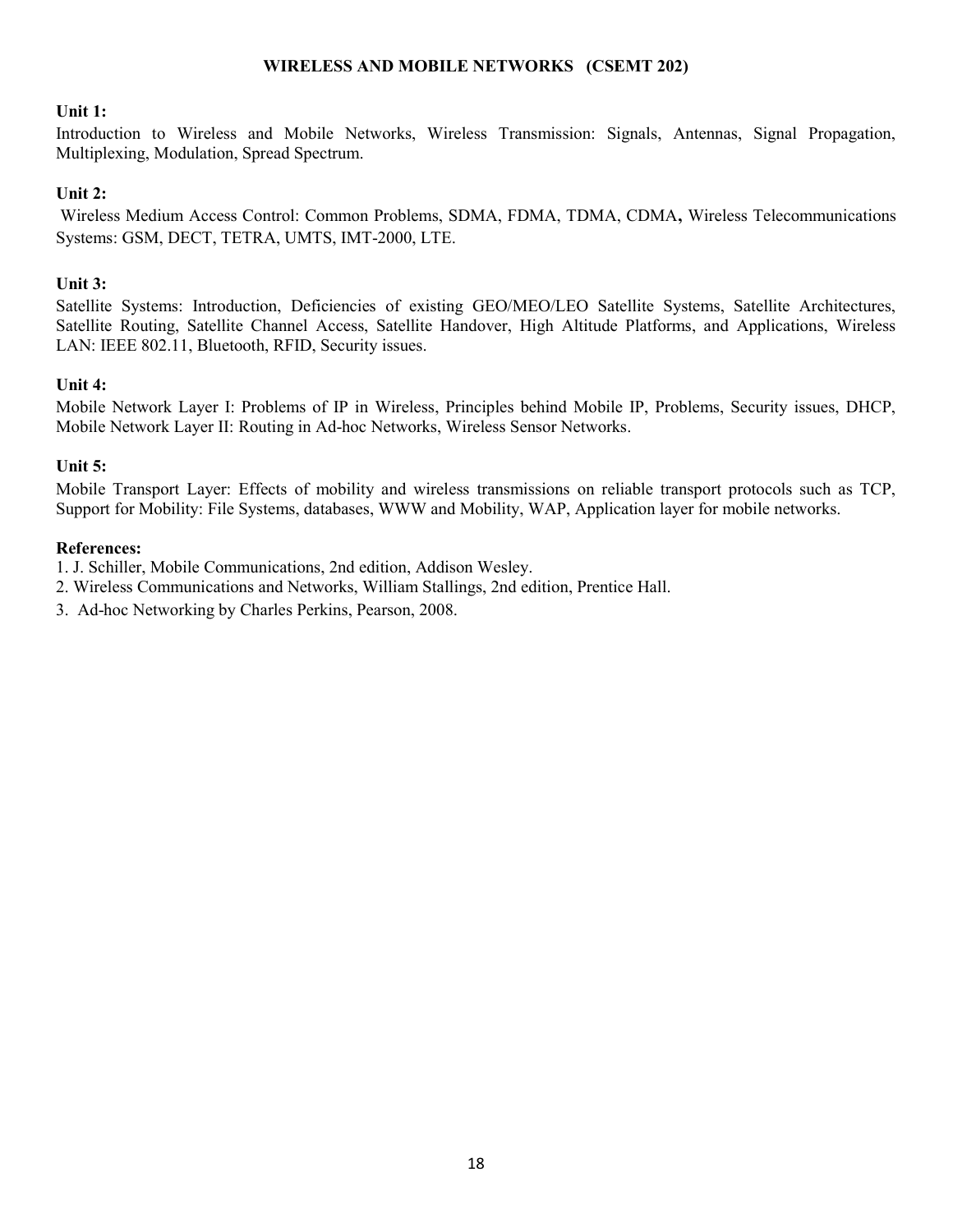# SOFT COMPUTING (CSEMTE31)

#### Unit 1:

#### Introduction to Soft Computing and Neural Networks:

Evolution of Computing, Soft Computing Constituents, From Conventional AI to Computational Intelligence, Machine Learning Basics.

#### Unit 2:

#### Fuzzy logic:

Fuzzy Sets, Operations on Fuzzy Sets, Fuzzy Relations, Membership Functions, Fuzzy Rules and Fuzzy Reasoning, Fuzzy Inference Systems, Fuzzy Expert Systems, Fuzzy Decision Making.

#### Unit 3

#### Neural networks:

Machine Learning Using Neural Network, Adaptive Networks, Feed forward Networks, Supervised Learning Neural Networks, Radial Basis Function Networks, Reinforcement Learning, Unsupervised Learning Neural Networks, Adaptive Resonance architectures, Advances in Neural networks.

#### Unit 4

#### Genetic algorithms:

Introduction to Genetic Algorithms (GA), Applications of GA in Machine Learning, Machine Learning Approach to Knowledge Acquisition.

#### Unit 5:

#### Matlab/Python Lib:

Introduction to Matlab/Python, Arrays and array operations, Functions and Files, Study of neural network toolbox and fuzzy logic toolbox, Simple implementation of Artificial Neural Network and Fuzzy Logic.

 Recent Trends in deep learning, various classifiers, neural networks and genetic algorithm, Implementation of recently proposed soft computing techniques.

#### References:

1. Jyh:Shing Roger Jang, Chuen:Tsai Sun, EijiMizutani, Neuro:Fuzzy and Soft Computing, Prentice:Hall of India, 2003.

2. George J. Klir and Bo Yuan, Fuzzy Sets and Fuzzy Logic:Theory and Applications, Prentice Hall, 1995.

3. MATLAB Toolkit Manual.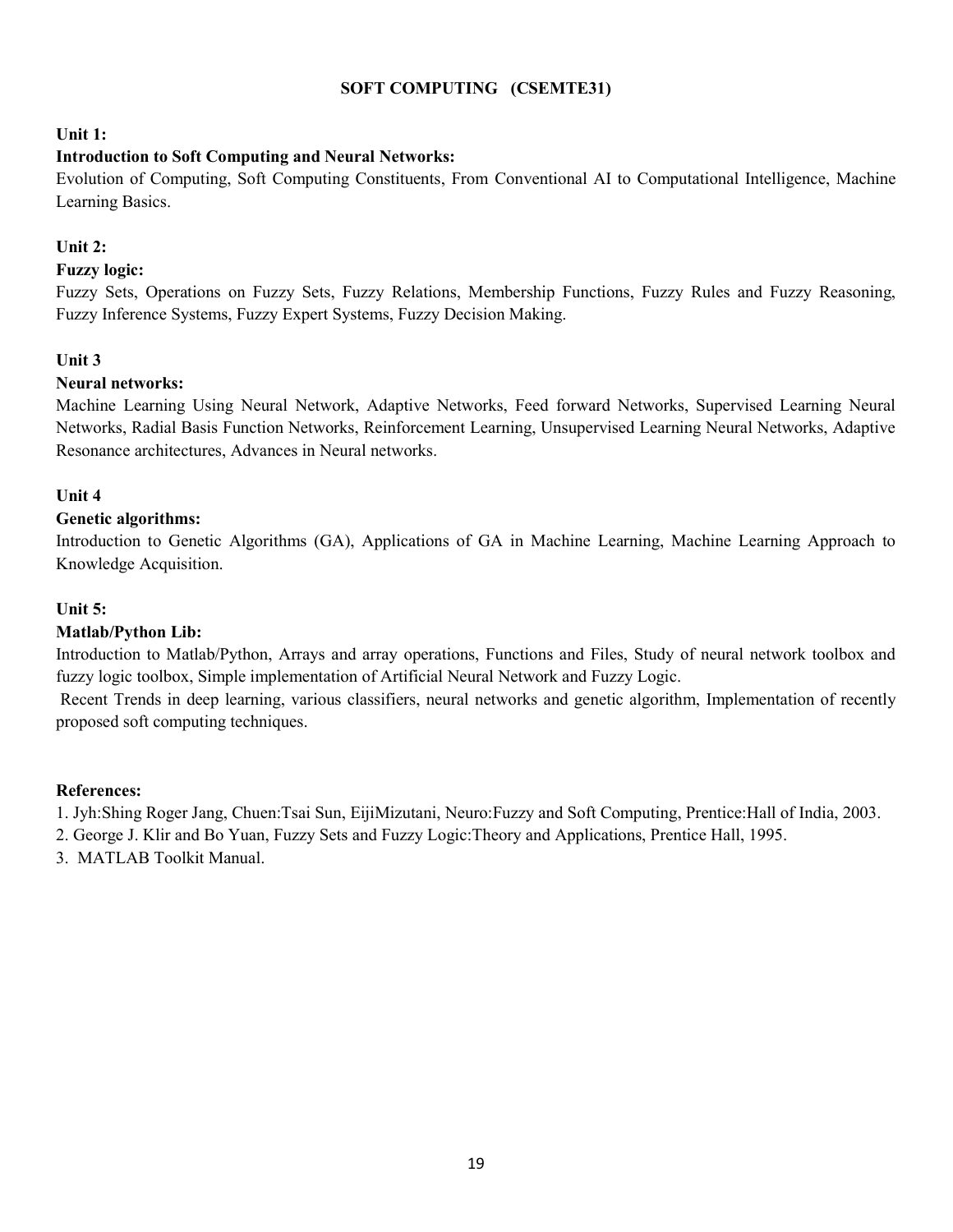# SECURE E - COMMERCE (CSEMTE32)

# Unit 1:

Introduction to E-Commerce and Network Infrastructure for E-Commerce.

# Unit 2:

Basics of User Interface, Web Interface, Transaction Processing, Web 3.0, Game Theory.

# Unit 3:

E-commerce Models, e-Advertising & Marketing, Auctions.

# Unit 4:

Information Security foundations and E-commerce Security, Electronic Payment Systems, Electronic Data Exchange, Internet Banking, Mobile Commerce.

# Unit 5:

Requirement Analysis of E-commerce Initiatives in different domains.

# References:

1. Introduction to E-commerce by Jeffrey F. Rayport & Bernard J. Jaworski.

2. Effortless E-commerce with PHP and MYSQL by Larry Ullman.

3. E-Commerce- Strategy technologies and Applications by David Whiteley.

4. E-Commerce-Concepts, Models & Strategies by C.S.V. Murthy.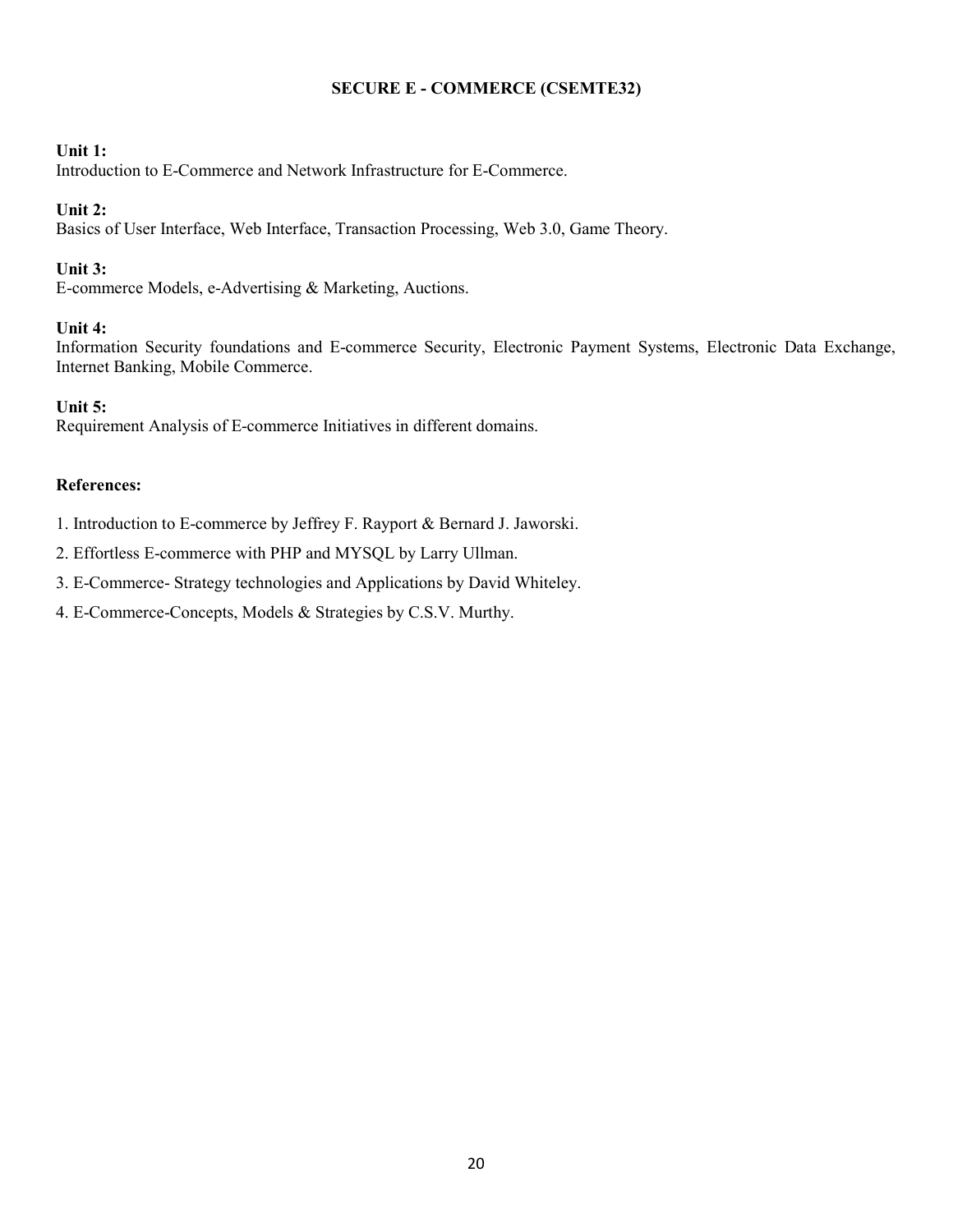# MODERN CRYPTOGRAPHY (CSEMTE33)

# Unit 1:

Introduction: History and overview of cryptography, Probability and randomized algorithms, Number Theory.

# Unit 2:

Basic symmetric-key encryption: One time pad and stream ciphers, Block ciphers, Attacks on block ciphers. AES, DES and other symmetric algorithms

# Unit 3:

Public key cryptography: Arithmetic modulo primes, Cryptography using arithmetic modulo primes, Arithmetic modulo composites, RSA.

# Unit 4:

 Message integrity and authentication protocols: definition and applications, Collision resistant hashing, authenticated encryption, security against active attacks, Digital Signature.

# Unit 5:

Advanced Topics: ECC, DNA cryptography, quantum cryptography, Digital Watermarking and Steganography etc.

# References:

1. Introduction to Modern Cryptography by J. Katz and Y. Lindell.

2. Handbook of Applied Cryptography by A. Menezes, P. Van Oorschot, S. Vanstone.

3. Cryptography and Network Security: Principles and Practice – William Stallings.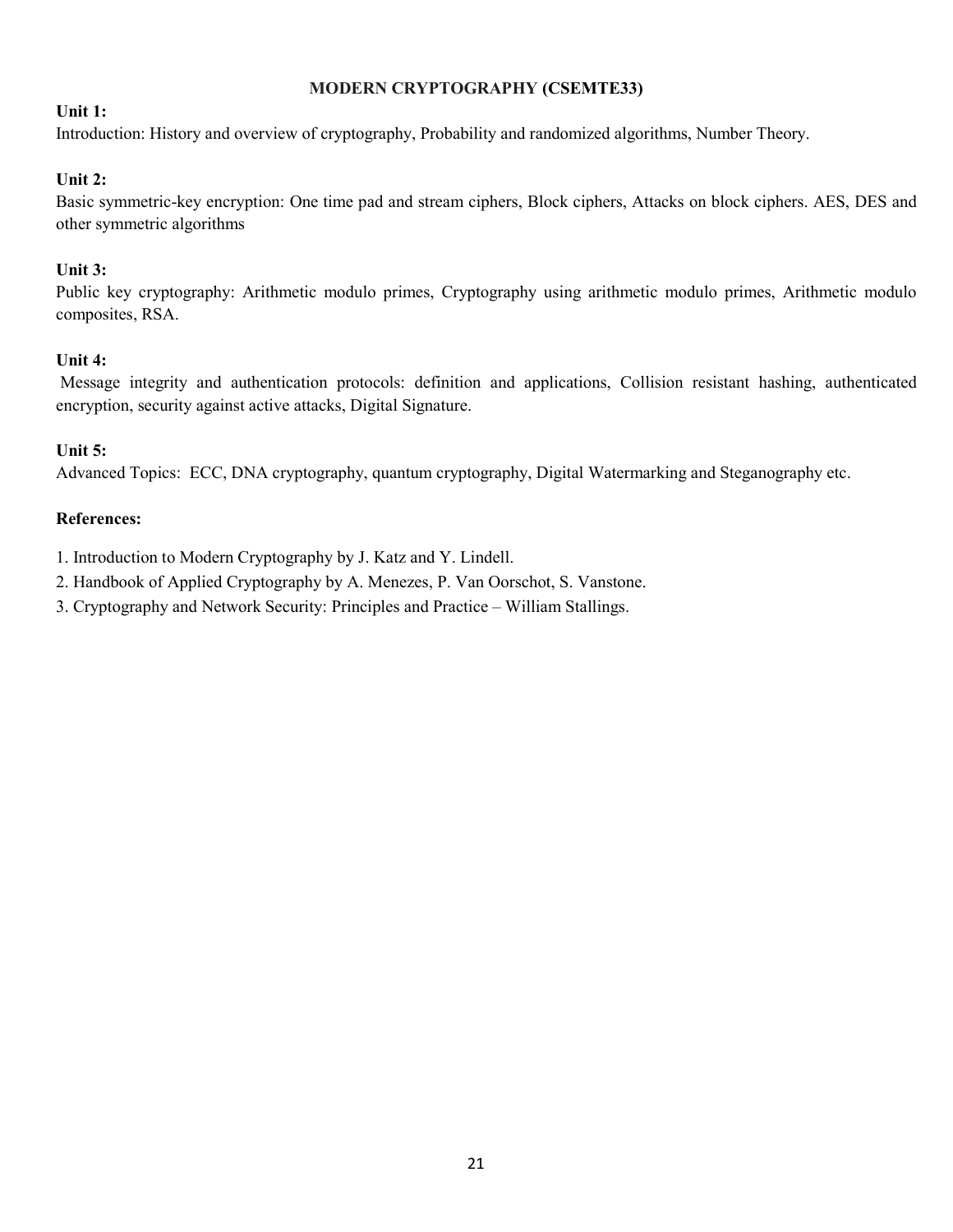#### DIGITAL IMAGE PROCESSING (CSEMTE34)

## Unit 1:

#### Introduction:

Fundamental steps of image processing, components of an image processing of system, the image model and image acquisition, sampling and quantization, station ship between pixels, distance functions, scanner.

# Unit 2:

# Statistical and spatial operations:

Grey level transformations, histogram equalization, smoothing  $\&$  sharpening-spatial filters, frequency domain filters, homomorphic filtering, image filtering & restoration. Inverse and wiener filtering, FIR Weiner filter, filtering using image transforms, smoothing splines and interpolation.

# Unit 3:

# Morphological and other area operations:

Basic morphological operations, opening and closing operations, dilation erosion, Hit or Miss transform, morphological algorithms, extension to grey scale images. Segmentation and Edge detection region operations, basic edge detection, second order detection, crack edge detection, gradient operators, compass and Laplace operators, edge linking and boundary detection, thresholding, region based segmentation, segmentation by morphological watersheds.

# Unit 4:

# Image compression:

Types and requirements, statistical compression, spatial compression, contour coding, quantizing compression, image data compression-predictive technique, pixel coding, transfer coding theory, lossy and lossless predictive type coding. Basics of color image processing, pseudo color image processing, color transformation, color smoothing and sharpening, color segmentation, color image compression, compression standards

# Unit 5:

# Image Transforms:

Fourier, DFT, DCT, DST, Haar, Hotelling, Karhunen -Loeve, Walsh, Hadamard, Slant. Representation and Description - Chain codes, Polygonal approximation, Signatures Boundary Segments, Skeletons, Boundary Descriptors, Regional Descriptors, Relational Descriptors, PCA.

- 1. Digital Image Processing by Rafael. C. Gonzalez & Richard E. Woods, 3rd edition, Pearson Education, 2008.
- 2. Digital Image Processing, M.Anji Reddy, Y.Hari Shankar, BS Publications.
- 3. Fundamentals of Digital Image Processing by A.K. Jain, PHI.
- 4. Digital Image Processing William K, Part I John Wiley edition.
- 5. Digital Image Processing using MATLAB by Rafael.C.Gonzalez, Richard E.Woods, & Steven L.Eddins, Pearson Education, 2006
- 6. Digital Image Processing, Kenneth R. Castleman, Pearson Education, 2007.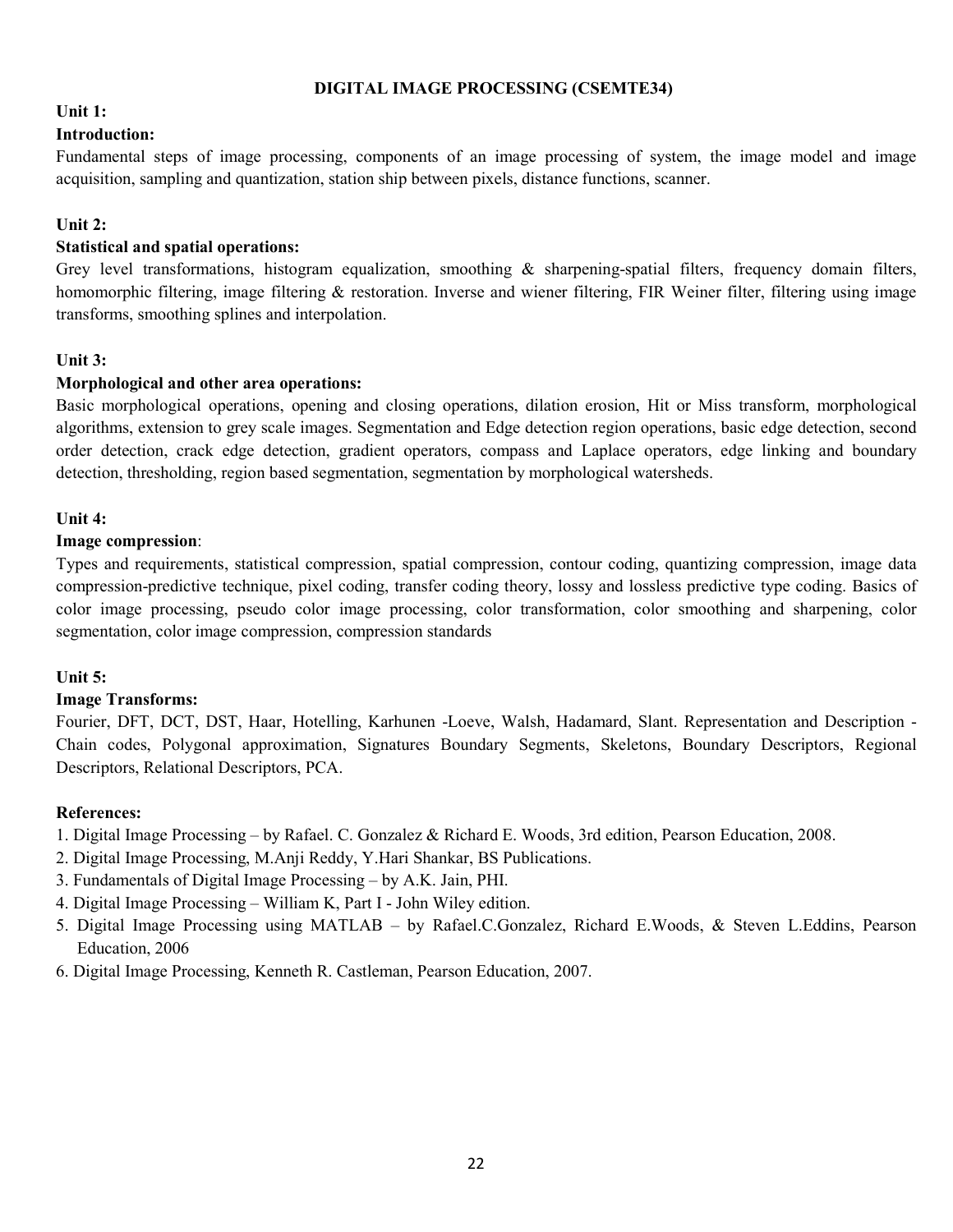# DATA PREPARATION AND ANALYSIS (CSEMTE35)

#### Unit 1:

#### Data Gathering and Preparation:

Data formats, parsing and transformation, Scalability and real-time issues.

#### Unit 2:

#### Data Cleaning:

Consistency checking, Heterogeneous and missing data, Data Transformation and segmentation.

#### Unit 3:

#### Exploratory Analysis:

Descriptive and comparative statistics, Clustering and association, Hypothesis generation.

#### Unit 4:

#### Visualization:

Designing visualizations, Time series, Geolocated data, Correlations and connections, Hierarchies and networks, interactivity.

# References:

1. Making sense of Data: A practical Guide to Exploratory Data Analysis and Data Mining, by Glenn J. Myatt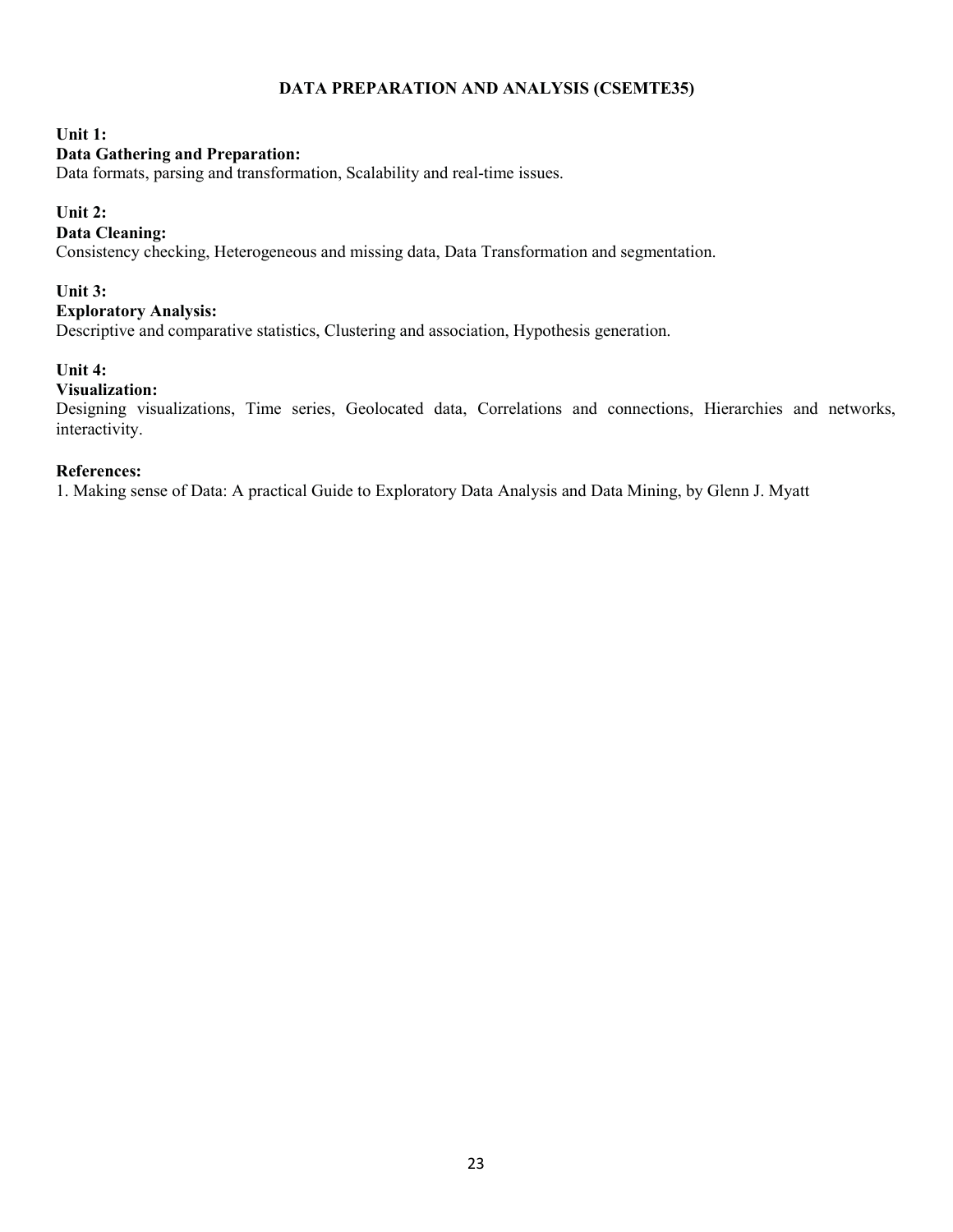## PROFESSIONAL ASPECTS IN SOFTWARE ENGINEERING (CSEMTE41)

Unit 1:

#### Intellectual Property rights

Confidential Information, Copyright, Infringement of Copyright, Acts permitted in Relation to Copyright Works, Licensing and Assignment of Copyright, Moral Rights, Designs, Trademarks, The tort of passing off, Domain Names, Patents.

#### Unit 2:

#### Software Licenses

Copyright, Contract, Patent, Free Software and Open Source Software, MIT License, BSD License, GNU General Public License, GNU Lesser General Public License, Q Public License, Proprietary License, Sun Community License.

#### Unit 3:

#### Software Contracts:

Basics of Software Contracts, Extent of liability, Contract for the supply of custom-built software at a fixed price, other types of software service Contract, Liability for defective software.

#### Unit 4:

#### Software Crime Prevention

Computing and criminal Activity, Reforms of Criminal Law, Categories of Misuse, Computer Fraud, Obtaining Unauthorized Access to Computer, Unauthorized Alteration or Destruction of Information, Denying Access to an Authorized user, Unauthorized Removal of Information Stored in a Computer.

#### Unit 5:

#### Data Protection Regulations

Data Protection and Privacy, The impact of the Internet, Factors Influencing the Regulation of Data Processing, Convergence of Data Protection Practice, Defamation and the protection of Reputation.

#### References:

1. Andrew M. St. Laurent, "Open Source and Free Software Licensing", O'Reilly Publications.

2. Frank Bott, et. al, "Professional Issues in Software Engineering", Taylor & Francis.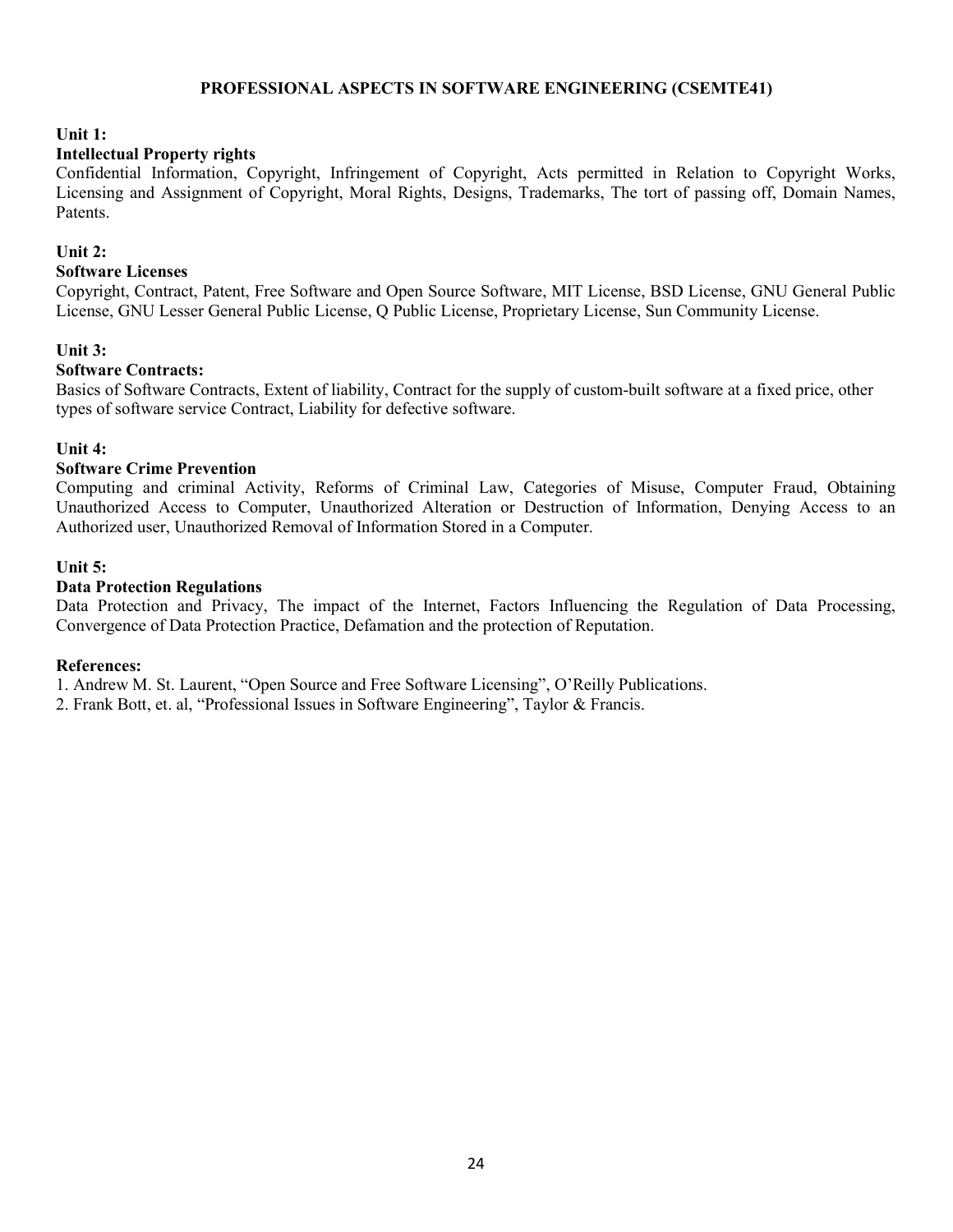#### OBJECT ORIENTED MODELING AND DESIGN (CSEMTE42)

#### Unit 1:

Introduction to OOAD, What is OOAD?, What is UML? What are the Unified process (UP) phases, Case study – the NextGen POS system, Inception-Use case Modeling, Relating Use cases, Elaboration Domain Models, Finding conceptual classes and description classes, Associations, Attributes.

#### Unit 2:

Domain model refinement: Finding conceptual class hierarchies, Aggregation and Composition, UML activity diagrams and modeling

#### Unit 3:

System sequence diagrams: Relationship between sequence diagrams and use cases Logical architecture and UML package diagram, Logical architecture refinement, UML class diagrams, UML interaction diagrams

# Unit 4:

GRASP: Designing objects with responsibilities, Creator, Information expert, Low Coupling, Controller, High Cohesion, Designing for visibility, Applying GoF design patterns, adapter, singleton, factory and observer patterns

#### Unit 5:

UML state diagrams and modeling, Operation contracts, mapping design to code, UML deployment and component diagrams.

- 1.Craig Larman,"Applying UML and Patterns: An Introduction to object-oriented Analysis and Design and iterative development", Third Edition, Pearson Education, 2005.
- 2. Mike O'Docherty, "Object-Oriented Analysis & Design: Understanding System Development with UML 2.0", John Wiley & Sons, 2005.
- 3. James W- Cooper, Addison-Wesley, "Java Design Patterns A Tutorial", 2000.
- 4.Micheal Blaha, James Rambaugh, "Object-Oriented Modeling and Design with UML", Second Edition, Prentice Hall of India Private Limited, 2007.
- 5. Erich Gamma, Richard Helm, Ralph Johnson, John Vlissides,"Design patterns: Elements of Reusable object-oriented software", Addison-Wesley, 1995.
- 6. Object-Oriented Analysis and Design with Applications Grady Booch et al, 3rd Edition, Pearson.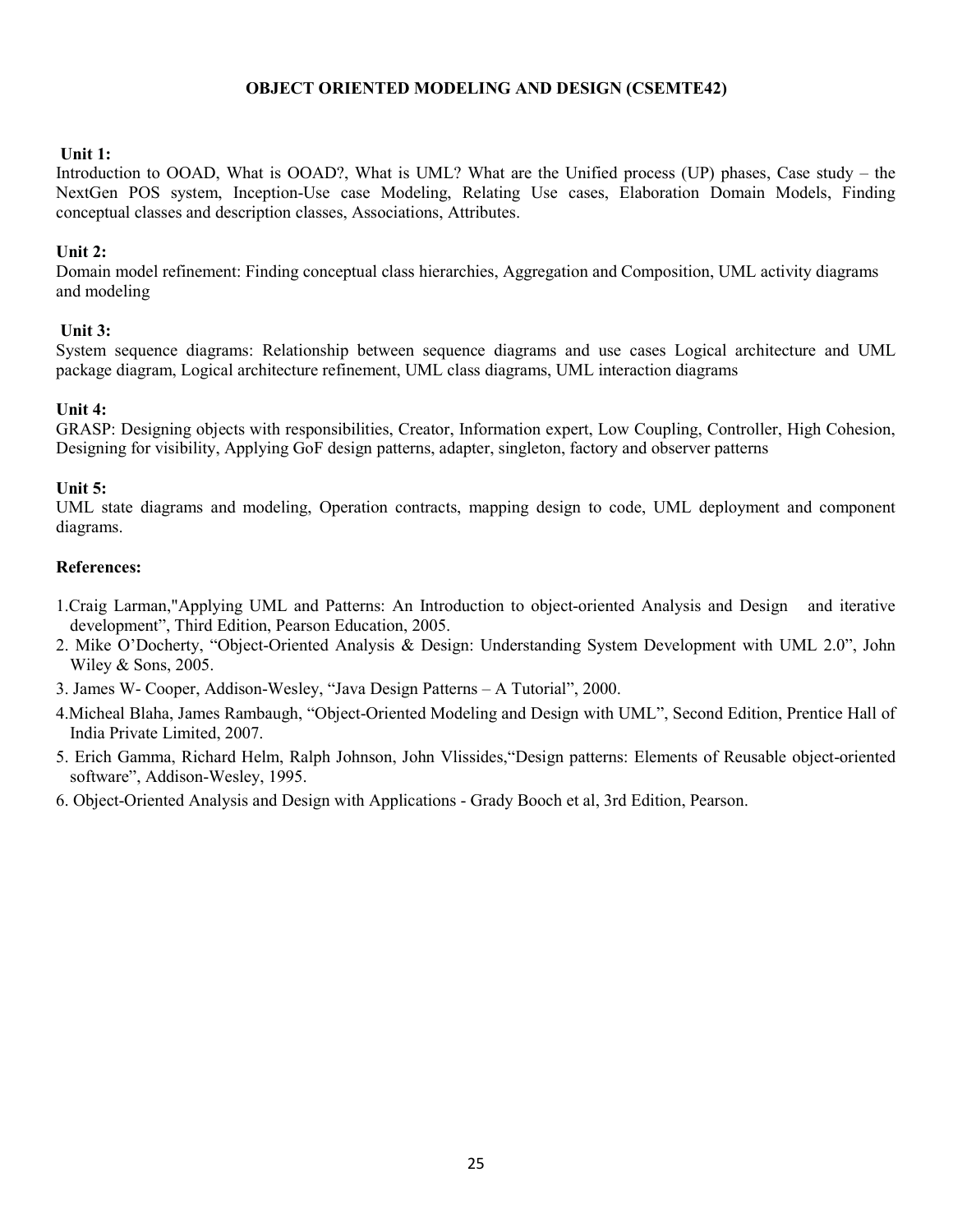# ADVANCED COMPUTER NETWORKS (CSEMTE43)

#### Unit 1:

Review of Networking Concepts: MAC layer issues, Ethernet 802.3, ARP, IP addressing and Subnetting, NAT and PAT, Variable Length Subnet Masking, CIDR.

# Unit 2:

End to End protocols: TCP connection establishment and termination, Sliding window concepts, other issues: wraparound, silly window syndrome, Nagle's algorithm, adaptive retransmission, TCP extensions. Congestion and flow control, Queuing theory.

# Unit 3:

 TCP flavors: Tahoe, Reno, New-Reno, TCP-SACK, TCP-RED and TCP-Vegas. Transport protocol for real time (RTP), Quality of service: Integrated Services, Differentiated services.

# Unit 4:

Routing and Multicast: Structure of internet: Autonomous systems, Intra-domain routing: OSPF and RIP, Inter-domain routing: BGP. Multicasting: Group Management (IGMP), Internet scale multicasting: Reverse path broadcast, MOSPF, DVMPRP, PIM.

#### Unit 5:

Peer to peer and overlay networks: Concept of overlays, Unstructured Overlays: Gnutella, Concepts of Distributed Hash Table, Structured Overlays: Chord, CAN, Pastry.

#### References:

1. Computer Networks: A Systems Approach, by Peterson and Davie, 5th Ed. Morgan Kauffman, 2011

2. Computer Networking: Top Down Approach, by Kurose and Ross, 6th Ed. Pearson, 2011

3. V. Paxson. "End-to-end Internet packet dynamics," in IEEE/ACM Transactions on Networking, Vol 7, No 3, 1999.

4. W. Stevens, "TCP Slow Start, Congestion Avoidance, Fast Retransmit, and Fast Recovery Algorithms," RFC2001.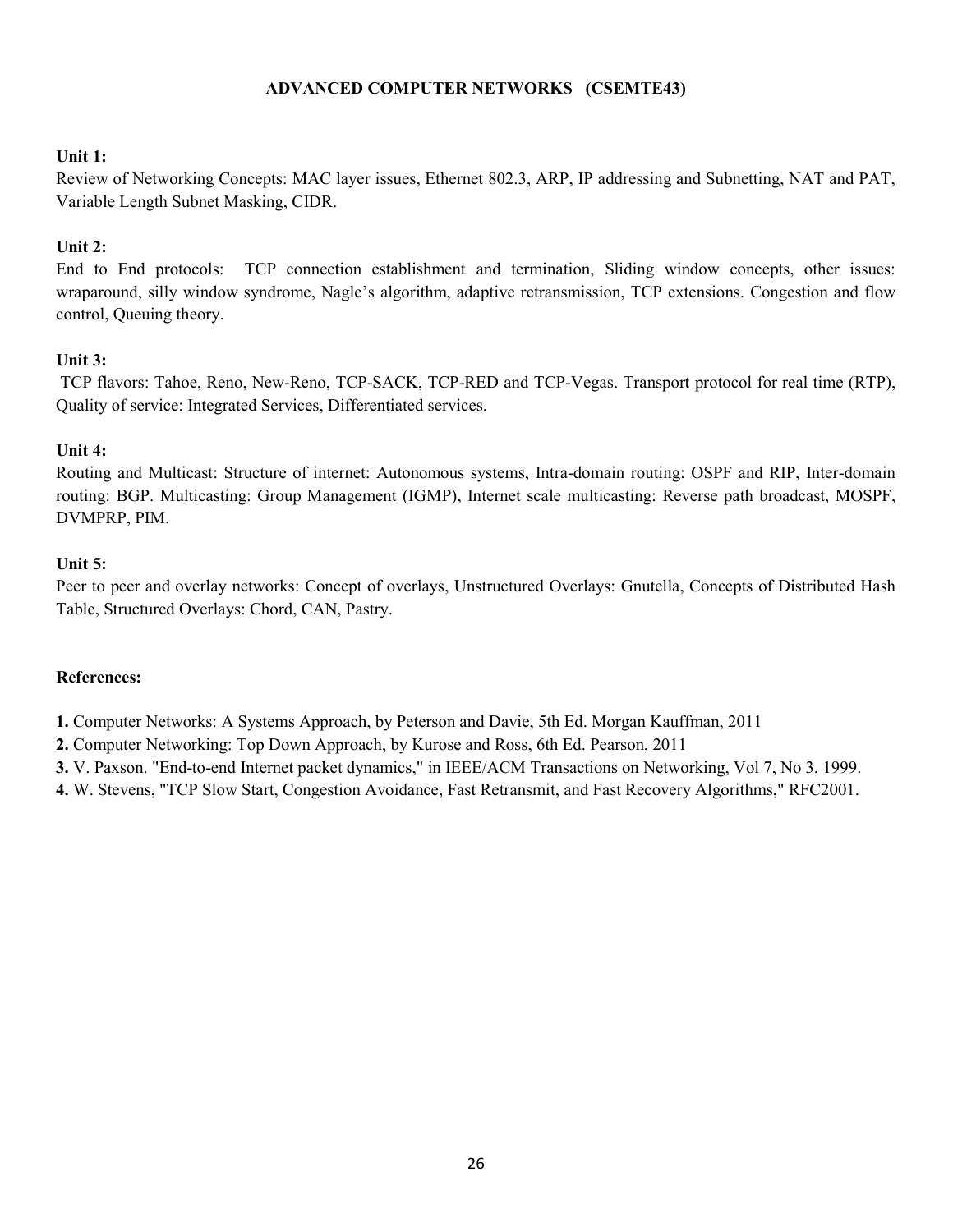# PYTHON PROGRAMMING (CSEMTE44)

#### Unit 1:

#### Introduction to Python:

Introduction, History, Features, Basic Syntax, Interacting with Python Program, Elements of Python - Data types, variables, immutable variables, Operators, expressions, Control Statements, loops, Short-Circuit (lazy) Evaluation, Functions.

#### Unit 2:

Strings and text files, manipulating files and directories, os and sys modules, reading/writing text file, creating and reading a formatted file (csv or tab-separated).

#### Unit 3:

String manipulations: subscript operator, indexing, slicing a string Lists, tuples, and dictionaries- basic list operators, replacing, inserting, removing an element; searching and sorting lists; dictionary literals, adding and removing keys, accessing and replacing values; traversing dictionaries.

#### Unit 4:

Simple Graphics and Image Processing: turtle module, simple 2d drawing, colors, shapes, digital images, image file formats, image processing, Simple image manipulations with image module.

#### Unit 5:

Classes and OOP: classes, objects, attributes and methods, inheritance, polymorphism, operator overloading, abstract classes, exception handling, Graphical user interfaces, Multithreading, Networks, and Client/Server Programming.

- 1. Fundamentals of Python: First Programs- Kenneth Lambert, Course Technology, Cengage Learning, 2012, ISBN-13: 978-1-111-82270-5.
- 2. Python Programming for the Absolute Beginner Michael Dawson, Premier Press.
- 3. Learning Python, 5th Edition- Mark Lutz, O'Reilly.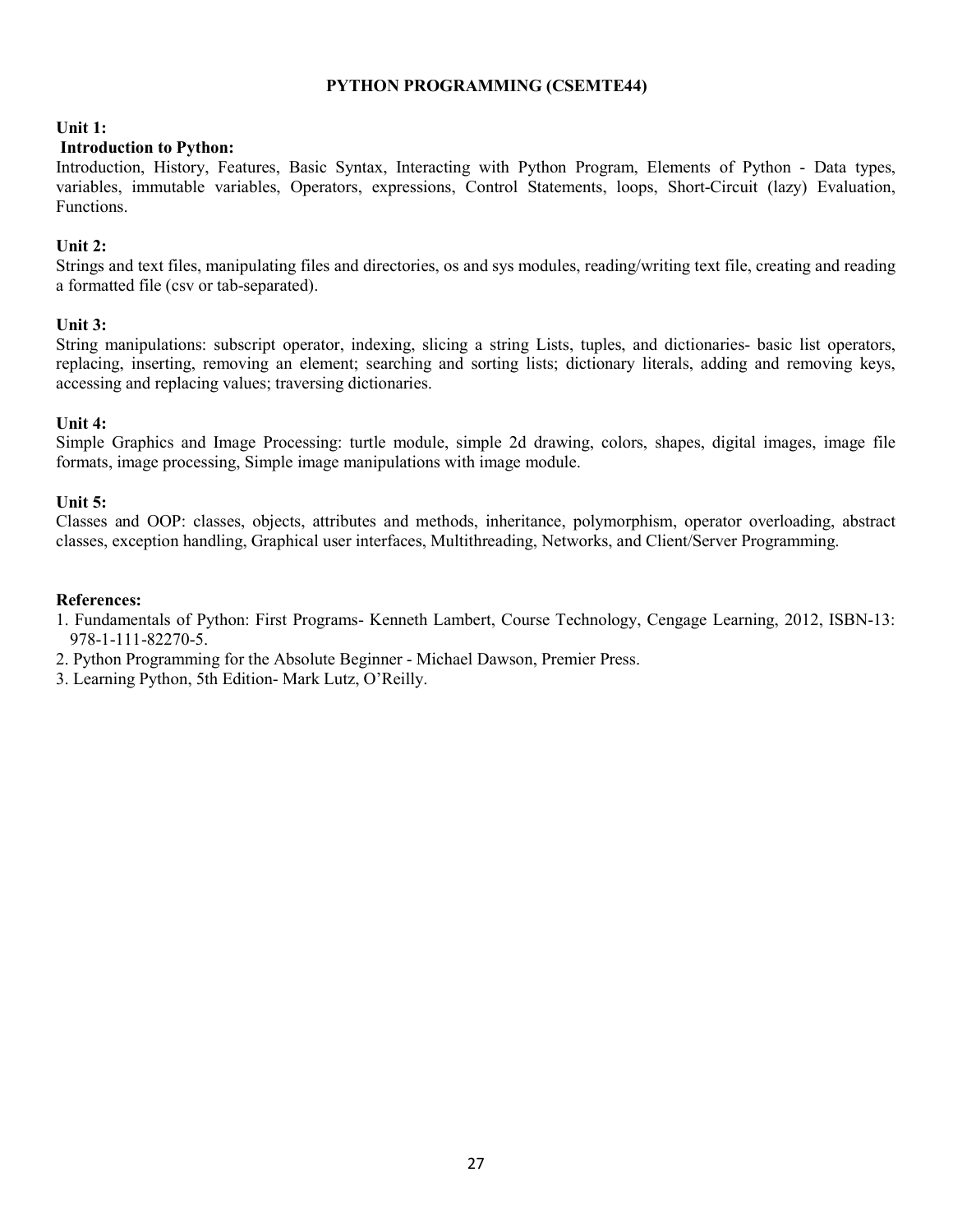# DIGITAL FORENSICS (CSEMTE45)

#### Unit 1:

## Digital Forensics Science:

Forensics science, computer forensics, and digital forensics.

#### Computer Crime:

Criminalistics as it relates to the investigative process, analysis of cyber criminalistics area, holistic approach to cyberforensics.

# Unit 2:

# Cyber Crime Scene Analysis:

Discuss the various court orders etc., methods to search and seizure electronic evidence, retrieved and un-retrieved communications, Discuss the importance of understanding what court documents would be required for a criminal investigation.

# Unit 3:

# Evidence Management & Presentation:

Create and manage shared folders using operating system, importance of the forensic mindset, define the workload of law enforcement, Explain what the normal case would look like, Define who should be notified of a crime, parts of gathering evidence, Define and apply probable cause.

#### Unit 4:

# Computer Forensics:

Prepare a case, Begin an investigation, Understand computer forensics workstations and software, Conduct an investigation, Complete a case, Critique a case.

#### Network Forensics:

Open-source security tools for network forensic analysis, requirements for preservation of network data.

# Unit 5:

#### Mobile Forensics:

Mobile forensics techniques, mobile forensics tools.

#### Legal Aspects of Digital Forensics:

IT Act 2000, amendment of IT Act 2008, recent trends in mobile forensic technique and methods to search and seizure electronic evidence.

#### References:

1. John Sammons, The Basics of Digital Forensics, Elsevier.

2. John Vacca, Computer Forensics: Computer Crime Scene Investigation, Laxmi Publications.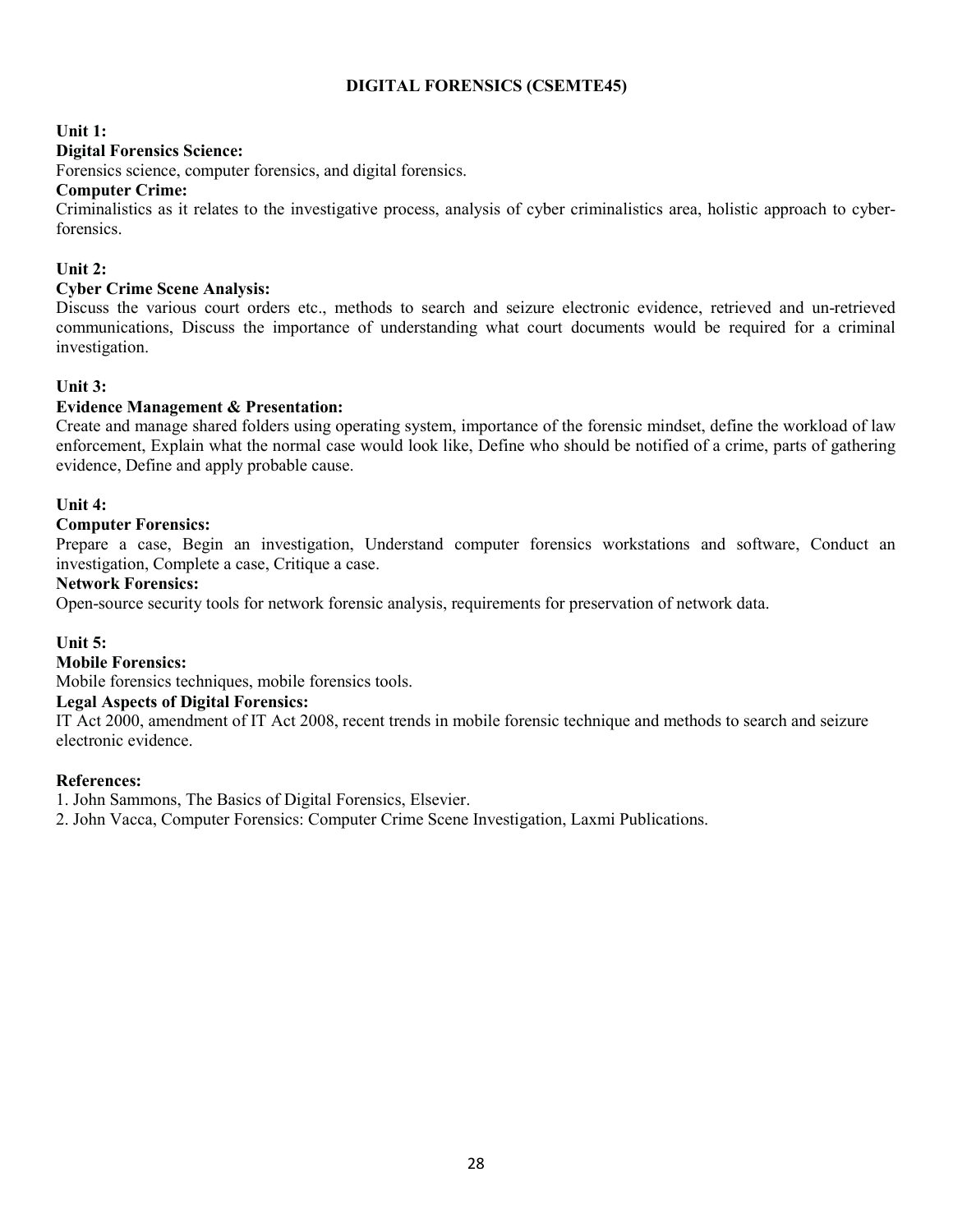#### AUDIT 1 & 2: ENGLISH FOR RESEARCH PAPER WRITING (CSEMTA01)

#### Unit 1:

Planning and Preparation, Word Order, Breaking up long sentences, Structuring Paragraphs and Sentences, Being Concise and Removing Redundancy, Avoiding Ambiguity and Vagueness.

#### Unit 2:

Clarifying Who Did What, Highlighting Your Findings, Hedging and Criticizing, Paraphrasing and Plagiarism, Sections of a Paper, Abstracts, Introduction.

#### Unit 3:

 Review of the Literature, Methods, Results, Discussion, Conclusions, The Final Check. key skills are needed when writing a Title, key skills are needed when writing an Abstract, key skills are needed when writing an Introduction, skills needed when writing a Review of the Literature.

#### Unit 4:

 Skills are needed when writing the Methods, skills needed when writing the Results, skills are needed when writing the Discussion, and skills are needed when writing the Conclusions.

# Unit 5:

Useful phrases, how to ensure paper is as good as it could possibly be the first- time submission.

#### References:

1. Goldbort R (2006) Writing for Science, Yale University Press (available on Google Books).

2. Day R (2006) How to Write and Publish a Scientific Paper, Cambridge University Press.

3. Highman N (1998), Handbook of Writing for the Mathematical Sciences, SIAM. Highman's book.

4. Adrian Wallwork , English for Writing Research Papers, Springer New York Dordrecht Heidelberg London, 2011.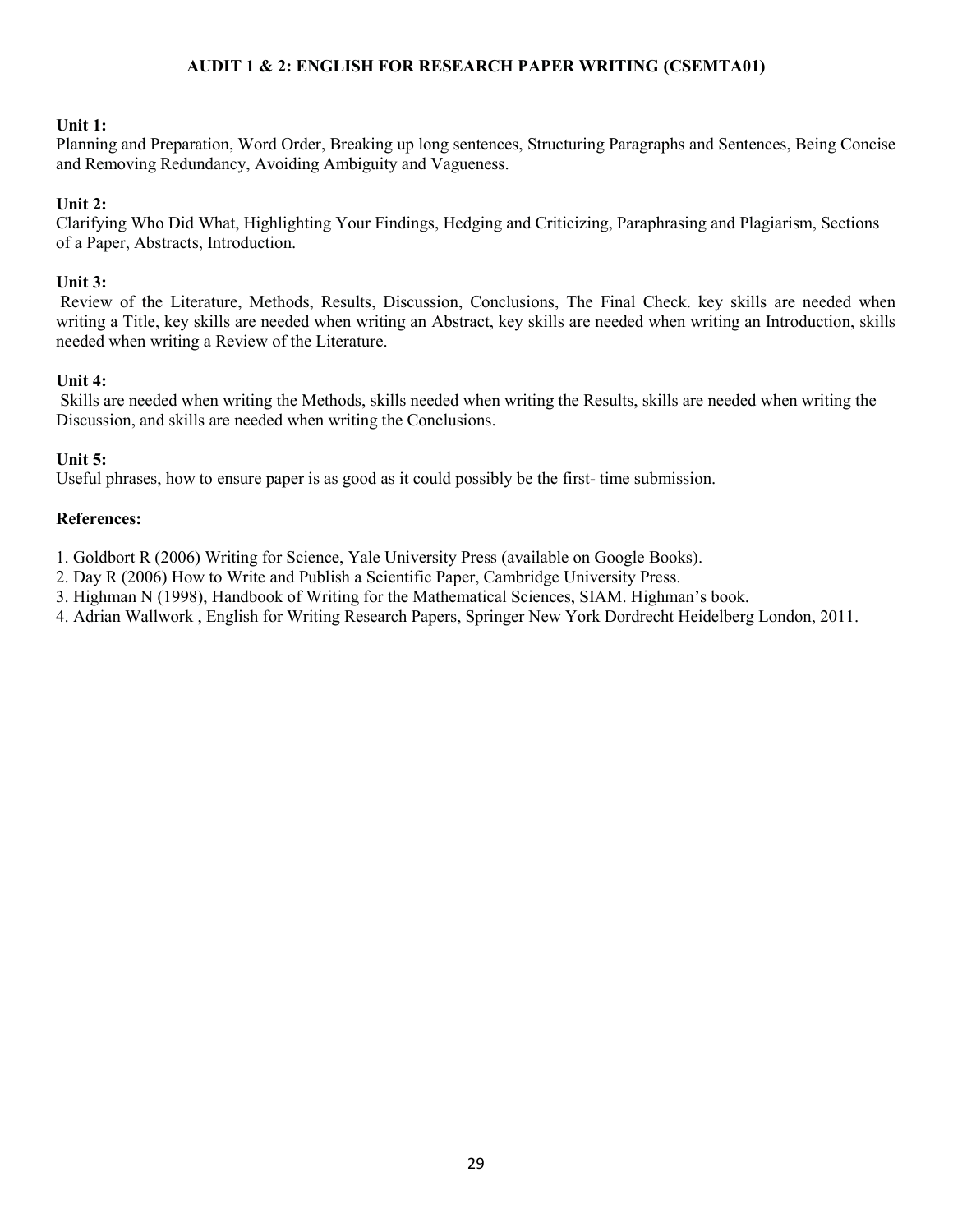# AUDIT 1 & 2: VALUE EDUCATION (CSEMTA02)

#### Unit 1:

Values and self-development: Social values and individual attitudes, Work ethics, Indian vision of humanism, Moral and non- moral valuation, Standards and principles, Value judgments.

# Unit 2:

 Importance of cultivation of values, Sense of duty, Devotion, Self-reliance, Confidence, Concentration, Truthfulness, Cleanliness, Honesty, Humanity, Power of faith, National Unity, Patriotism, Love for nature, Discipline.

#### Unit 3:

Personality and Behavior Development: Soul and Scientific, attitude, Positive Thinking, Integrity and discipline, Punctuality, Love and Kindness, Avoid fault Thinking, Free from anger, Dignity of labour.

#### Unit 4:

Universal brotherhood and religious tolerance, True friendship, Happiness Vs suffering, love for truth, Aware of selfdestructive habits, Association and Cooperation, Doing best for saving nature.

#### Unit 5:

Character and Competence: Holy books vs Blind faith, Self-management and Good health, Science of reincarnation, Equality, Nonviolence, Humility, Role of Women, All religions and same message, Mind your Mind, Self-control, Honesty, Studying effectively.

#### References:

1. Chakroborty, S.K. "Values and Ethics for organizations Theory and practice", Oxford University Press, New Delhi.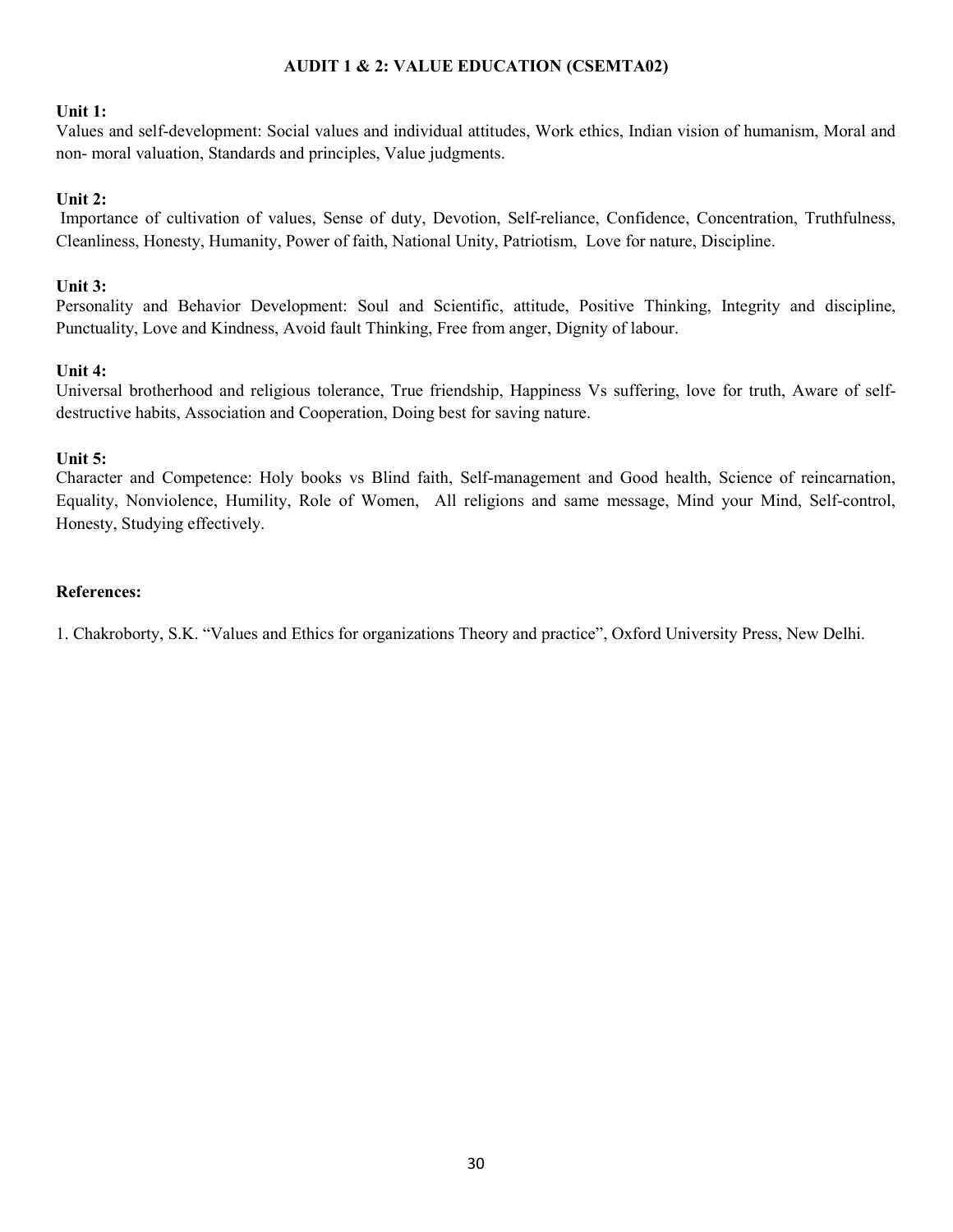# AUDIT 1 & 2: DISASTER MANAGEMENT (CSEMTA03)

# Unit 1:

# Introduction:

Disaster: Definition, Factors and Significance; Difference between Hazard and Disaster, Natural and Manmade Disasters: Difference, Nature, Types and Magnitude.

# Unit 2:

# Repercussions of Disasters and Hazards:

Economic Damage, Loss of Human and Animal Life, Destruction of Ecosystem.

Natural Disasters: Earthquakes, Volcanisms, Cyclones, Tsunamis, Floods, Droughts And Famines, Landslides And Avalanches.

 Man-made disaster: Nuclear Reactor Meltdown, Industrial Accidents, Oil Slicks And Spills, Outbreaks of Disease And Epidemics, War And Conflicts.

# Unit 3:

# Disaster Prone Areas in India:

Study of Seismic Zones: Areas Prone To Floods and Droughts, Landslides and Avalanches, Areas Prone To Cyclonic and Coastal Hazards with Special Reference to Tsunami, Post-Disaster Diseases and Epidemics.

# Unit 4:

# Disaster Preparedness and Management:

Preparedness: Monitoring of Phenomena Triggering a Disaster or Hazard. Evaluation of Risk: Application of Remote Sensing, Data from Meteorological and Other Agencies. Media Reports: Governmental and Community Preparedness.

#### Unit 5:

#### Risk Assessment:

Disaster Risk: Concept and Elements, Disaster Risk Reduction, Global and National Disaster Risk Situation. Techniques of Risk Assessment, Global Co - Operation in Risk Assessment and Warning, People's Participation in Risk Assessment. Strategies for Survival.

#### Disaster Mitigation:

Meaning, Concept and Strategies of Disaster Mitigation, Emerging Trends in Mitigation. Structural Mitigation and Non-Structural Mitigation, Programs of Disaster Mitigation in India.

- 1. R. Nishith, Singh AK, "Disaster Management in India: Perspectives, issues and strategies "'New Royal book Company.
- 2. Sahni, Pardeep Et.Al. (Eds.)," Disaster Mitigation Experiences and Reflections", Prentice Hall of India, New Delhi.
- 3. Goel S. L. , Disaster Administration And Management Text And Case Studies" ,Deep & Deep Publication Pvt. Ltd., New Delhi.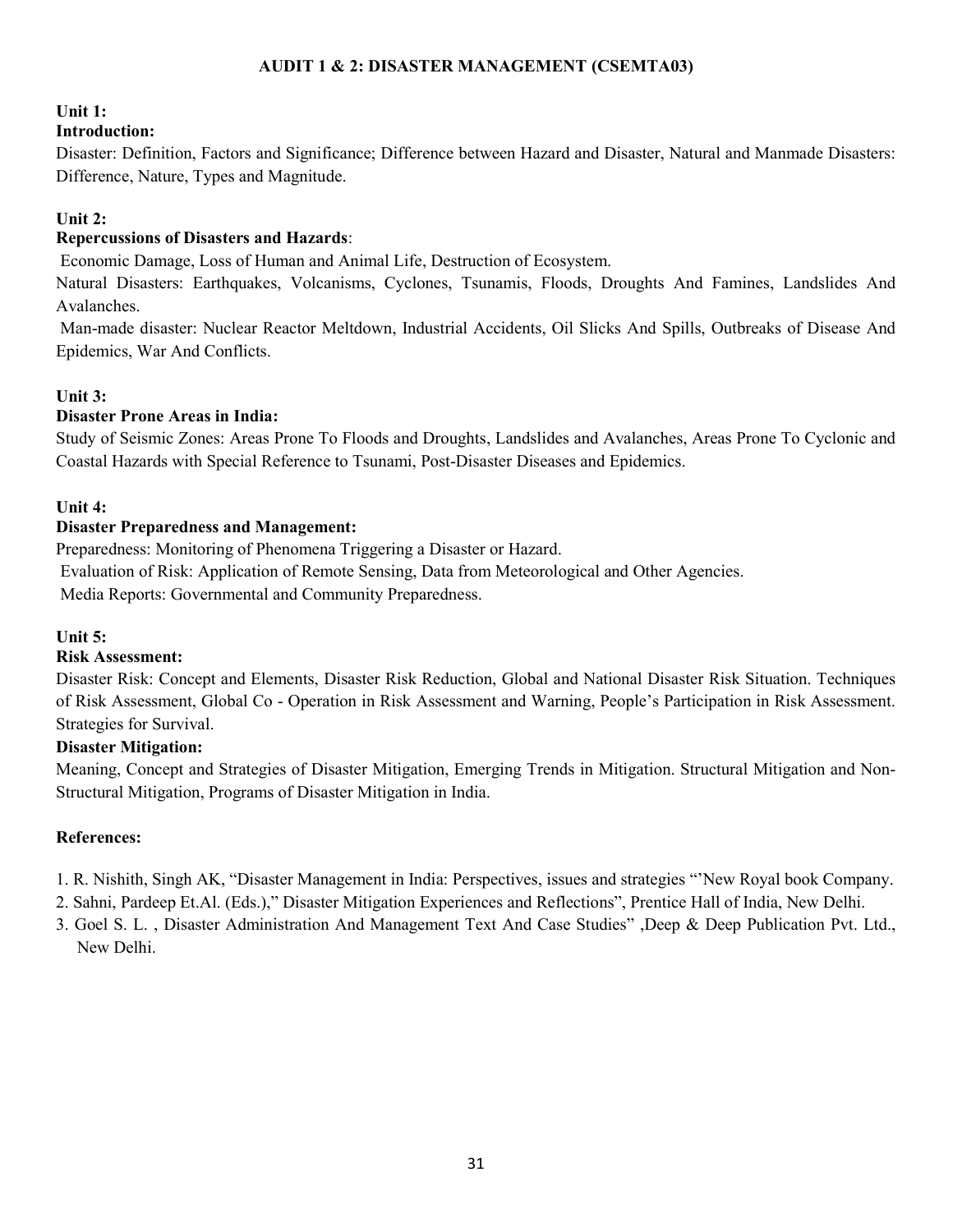#### AUDIT 1 & 2: CONSTITUTION OF INDIA (CSEMTA04)

#### Unit 1:

History of Making of the Indian Constitution: History Drafting Committee, (Composition & Working). Philosophy of the Indian Constitution: Preamble, Salient Features.

#### Unit 2:

#### Contours of Constitutional Rights & Duties:

 Fundamental Rights, Right to Equality, Right to Freedom, Right against Exploitation, Right to Freedom of Religion, Cultural and Educational Rights, Right to Constitutional Remedies, Directive Principles of State Policy, Fundamental Duties.

Unit 3:

#### Organs of Governance:

Parliament, Composition, Qualifications and Disqualifications, Powers and Functions, Executive, President, Governor, Council of Ministers Judiciary, Appointment and Transfer of Judges, Qualifications, Powers and Functions

Unit 4:

#### Local Administration:

District's Administration head: Role and Importance, Municipalities: Introduction, Mayor and role of Elected Representative.

CEO of Municipal Corporation, Pachayati raj: Introduction.

PRI: Zila Pachayat, Elected officials and their roles.

CEO Zila Pachayat: Position and role.

Block level: Organizational Hierarchy (Different departments).

Village level: Role of Elected and Appointed officials, Importance of grass root democracy.

#### Unit 5:

#### Election Commission:

 Election Commission: Role and Functioning. Chief Election Commissioner and Election Commissioners. State Election Commission: Role and Functioning, Institute and Bodies for the welfare of SC/ST/OBC and women.

#### References:

1. The Constitution of India, 1950 (Bare Act), Government Publication.

2. Dr. S. N. Busi, Dr. B. R. Ambedkar framing of Indian Constitution, 1st Edition, 2015.

3. M. P. Jain, Indian Constitution Law, 7th Edn., Lexis Nexis, 2014.

4. D.D. Basu, Introduction to the Constitution of India, Lexis Nexis, 2015.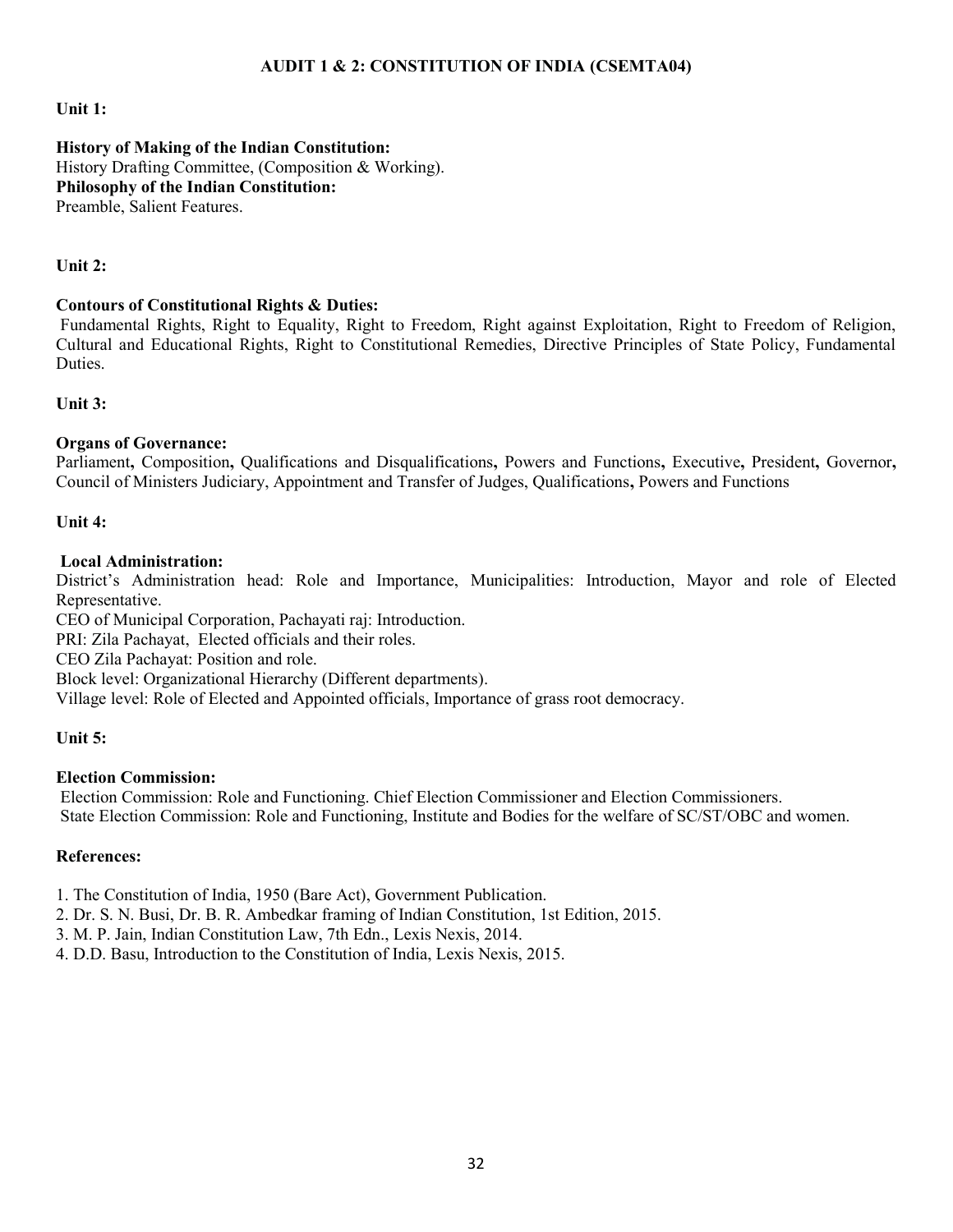#### AUDIT 1 and 2: PEDAGOGY STUDIES (CSEMTA05)

## Unit 1:

#### Introduction and Methodology:

Aims and rationale, Policy background, Conceptual framework and terminology, Theories of learning, Curriculum, Teacher education, Conceptual framework, Research questions, Overview of methodology and Searching.

# Unit 2:

Thematic overview: Pedagogical practices are being used by teachers in formal and informal classrooms in developing countries, Curriculum, Teacher education.

# Unit 3:

 Evidence on the effectiveness of pedagogical practices, Methodology for the in depth stage: quality assessment of included studies, How can teacher education (curriculum and practicum) and the school, curriculum and guidance materials best support effective pedagogy?, Theory of change, Strength and nature of the body of evidence for effective pedagogical Practices, Pedagogic theory and pedagogical approaches, Teachers' attitudes and beliefs and Pedagogic strategies.

# Unit 4:

Professional development: alignment with classroom practices and follow up support, Peer support, Support from the head teacher and the community, Curriculum and assessment Barriers to learning: limited resources and large class sizes.

# Unit 5:

# Research gaps and future directions

 Research design, Contexts, Pedagogy, Teacher education, Curriculum and assessment, Dissemination and research impact.

- 1. Ackers J, Hardman F (2001) Classroom interaction in Kenyan primary schools, Compare
- 2. Agrawal M (2004) Curricular reform in schools: The importance of evaluation, Journal of Curriculum Studies, 36 (3): 361-379.
- 3. Akyeampong K (2003) Teacher training in Ghana does it count? Multi-site teacher education research project (MUSTER) country report 1. London: DFID.
- 4. Akyeampong K, Lussier K, Pryor J, Westbrook J (2013) Improving teaching and learning of basic maths and reading in Africa: Does teacher preparation count? International Journal Educational Development, 33 (3): 272–282.
- 5. Alexander RJ (2001) Culture and pedagogy: International comparisons in primary education. Oxford and Boston: Blackwell.
- 6. Chavan M (2003) Read India: A mass scale, rapid, 'learning to read' campaign.
- 7. www.pratham.org/images/resource%20working%20paper%202.pdf.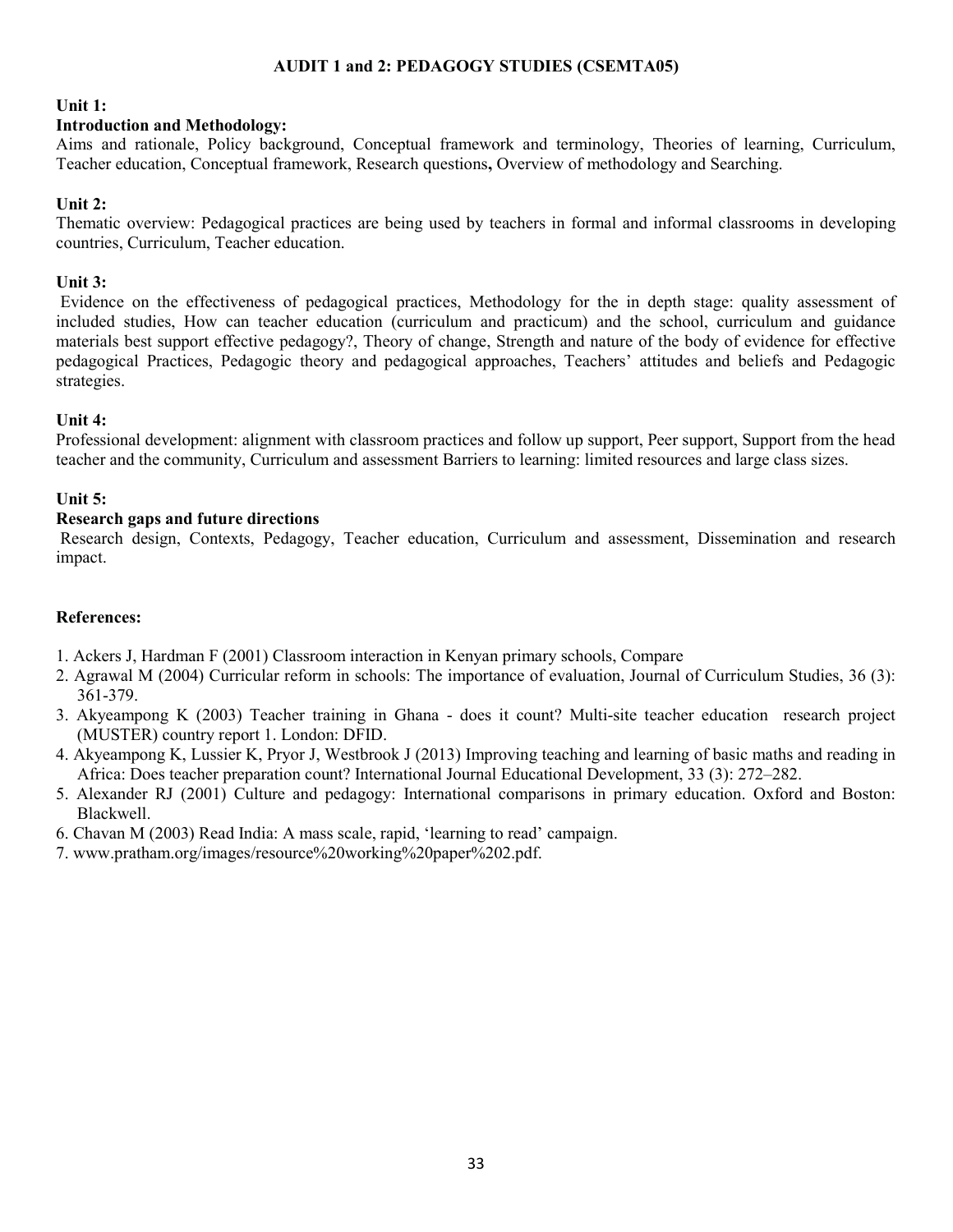## AUDIT 1 and 2: STRESS MANAGEMENT BY YOGA (CSEMTA06)

# Unit 1:

Definitions of Eight parts of yog. (Ashtanga)

# Unit 2:

Yam and Niyam Do`s and Don't's in life i) Ahinsa, satya, astheya, bramhacharya and aparigraha. ii) Shaucha, santosh, tapa, swadhyay, ishwarpranidhan.

# Unit 3:

Asana and Pranayam

i) Various yoga poses and their benefits for mind & body.

ii) Regularization of breathing techniques and its effects-Types of pranayam.

- 1. 'Yogic Asanas for Group Tarining-Part-I" : Janardan Swami Yogabhyasi Mandal, Nagpur
- 2. "Rajayoga or conquering the Internal Nature" by Swami Vivekananda, Advaita Ashrama (Publication Department), Kolkata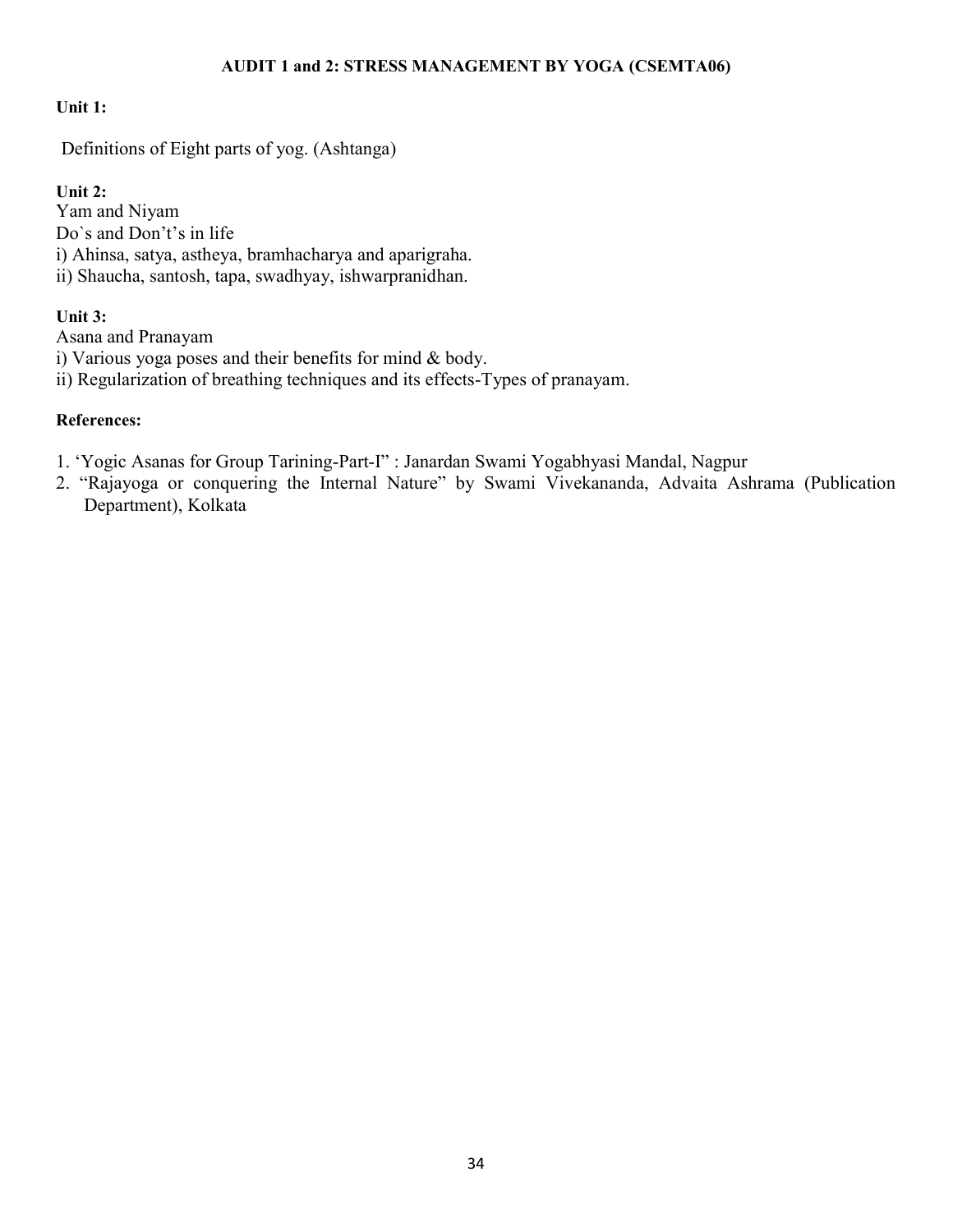## GENETIC ALGORITHMS (CSEMTE51)

# Unit 1:

# Introduction:

Robustness of Traditional Optimization and Search Methods, The goals of Optimization, How are Genetic Algorithms Different from Traditional Methods?, A simple genetic algorithm, Genetic algorithms at work – a simulation by hand, Grist for the Search Mill – important similarities, Similarity templates (Schemata), Learning the Lingo.

#### Unit 2:

# Genetic Algorithms Revisited:

Mathematical Foundations – Who shall live and who shall die? The fundamental theorem, Schema Processing at work: An example by hand revisited, the two armed and K-armed bandit problem, How many schemata are processed usefully?, The building block hypothesis, another perspective: the minimal Deceptive problem, Schemata revisit: similarity templates as hyper planes.

# Unit 3:

# Computer Implementation of a Genetic Algorithm:

Data structures, reproduction, crossover, and mutation, A time to reproduce, a time to cross, get with the main program, How well does it work? Mapping objective functions to fitness form, fitness scaling, codings, a multiparameter, mapped, fixed-point coding, discretization, Constraint Handling.

# Unit 4:

# Techniques In Genetic Search:

 Dominance, diploidy and abeyance, inversion and other reordering operators, other micro operators, niche and speciation, multiobjective optimization - Knowledge-based techniques, genetic algorithms and parallel processors.

#### Unit 5:

# Multi objective evolutionary optimization:

Pareto optimality, multi-objective evolutionary algorithms: MOGA, NSGA-II, etc. Applications of GA in engineering problems, job-shop scheduling and routing problems.

#### References:

1. David E.Goldberg, "Genetic Algorithms" – 1/e, Pearson Education.

2. Genetic algorithms in search, optimization and Mechine learning, By David E. Gold Berg Pearson Edition.

3. An Introduction to Genetic Algorithm by Melanie Mitchell.

4. The Simple Genetic Algorithm Foundation & Theores by Michael P. Vosk.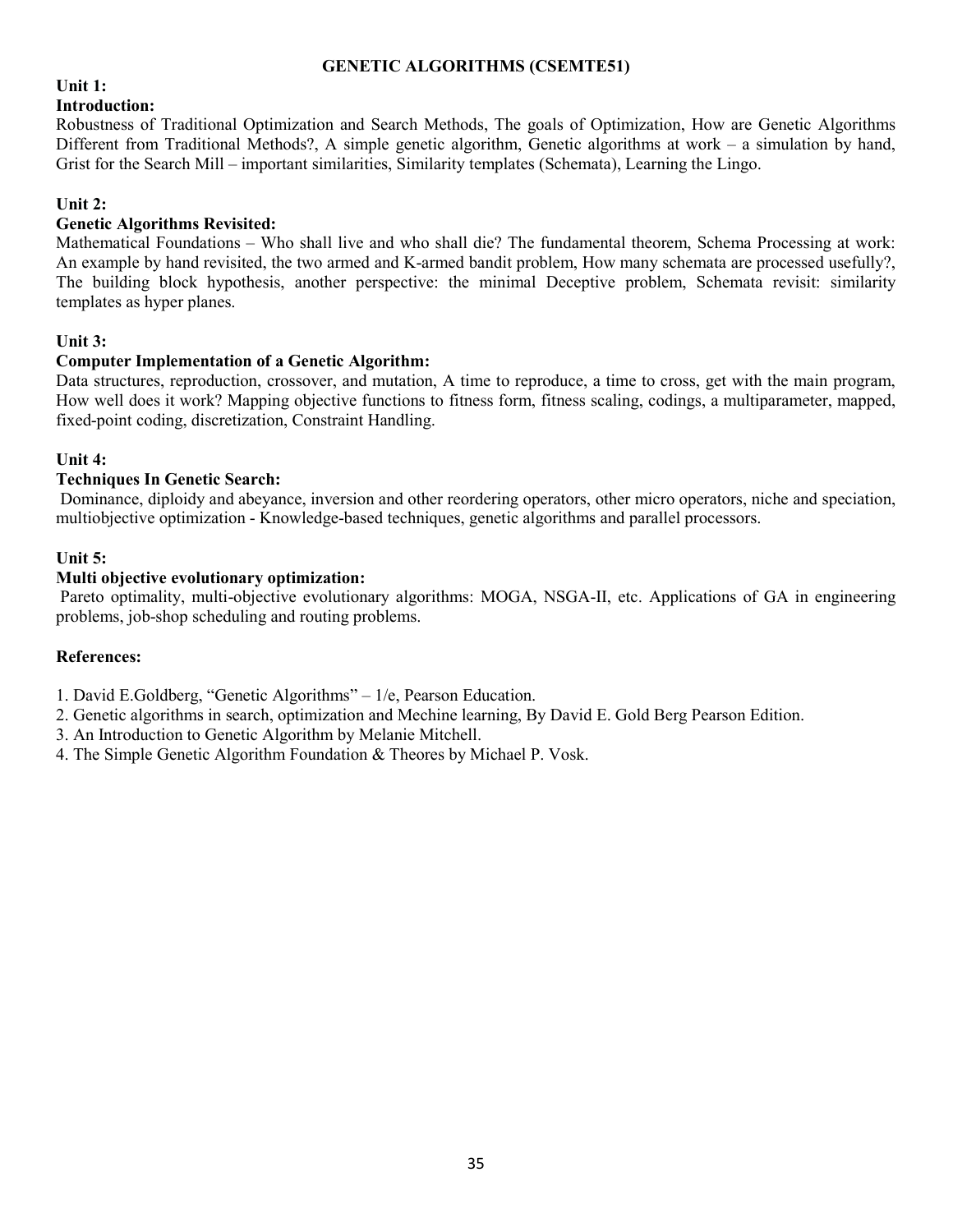# ADVANCED COMPUTER ARCHITECTURE (CSEMTE52)

#### Unit 1:

 Review of Computer Organization and Architecture, RISC-CISC architecture, Instruction Set Principles and Examples, Memory addressing modes.

# Unit 2:

Advance Pipelining and Instruction level parallelism, Hardware and Software technique for ILP, Dynamic Instruction Scheduling.

#### Unit 3:

 Memory Hierarchy, Cache design issues, Virtual memory addressing, memory protection mechanisms, Multiprocessor memory architecture.

# Unit 4:

 Multi Core Architectures: Multi processor systems and interconnection networks, Software and Hardware multithreading, Case studies.

# Unit 5:

Simulators in Computer Architecture, And Latest Research Paper Topics.

#### References:

1. ACM SIGARCH Computer Architecture News.

- 2. The WWW Computer Architecture page http://www.cs.wisc.edu/arch.
- 3. Hennessy J. L., D. Patterson, Computer Architecture A quantitative Approach, Morgan Kuffman (5/e).
- 4. K. Hwang, Advanced Computer Architecture: Parallelism, Scalability, programmability, McGraw Hill.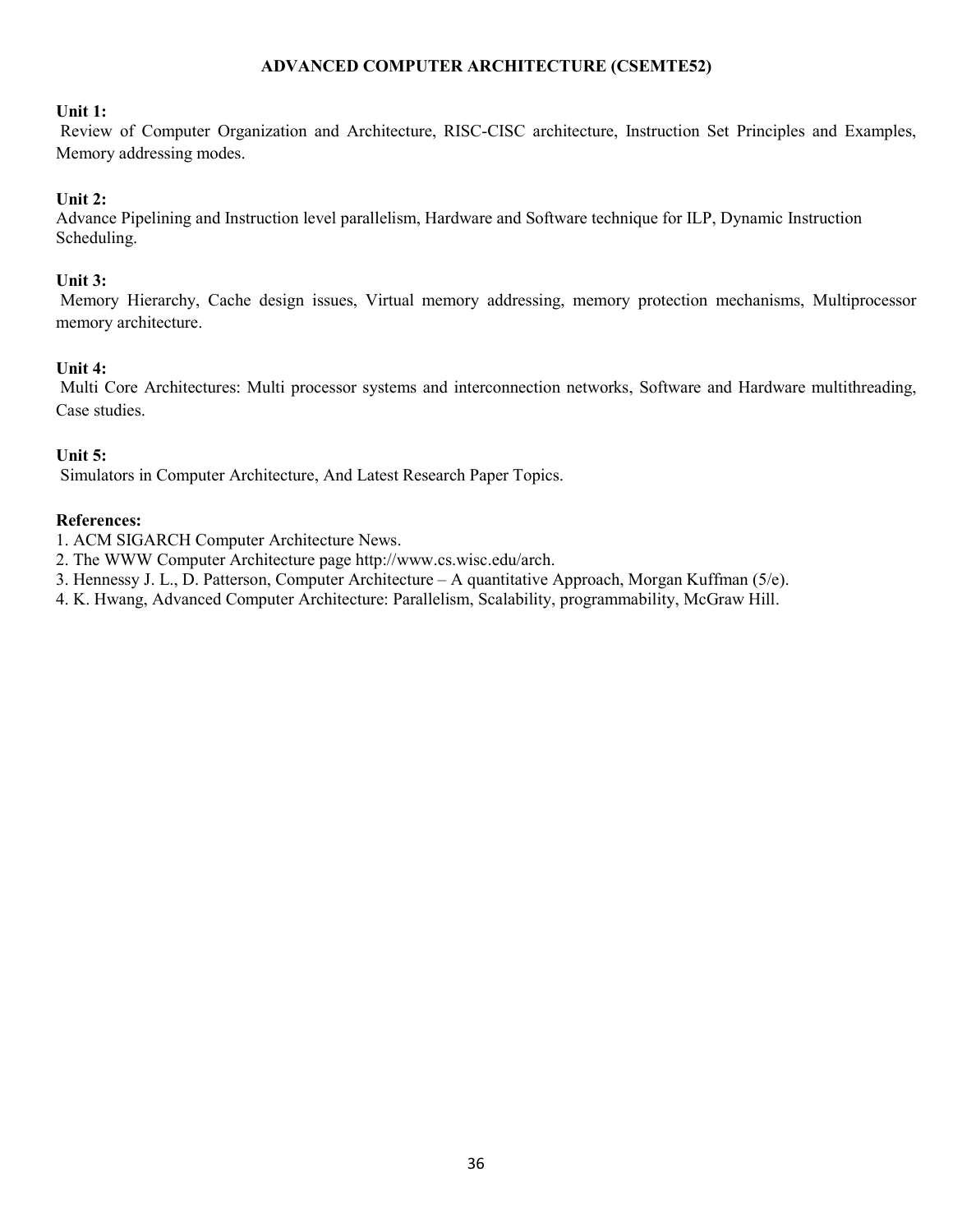#### INTERNET OF THINGS (CSEMTE53)

#### Unit 1:

Introduction to IoT: IoT Technology & Applications, Issues & Challenges, Integration of Sensors and Actuators, Sensor Networks, Physical Design of IoT, Logical Design of IoT, IoT Enabling Technologies, Machine-to-Machine Communications, Difference between IoT and M2M.

#### Unit 2:

Software Defined Networking, SDN for IoT, Network Function Virtualization, Interoperability in IoT, Basics of Programming for developing IoT: Introduction to Arduino and Python programming.

#### Unit 3:

Implementation of IoT with Raspberry Pi: Introduction to Raspberry Pi, Raspberry Architecture, Raspberry OS & Programming, Raspberry Pi I/O Interfaces, Raspberry Communication Interfaces, and Sensor based IoT application development on Raspberry Pi.

#### Unit 4:

Data Management & Computing: Data Handling and Analytics, Bigdata management in IoT, Cloud Computing, IoT Network & Cloud Services, Introduction to Cloud Service Model, Sensor-Cloud, Fog Computing.

#### Unit 5:

Case Studies: Smart Cities, Smart Homes, Surveillance applications, Vehicular networks - Connected Vehicles, Smart Lighting System, Weather Monitoring System, Smart Agriculture, Healthcare, Activity Monitoring, Industry applications, Other IoT applications.

- 1. Pethuru Raj and Anupama C. Raman, "The Internet of Things: Enabling Technologies, Platforms, and Use Cases", CRC Press, Taylor & Francis Group, 2017, ISBN: 9781498761284.
- 2. AdrianMcEwen, "Designing the Internet of Things", Wiley Publishers, 2013, ISBN: 978-1-118-430620.
- 3.VijayMadisetti, Arshdeep Bahga, "Internet of Things: A Hands-On Approach",2014, ISBN:9780996025515.
- 4. Daniel Kellmereit, "The Silent Intelligence: The Internet of Things", 2013, ISBN: 0989973700.
- 5. Waltenegus Dargie,Christian Poellabauer, "Fundamentals of Wireless Sensor Networks: Theory and Practice", Wiley Publishers, 2010, ISBN 978-0-470-99765-9.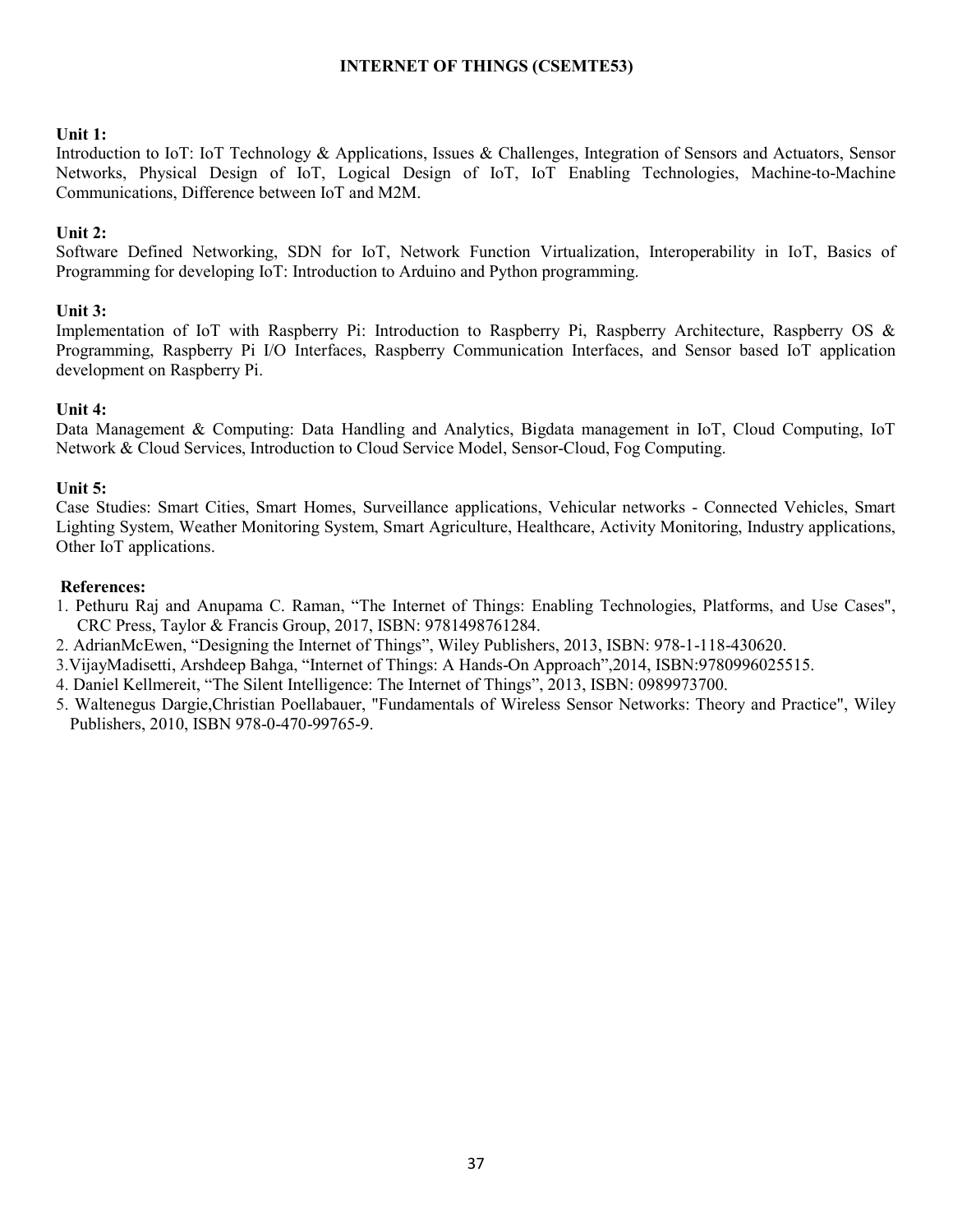#### NATURAL LANGUAGE INTERFACE (CSEMTE54)

#### Unit 1:

Introduction: Models and Algorithms, The Turing Test, Regular Expressions, Basic Regular Expression Patterns, Finite State Automata, Regular Languages and FSAs, Morphology, Inflectional Morphology, Derivational Morphology, Finite, State Morphological Parsing , Combining an FST Lexicon and Rules, Porter Stemmer.

#### Unit 2:

N- Grams Models of Syntax, Counting Words, Unsmoothed N, grams – Smoothing, Back off – Deleted Interpolation – Entropy , English Word Classes , Tagsets for English , Part of Speech Tagging, Rule, Based Part of Speech Tagging, Stochastic Part of Speech Tagging, Transformation, Based Tagging. Context Free Grammars for English Syntax, Context, Free Rules and Trees, Sentence, Level Constructions – Agreement – Sub Categorization.

#### Unit 3:

Parsing: Top-down, Earley Parsing, Feature Structures, Probabilistic Context, Free Grammars Representing Meaning, Meaning Structure of Language, First Order Predicate Calculus Representing Linguistically Relevant Concepts, Syntax, Driven Semantic Analysis.

#### Unit 4:

Semantic Attachments, Syntax, Driven Analyzer, Robust Analysis, Lexemes and Their Senses, Internal Structure , Word Sense Disambiguation, Information Retrieval Discours, Reference Resolution – Text Coherence Discourse Structure.

#### Unit 5:

Dialog and Conversational Agents, Dialog Acts, Interpretation, Coherence, Conversational Agents, Language Generation Architecture, Surface Realizations, Discourse Planning, Machine Translation, Transfer Metaphor, Interlingua, Statistical Approaches.

#### References:

1. D. Jurafsky and J. Martin "Speech and Language Processing: An Introduction to Natural Language.

- Processing, Computational Linguistics, and Speech Recognition".
- 2. C. Manning and H. Schutze, "Foundations of Statistical Natural Language Processing".
- 3. James Allen. "Natural Language Understanding", Addison Wesley, 1994.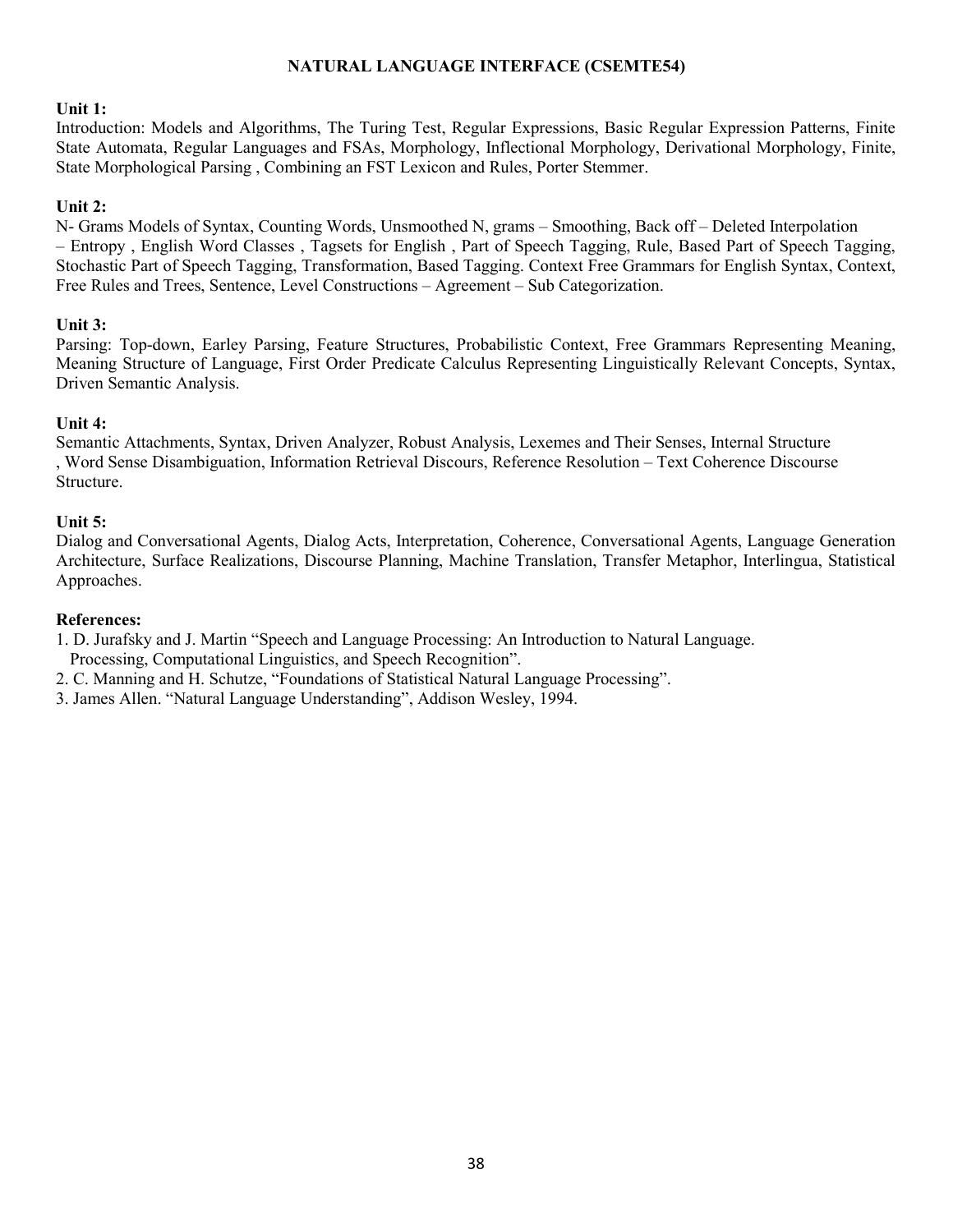#### MODELING AND SIMULATION (CSEMTE55)

#### Unit 1:

#### Introduction:

Systems, models, deterministic and stochastic systems, static and dynamic systems, discrete event simulation, continuous simulation, Monte Carlo simulation. Discrete Event Simulation: Time-advance mechanisms, event modeling of discrete dynamic systems, event graphs, process oriented and event oriented approaches, single-server single queue model.

# Unit 2:

#### GPSS:

Program model, entities and transactions, blocks in GPSS, user defined functions, SNA, logic switches, save locations, user chains, tabulation of result, programming examples. Random Number Generation: Congruence generators, long period generators, statistical quality measures of generators, uniformity and independence testing, chi-square and other hypotheses testing, runs testing

#### Unit 3:

#### Random Variable Generation:

Random variable, probability density and distribution functions, Location, scale and shape parameters, discrete and continuous probability distributions; Inverse transform method, composition and acceptance rejection methods, efficiency and quality measures of generators; Input Modelling, selection of distribution for a random source, fitting distributions to data, constructing empirical distributions from data.

#### Unit 4:

#### Random Processes and Queuing Models:

Random process, discrete/continuous time processes, Markovian property, Markov chain, state transition diagrams, birthdeath process, Little's theorem, steady state analysis of M/M/1 model; multi-server models, M/G/1 and other queuing models, Burke's theorem, network of queues, Jackson theorem.

#### Unit 5:

#### Network Simulation:

SimEvent tool box in MATLAB, general features of network simulation packages, case study of OMNET++/ns2/ns3/NetSim.

- 1. Network Simulation: SimEvent tool box in MATLAB, general features of network simulation packages, case study of OMNET++/ns2/ns3/NetSim.
- 2. Banks J., Carson, L.S., Nelson, B.L. and Nicol, D.M., "Discrete Event System Simulation", 4th Ed., Pearson Education.
- 3. Law, A.M. and Kelton, W.D., "Simulation, Modeling and Analysis", 3rd Ed., Tata McGraw-Hill.
- 4. Alberto Leon-Garcia, "Probability and Random Processes for Electrical Engineers", 2<sup>nd</sup> Ed., Pearson Education.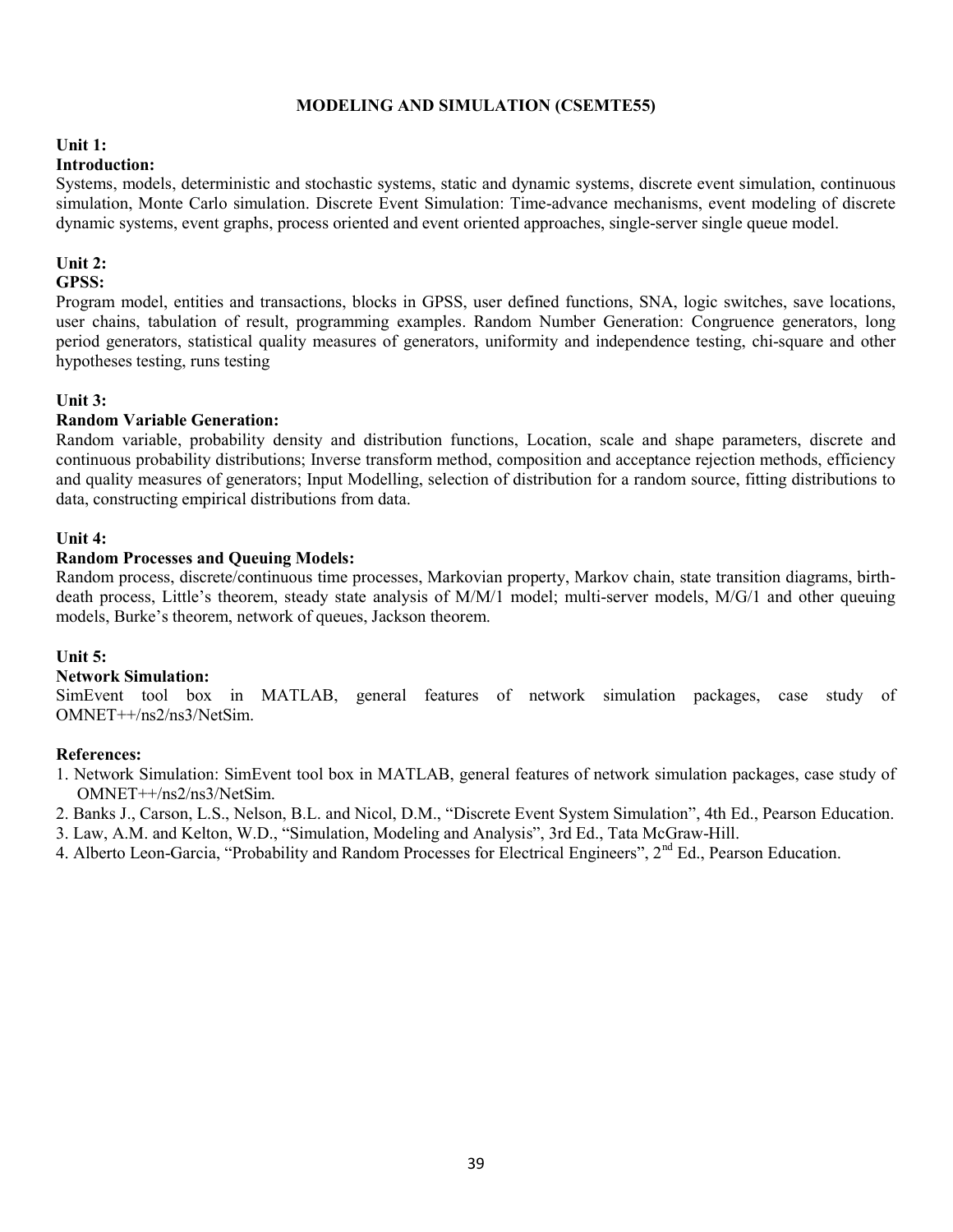#### INDUSTRIAL SAFETY (CSEMTOE1)

#### Unit 1:

Industrial safety: Accident, causes, types, results and control, mechanical and electrical hazards, types, causes and preventive steps/procedure, describe salient points of factories act 1948 for health and safety, wash rooms, drinking water layouts, light, cleanliness, fire, guarding, pressure vessels, etc, Safety color codes. Fire prevention and firefighting, equipment and methods.

#### Unit 2:

Fundamentals of maintenance engineering: Definition and aim of maintenance engineering, Primary and secondary functions and responsibility of maintenance department, Types of maintenance, Types and applications of tools used for maintenance, Maintenance cost & its relation with replacement economy, Service life of equipment.

#### Unit 3:

Wear and Corrosion and their prevention: Wear- types, causes, effects, wear reduction methods, lubricants-types and applications, Lubrication methods, general sketch, working and applications, i. Screw down grease cup, ii. Pressure grease gun, iii. Splash lubrication, iv. Gravity lubrication, v. Wick feed lubrication vi. Side feed lubrication, vii. Ring lubrication, Definition, principle and factors affecting the corrosion, Types of corrosion, corrosion prevention methods.

#### Unit 4:

Fault tracing: Fault tracing-concept and importance, decision tree concept, need and applications, sequence of fault finding activities, show as decision tree, draw decision tree for problems in machine tools, hydraulic, pneumatic, automotive, thermal and electrical equipment's like, i. Any one machine tool, ii. Pump iii. Air compressor, iv. Internal combustion engine, v. Boiler, vi. Electrical motors, Types of faults in machine tools and their general causes.

#### Unit 5:

Periodic and preventive maintenance: Periodic inspection-concept and need, degreasing, cleaning and repairing schemes, overhauling of mechanical components, overhauling of electrical motor, common troubles and remedies of electric motor, repair complexities and its use, definition, need, steps and advantages of preventive maintenance. Steps/procedure for periodic and preventive maintenance of: I. Machine tools, ii. Pumps, iii. Air compressors, iv. Diesel generating (DG) sets, Program and schedule of preventive maintenance of mechanical and electrical equipment, advantages of preventive maintenance. Repair cycle concept and importance.

- 1. Maintenance Engineering Handbook, Higgins & Morrow, Da Information Services.
- 2. Maintenance Engineering, H. P. Garg, S. Chand and Company.
- 3. Pump-hydraulic Compressors, Audels, Mcgrew Hill Publication.
- 4. Foundation Engineering Handbook, Winterkorn, Hans, Chapman & Hall London.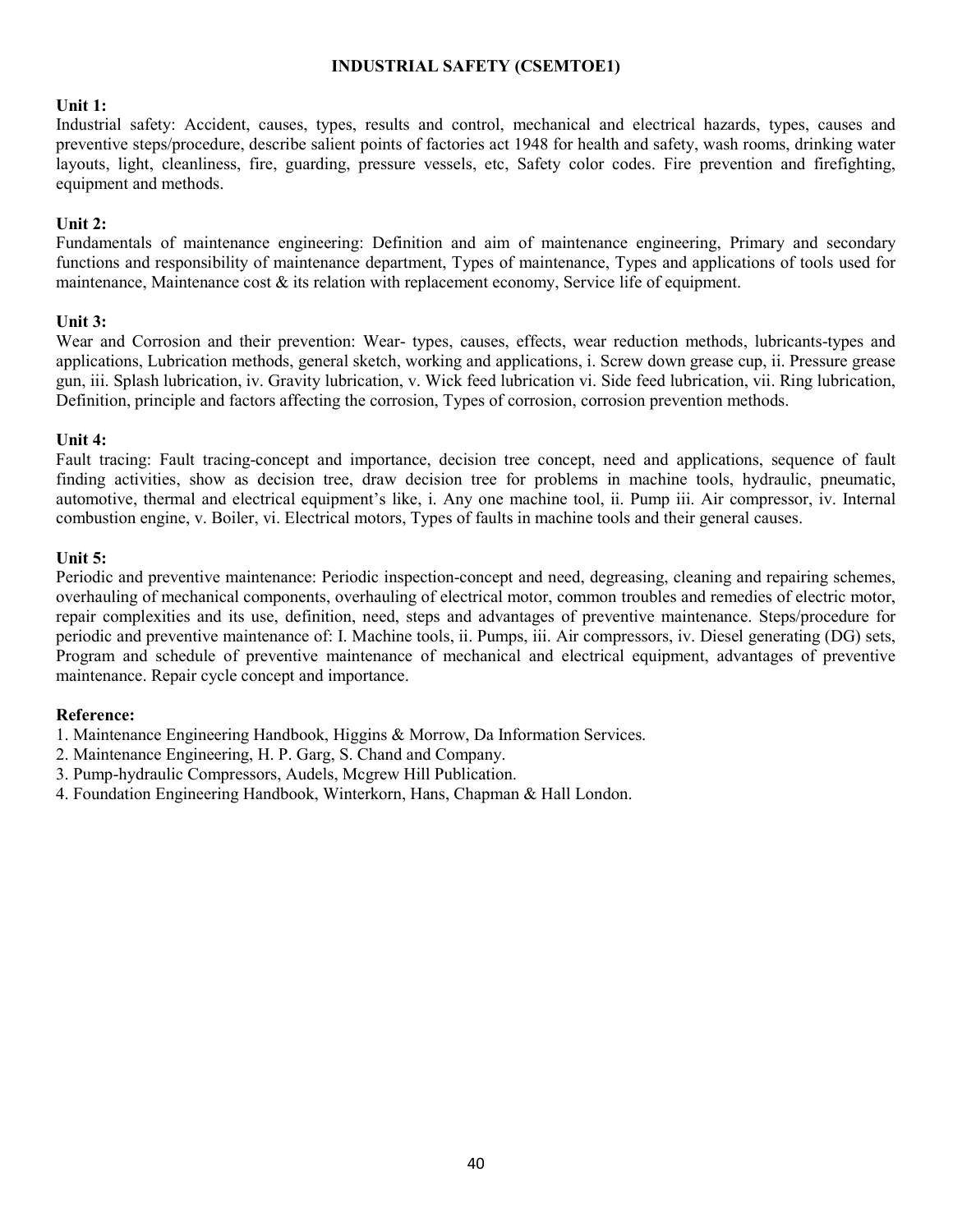#### WASTE TO ENERGY (CSEMTOE2)

#### Unit 1:

Introduction to Energy from Waste: Classification of waste as fuel – Agro based, Forest residue, Industrial waste - MSW – Conversion devices – Incinerators, gasifiers, digestors.

# Unit 2:

Biomass Pyrolysis: Pyrolysis – Types, slow fast – Manufacture of charcoal – Methods - Yields and application – Manufacture of pyrolytic oils and gases, yields and applications.

# Unit 3:

Biomass Gasification: Gasifiers – Fixed bed system – Downdraft and updraft gasifiers – Fluidized bed gasifiers – Design, construction and operation – Gasifier burner arrangement for thermal heating – Gasifier engine arrangement and electrical power – Equilibrium and kinetic consideration in gasifier operation.

# Unit 4:

Biomass Combustion: Biomass stoves – Improved chullahs, types, some exotic designs, Fixed bed combustors, Types, inclined grate combustors, Fluidized bed combustors, Design, construction and operation - Operation of all the above biomass combustors.

# Unit 5:

Biogas: Properties of biogas (Calorific value and composition) - Biogas plant technology and status - Bio energy system - Design and constructional features - Biomass resources and their classification - Biomass conversion processes - Thermo chemical conversion - Direct combustion - biomass gasification - pyrolysis and liquefaction - biochemical conversion anaerobic digestion - Types of biogas Plants, Applications, Alcohol production from biomass, Bio diesel production - Urban waste to energy conversion - Biomass energy programme in India.

- 1. Non Conventional Energy, Desai, Ashok V., Wiley Eastern Ltd., 1990.
- 2. Biogas Technology A Practical Hand Book Khandelwal, K. C. and Mahdi, S. S., Vol. I & II, Tata McGraw Hill Publishing Co. Ltd., 1983.
- 3. Food, Feed and Fuel from Biomass, Challal, D. S., IBH Publishing Co. Pvt. Ltd., 1991.
- 4. Biomass Conversion and Technology, C. Y. WereKo-Brobby and E. B. Hagan, John Wiley & Sons, 1996.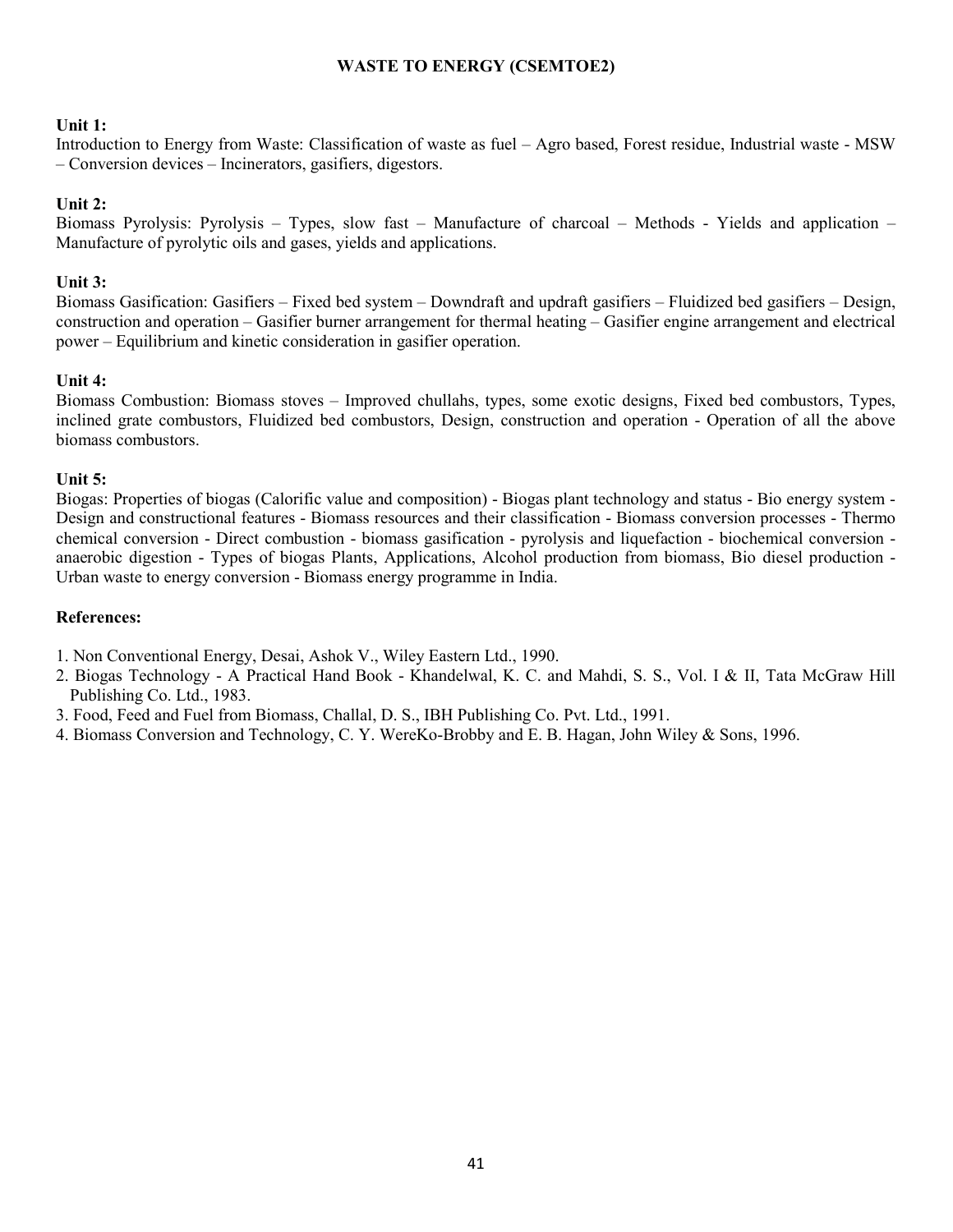# COST MANAGEMENT OF ENGINEERING PROJECTS (CSEMTOE3)

#### Unit 1:

Introduction and Overview of the Strategic Cost Management Process, Cost concepts in decision-making, relevant cost, Differential cost, Incremental cost and Opportunity cost, Objectives of a Costing System, Inventory valuation, Creation of a Database for operational control, Provision of data for Decision-Making.

# Unit 2:

Project: meaning, Different types, why to manage, cost overruns centres, various stages of project execution: conception to commissioning. Project execution as conglomeration of technical and nontechnical activities, Detailed Engineering activities, Pre project execution main clearances and documents Project team: Role of each member.

# Unit 3:

Importance Project site: Data required with significance, Project contracts, Types and contents, Project execution Project cost control, Bar charts and Network diagram. Project commissioning: mechanical and process.

# Unit 4:

Cost Behavior and Profit Planning Marginal Costing, Distinction between Marginal Costing and Absorption Costing, Break-even Analysis, Cost, Volume and Profit Analysis, Various decision-making problems, Standard Costing and Variance Analysis.

Pricing strategies: Pareto Analysis, Target costing, Life Cycle Costing, Costing of service sector, Just-in-time approach, Material Requirement Planning, Enterprise Resource Planning, Total Quality Management and Theory of constraints.

# Unit 5:

Activity-Based Cost Management, Bench Marking, Balanced Score Card and Value-Chain Analysis, Budgetary Control, Flexible Budgets, Performance budgets, Zero-based budgets, Measurement of Divisional profitability pricing decisions including transfer pricing, Quantitative techniques for cost management, Linear Programming, PERT/CPM, Transportation problems, Assignment problems, Simulation, Learning Curve Theory.

#### References:

2. Cost Accounting A Managerial Emphasis, Prentice Hall of India, New Delhi.

3. Charles T. Horngren and George Foster, Advanced Management Accounting.

4. Robert S Kaplan Anthony A. Alkinson, Management & Cost Accounting.

5. Ashish K. Bhattacharya, Principles & Practices of Cost Accounting A. H. Wheeler publisher.

6. N.D. Vohra, Quantitative Techniques in Management, Tata McGraw Hill Book Co. Ltd.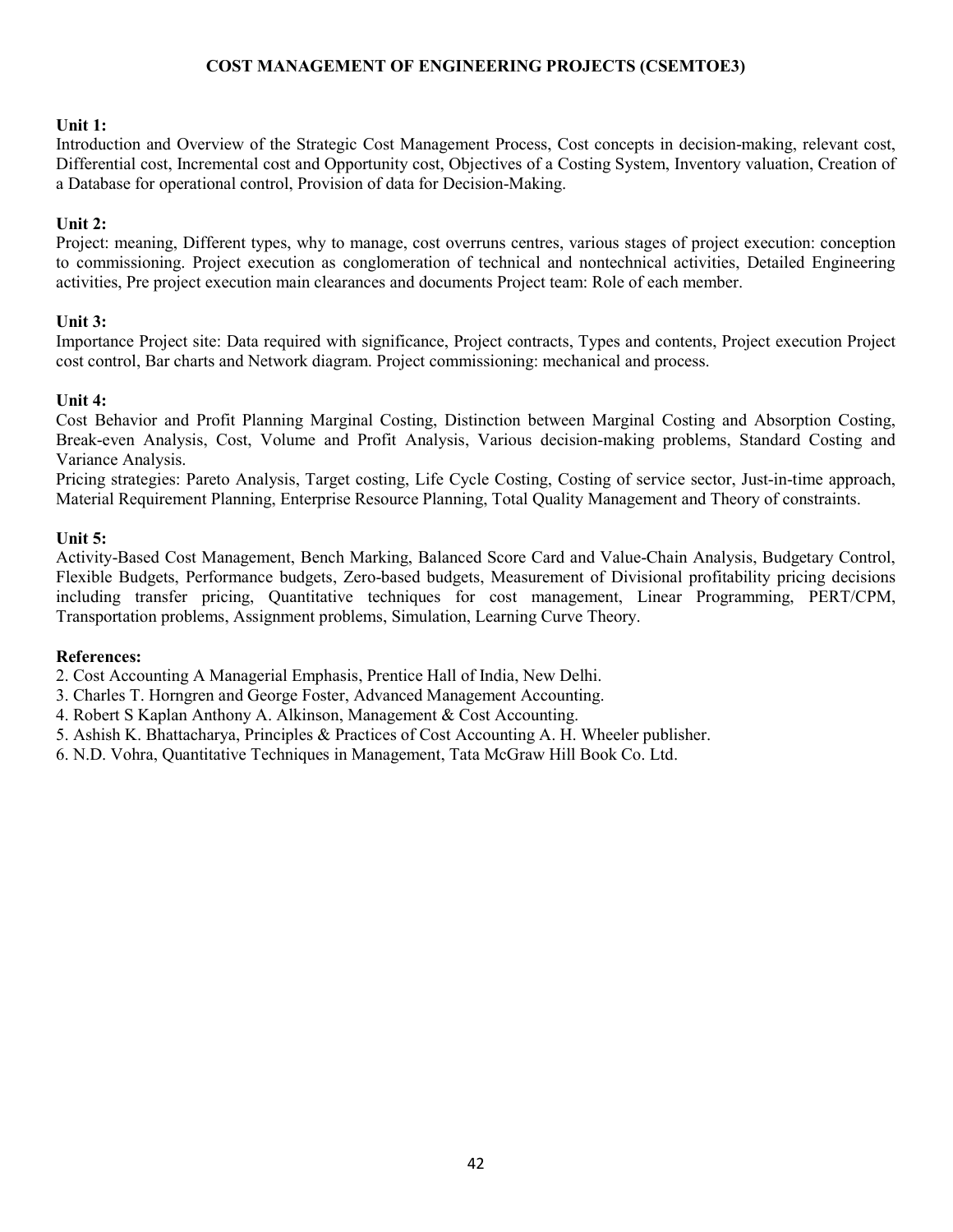#### OPERATIONS RESEARCH (CSEMTOE4)

#### Unit 1:

Optimization Techniques, Model Formulation, models, General L.R Formulation, Simplex Techniques, Sensitivity Analysis, Inventory Control Models.

#### Unit 2:

Formulation of a LPP, Graphical solution revised simplex method, duality theory, dual simplex method, sensitivity analysis, parametric programming.

#### Unit 3:

Nonlinear programming problem, Kuhn-Tucker conditions min cost flow problem, max flow problem, CPM/PERT.

#### Unit 4:

Scheduling and sequencing, single server and multiple server models, deterministic inventory models, Probabilistic inventory control models - Geometric Programming.

#### Unit 5:

Competitive Models, Single and Multi-channel Problems, Sequencing Models, Dynamic Programming, Flow in Networks, Elementary Graph Theory, Game Theory Simulation.

## References:

1. H.A. Taha, Operations Research, An Introduction, PHI, 2008.

- 2. H.M. Wagner, Principles of Operations Research, PHI, Delhi, 1982.
- 3. J.C. Pant, Introduction to Optimisation: Operations Research, Jain Brothers, Delhi, 2008.
- 4. Hitler Libermann Operations Research: McGraw Hill Pub. 2009.
- 5. Pannerselvam, Operations Research: Prentice Hall of India 2010.
- 6. Harvey M Wagner, Principles of Operations Research: Prentice Hall of India 2010.